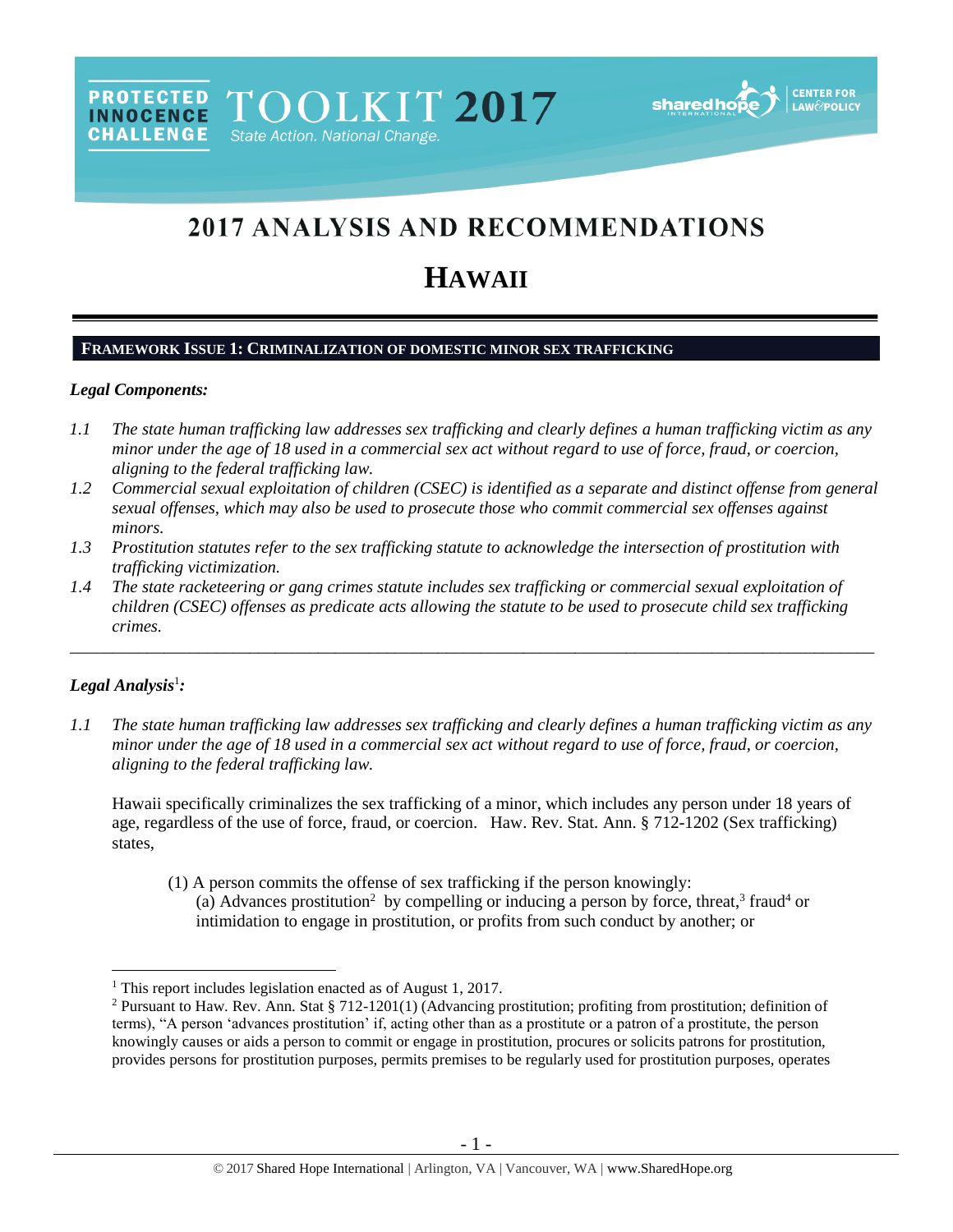<span id="page-1-0"></span>(b) Advances or profits<sup>5</sup> from prostitution of a minor<sup>6</sup>; provided that with respect to the victim's age, the prosecution shall be required to prove only that the person committing the offense acted negligently.

(2) Sex trafficking is a class A felony.

A conviction under this statute is punishable as a Class A felony by an indeterminate imprisonment term of 20 years, "without the possibility of suspension of sentence or probation," and a possible fine not exceeding \$50,000.<sup>7</sup> Haw. Rev. Stat. Ann. §§ 706-659, 706-640(1)(a).

*1.2 Commercial sexual exploitation of children (CSEC) is identified as a separate and distinct offense from general sexual offenses, which may also be used to prosecute those who commit commercial sex offenses against minors.*

The following state laws create separate offenses of commercial sexual exploitation of children:

1. Hawaii's Child Labor Law may provide a means to prosecute individuals who commercially sexually exploit children in connection with adult entertainment. Haw. Rev. Stat. Ann. § 390-2(a) (Employment of minors under eighteen years of age) specifically prohibits minors under 18 from being "employed or permitted to work in, about, or in connection with adult entertainment or any gainful occupation<sup>8</sup> prohibited by law or which has been declared by rule of the director<sup>9</sup> to be hazardous for the minor." Haw. Rev. Stat. Ann. § 390-1 (Definitions) defines "adult entertainment" as the following:

[A]n activity to which a minor would not be able to legally gain admittance and shall include but not be limited to:

- (1) Performing of exotic entertainment;
- (2) Nude, exotic, or lap dancing;

 $\overline{a}$ 

 $3$  Haw. Rev. Stat. Ann. § 712-1202(3) (Sex trafficking) defines "threat" as "any action listed in section 707-764(1)."

or assists in the operation of a house of prostitution or a prostitution enterprise, or engages in any other conduct designed to institute, aid, or facilitate an act or enterprise of prostitution."

<sup>4</sup> Haw. Rev. Stat. Ann. § 712-1202(3) (Sex trafficking) defines "fraud" as "making material false statements, misstatements, or omissions."

<sup>5</sup> Pursuant to Haw. Rev. Ann. Stat § 712-1201(2) (Advancing prostitution; profiting from prostitution; definition of terms), "A person 'profits from prostitution' if, acting other than as a prostitute receiving compensation for personally-rendered prostitution services, the person accepts or receives money or other property pursuant to an agreement or understanding with any person whereby the person participates or is to participate in the proceeds of prostitution activity."

<sup>6</sup> Pursuant to Haw. Rev. Ann. Stat. § 712-1202(3) (Sex trafficking), " 'Minor' means a person who is less than eighteen years of age."

<sup>7</sup> Unless otherwise specified, the sentences of imprisonment for all felonies provided throughout this report are based on the assumption that the defendant has no prior felony convictions and that the possibility of extended imprisonment sentences pursuant to Haw. Rev. Stat. Ann. §§ 706-660.2, 706-661, 706-662 are applicable. A defendant with at least two prior felony convictions or who has "substantial income or resources not explained to be derived from a source other than criminal activity" may be subject to a greater minimum sentence of imprisonment. Haw. Rev. Stat. Ann. §§ 706-661, 706-662. The presence of aggravating factors, such as when "a person who, in the course of committing or attempting to commit a felony, causes the death or inflicts serious or substantial bodily injury upon a person who is . . . [e]ight years of age or younger" may also be used to impose extended imprisonment sentences. Haw. Rev. Stat. Ann. §§ 706-660.2.

<sup>8</sup> Haw. Rev. Stat. Ann. § 390-1(D) defines "gainful occupation" as "any activity which produces pecuniary gain for any person or persons connected therewith."

<sup>9</sup> Haw. Rev. Stat. Ann. § 390-1(D) defines "director" as the "director of labor and industrial relations."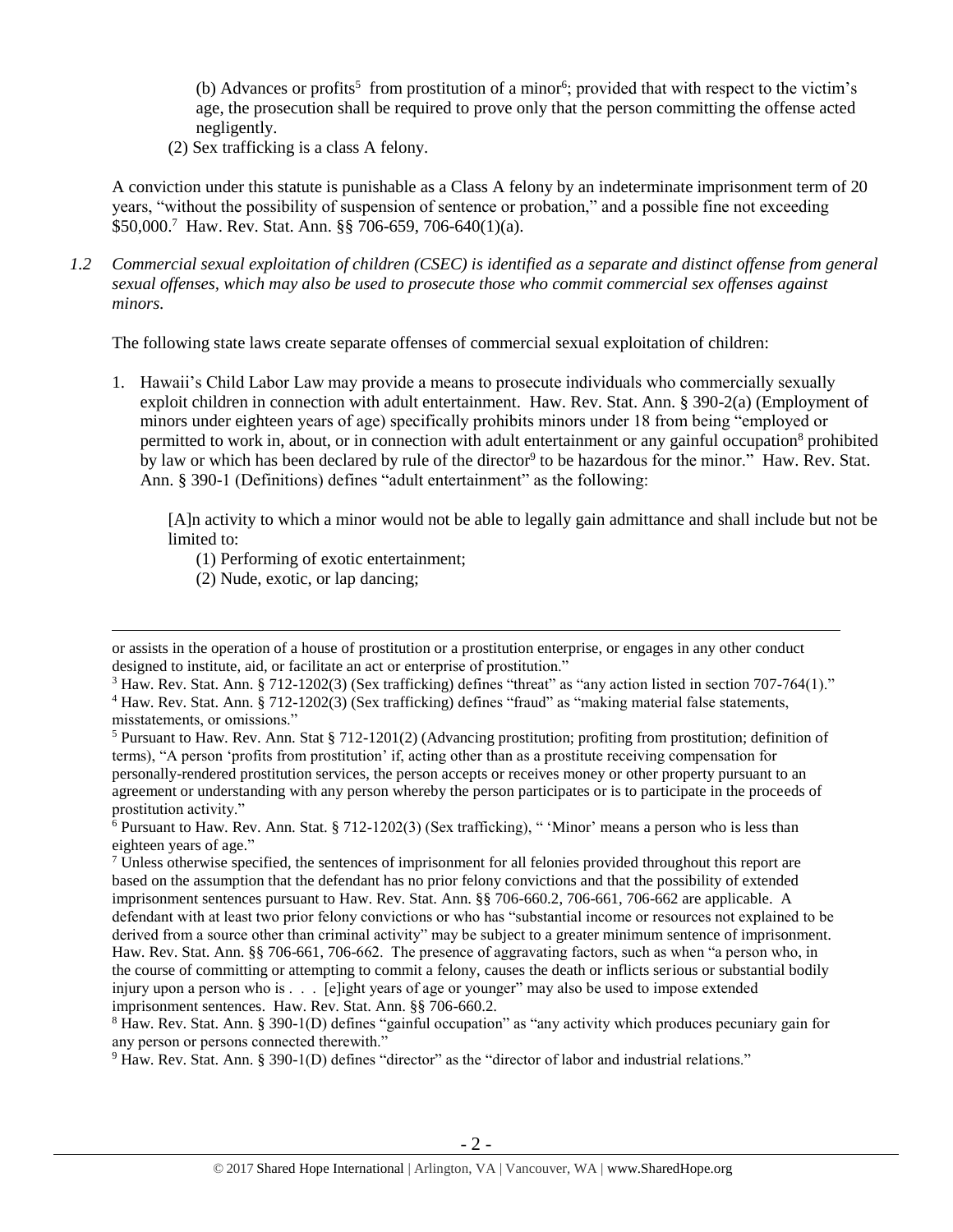(3) Showing of film, video, still picture, electronic reproduction, or other visual reproduction depicting:

(A) Acts or simulated acts of sexual intercourse, masturbation, sodomy, bestiality, oral copulation, flagellation, or any sexual acts that are prohibited by law;

(B) Any person being touched, caressed, or fondled on the breast, buttocks, anus, or genitalia;

(C) Scenes wherein a person displays the anus or genitalia; or

(D) Scenes wherein artificial devices or inanimate objects are employed to depict, or drawings are employed to portray, any of the prohibited activities described above.

A conviction under Hawaii's Child Labor Law, Haw. Rev. Stat. Ann. § 390-1 et seq. is punishable as a misdemeanor by imprisonment up to 1 year and a possible fine<sup>10</sup> not to exceed \$2,000. Haw. Rev. Stat. Ann.  $88$  390-7, 706-663, 706-640(1)(d).<sup>11</sup>

- 2. Pursuant to Haw. Rev. Stat. Ann. § 712-1209.1 (Solicitation of a minor for prostitution), "a person eighteen years of age or older commits the offense of solicitation of a minor for prostitution if the person intentionally, knowingly, or recklessly offers or agrees to pay a fee to a minor<sup>12</sup> or to a member of a police department, a sheriff, or a law enforcement officer who represents that person's self as a minor to engage in sexual conduct." Solicitation of a minor for prostitution is a Class C felony, punishable by up to 5 years imprisonment, a fine of no less than \$5,000 but not to exceed \$10,000, and an additional fine of \$1,000 to be deposited in the human trafficking victim services fund. Haw. Rev. Stat. Ann. §§ 712-1209.1(2), (3), 706-660(1)(b), 706-640(1)(c), and Haw. Rev. Stat. Ann. § 706-650.5(2)(c) (Human trafficking victim services fund).
- 3. Haw. Rev. Stat. Ann. § 707-720(1) (Kidnapping) states in part, "A person commits the offense of kidnapping if the person intentionally or knowingly restrains<sup>13</sup> another person with intent to: ... (c) Facilitate the commission of a felony<sup>14</sup> or flight thereafter; (d) Inflict bodily injury<sup>15</sup> upon that person or

A defendant who has been convicted of a crime may be sentenced to a term of probation unless:

(1) The crime is first or second degree murder or attempted first or second degree murder;

 $\overline{a}$ 

an elder person, or a handicapped person under section 706-660.2; or

<sup>14</sup> Haw. Rev. Stat. Ann. § 701-107(2) (Grades and classes of offenses) states, "A crime is a felony if it is so designated in this Code or if persons convicted thereof may be sentenced to imprisonment for a term which is in excess of one year."

<sup>&</sup>lt;sup>10</sup> As an alternative to any set fine established by Haw. Rev. Stat. Ann. § 706-640, the court may impose a fine at, "[a]ny higher amount equal to double the pecuniary gain derived from the offense by the defendant." Haw. Rev. Stat. Ann. § 706-640(1)(f).

<sup>&</sup>lt;sup>11</sup> Pursuant to Haw. Rev. Stat. Ann. § 706-620 (Authority to withhold sentence of imprisonment),

<sup>(2)</sup> The crime is a class A felony, except class A felonies defined in chapter 712, part IV, and by section 707-702;

<sup>(3)</sup> The defendant is a repeat offender under section 706-606.5;

<sup>(4)</sup> The defendant is a felony firearm offender as defined in section 706-660.1(2);

<sup>(5)</sup> The crime involved the death of or the infliction of serious or substantial bodily injury upon a child,

<sup>(6)</sup> The crime is cruelty to animals where ten or more pet animals were involved under section 711- 1108.5 or 711-1109.

<sup>&</sup>lt;sup>12</sup> Pursuant to Haw. Rev. Stat. Ann. § 712-1209.1(4) (Solicitation of a minor for prostitution), "[m]inor" is defined as "a person who is less than eighteen years of age."

<sup>&</sup>lt;sup>13</sup> Haw. Rev. Stat. Ann. § 707-700 (Definitions) defines "restrain" as "to restrict a person's movement in such a manner as to interfere substantially with the person's liberty: (1) By means of force, threat, or deception; or (2) If the person is under the age of eighteen or incompetent, without the consent of the relative, person, or institution having lawful custody of the person."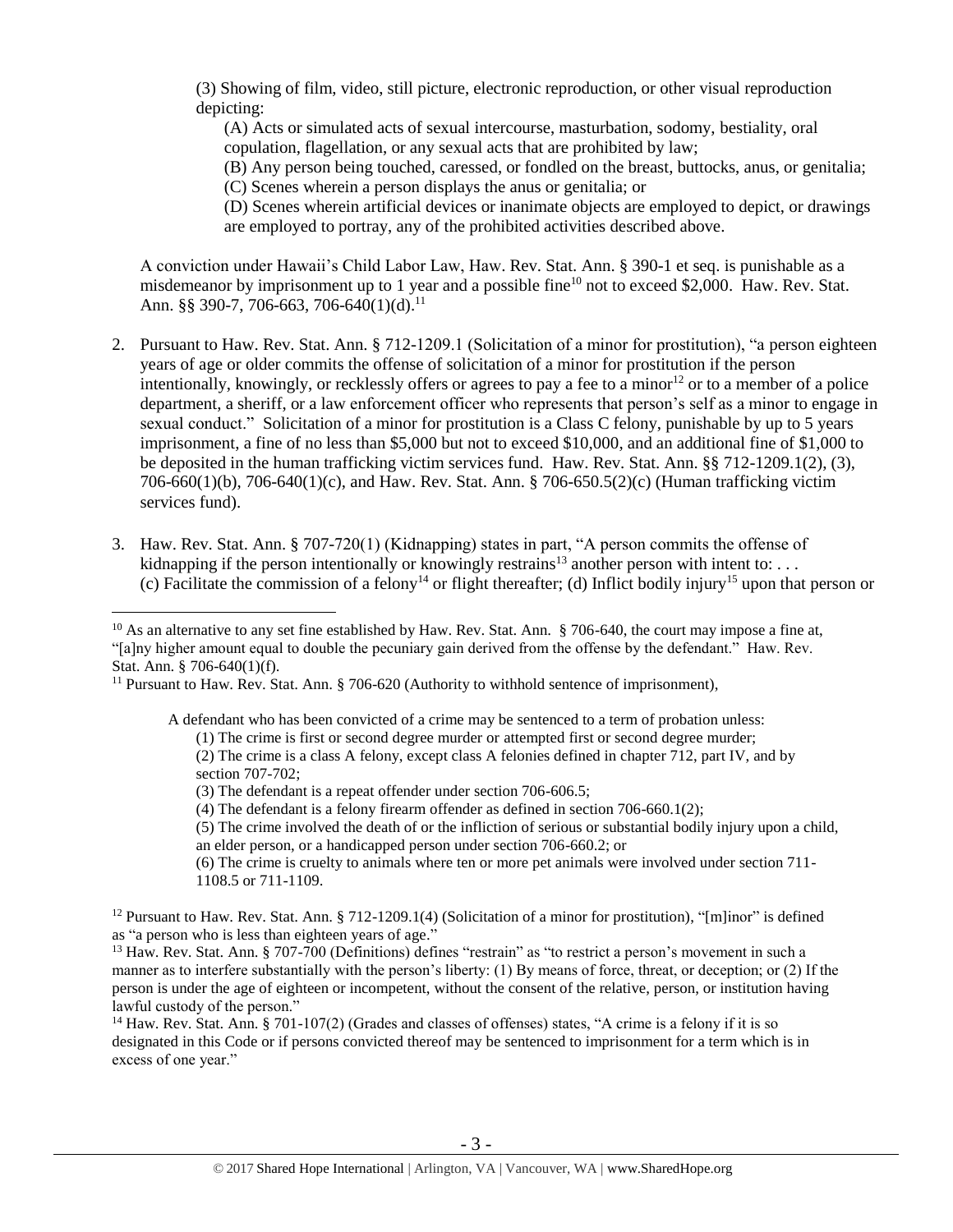subject that person to a sexual offense; ... or (g) Unlawfully obtain the labor<sup>16</sup> or services<sup>17</sup> of that person, regardless of whether related to the collection of a debt." A conviction under this statute is punishable as a Class A felony by an indeterminate imprisonment term of 20 years, "without the possibility of suspension of sentence or probation," and a possible fine not exceeding \$50,000. Haw. Rev. Stat. Ann. §§ 707-720(2), 706-659, 706-640(1)(a).

- <span id="page-3-0"></span>4. Haw. Rev. Stat. Ann. § 707-750(1) (Promoting child abuse in the first degree) criminalizes when a person "knowing or having reason to know its character and content, ... (a) Produces<sup>18</sup> or participates in the preparation of child pornography;<sup>19</sup> (b) Produces or participates in the preparation of pornographic material that employs, uses, or otherwise contains a minor<sup>20</sup> engaging in or assisting others to engage in sexual conduct; or (c) Engages in a pornographic performance that employs, uses, or otherwise contains a minor engaging in or assisting others to engage in sexual conduct."<sup>21</sup> Promoting child abuse in the first degree is a Class A felony punishable by an indeterminate imprisonment term of 20 years, "without the possibility of suspension of sentence or probation," and a possible fine not to exceed \$50,000. Haw. Rev. Stat. Ann. §§ 707-750(4), 706-659, 706-640(1)(a).
- 5. Haw. Rev. Stat. Ann. § 712-1200(1)(b) (Prostitution) makes it a crime when a person "[p]ays, agrees to pay, or offers to pay a fee to another to engage in sexual conduct." Pursuant to Haw. Rev. Stat. Ann. § 712- 1200(3)(b), "If the person who commits the offense under subsection (1)(b) does so in reckless disregard of the fact that the other person is a victim of sex trafficking, prostitution is a class C felony." While not all commercially sexually exploited minors fall within Hawaii's definition of a child sex trafficking victim,<sup>22</sup> this provision criminalizes commercial sexual exploitation of children by those who buy sex with a child and recklessly disregard the fact that the child may be under the control of a trafficker. Violations of Haw. Rev. Stat. Ann. § 712-1200(3)(b) are punishable as a class C felony by up to 5 years imprisonment, a minimum fine of \$5,000, not to exceed \$10,000, and an additional fine of \$1,000 to be deposited into the human trafficking victim services fund. Haw. Rev. Stat. Ann.  $\S$ § 706-640(1)(c), 706-650.5(2)(c).
- 6. Haw. Rev. Stat. Ann. § 707-756 (Electronic enticement of a child in the first degree) states,
	- (1) Any person who, using a computer or any other electronic device: (a) Intentionally or knowingly communicates:

 $\overline{a}$ 

<sup>&</sup>lt;sup>15</sup> Haw. Rev. Stat. Ann. § 707-700 defines "bodily injury" as "physical pain, illness, or any impairment of physical condition."

<sup>&</sup>lt;sup>16</sup> Haw. Rev. Stat. Ann. § 707-700 defines "labor" as "work of economic or financial value."

<sup>&</sup>lt;sup>17</sup> Haw. Rev. Stat. Ann. § 707-700 defines "services" as "a relationship between a person and the actor in which the person performs activities under the supervision of or for the benefit of the actor. Prostitution-related and obscenityrelated activities as set forth in chapter 712 are forms of 'services' under this section. Nothing in this chapter shall be construed to legitimize or legalize prostitution."

<sup>&</sup>lt;sup>18</sup> Haw. Rev. Stat. Ann. § 707-750(2) defines "produces" as "to produce, direct, manufacture, issue, publish, or advertise."

<sup>&</sup>lt;sup>19</sup> "Child pornography" is defined as "any pornographic visual representation, including any photograph, film, video, picture, or computer or computer-generated image or picture, whether made or produced by electronic, mechanical, or other means, of sexual conduct, if: (a) The pornographic production of such visual representation involves the use of a minor engaging in sexual conduct; or (b) The pornographic visual representation has been created, adapted, or modified to appear that an identifiable minor is engaging in sexual conduct." Haw. Rev. Stat. Ann. § 707-750(2).

 $20$  A "minor" is defined as "any person less than eighteen years old." Haw. Rev. Stat. Ann. § 707-750(2).

 $21$  "Sexual conduct" is defined as "acts of masturbation, homosexuality, lesbianism, bestiality, sexual penetration, deviate sexual intercourse, sadomasochistic abuse, or lascivious exhibition of the genital or pubic area of a minor." Haw. Rev. Stat. Ann. § 707-750(2).

<sup>22</sup> *See infra* Component 5.1 for full discussion on victims that are identified for core protections.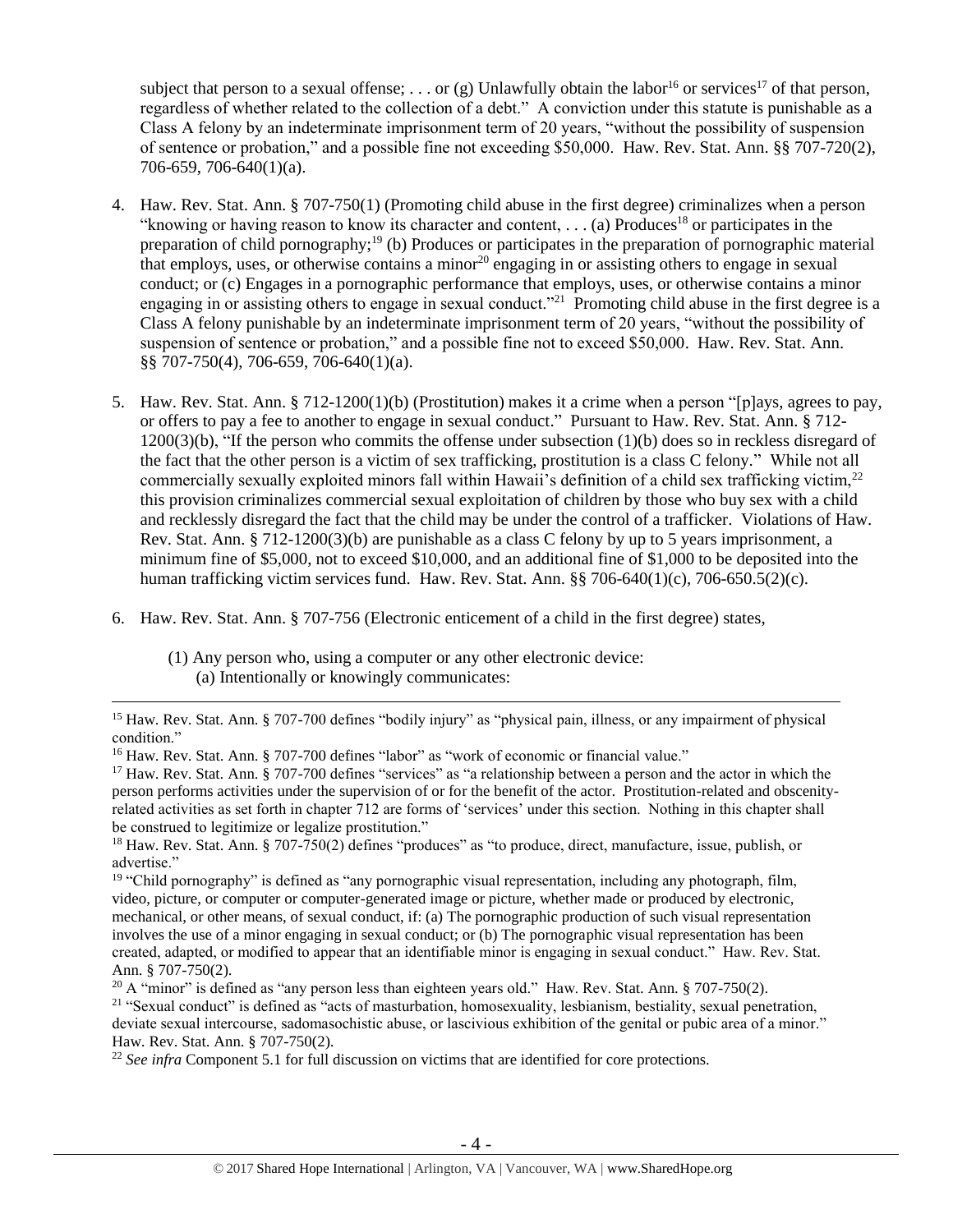(i) With a minor known by the person to be under the age of eighteen years;

(ii) With another person, in reckless disregard of the risk that the other person is under the age of eighteen years, and the other person is under the age of eighteen years; or

(iii) With another person who represents that person to be under the age of eighteen years;

(b) With the intent to promote or facilitate the commission of a felony:

(ii) that is a class A felony; or

. . . .

 $\overline{a}$ 

(iii) that is another covered offense<sup>23</sup> as defined in section 846E-1 [Definitions; sex offenses; crime against minor], $^{24}$ 

agrees to meet with the minor, or with another person who represents that person to be a minor under the age of 18 years; and

(c) Intentionally or knowingly travels to the agreed upon meeting place at the agreed upon meeting time,

is guilty of electronic enticement of a child in the first degree.

Electronic enticement of a child in the first degree is a Class B felony punishable by imprisonment up to 10 years and a possible fine not to exceed \$25,000. Haw. Rev. Stat. Ann. §§ 707-756(2), 706-660(1)(a), 706-  $640(1)(b)$ .

Other sexual offense laws that may apply in cases of commercial sexual exploitation of a child include the following:

- 1. Haw. Rev. Stat. Ann. § 707-757 (Electronic enticement of a child in the second degree), states in part,
	- (1) Any person who, using a computer or any other electronic device:
		- (a) Intentionally or knowingly communicates:
			- (i) With a minor known by the person to be under the age of eighteen years;
			- (ii) With another person, in reckless disregard of the risk that the other person is under the age of eighteen years, and the other person is under the age of eighteen years; or
			-

(iii) With another person who represents that person to be under the age of eighteen years; and (b) With the intent to promote or facilitate the commission of a felony, agrees to meet with the minor, or with another person who represents that person to be a minor under the age of eighteen years; and

(c) Intentionally or knowingly travels to the agreed upon meeting place at the agreed upon meeting time;

is guilty of electronic enticement of a child in the second degree.

A conviction under Haw. Rev. Stat. Ann. § 707-757 is punishable as a Class C felony by imprisonment up to five years and a possible fine not exceeding \$10,000. Haw. Rev. Stat. Ann. §§ 706-660(1)(b), 706- 640(1)(c), 707-757(2). Haw. Rev. Stat. Ann. § 707-757(2) states, "Electronic enticement of a child in the second degree is a class C felony. Notwithstanding any law to the contrary, if a person sentenced under this section is sentenced to probation rather than an indeterminate term of imprisonment, the terms and conditions of probation shall include, but not be limited to, a term of imprisonment of one year."

<sup>&</sup>lt;sup>23</sup> "Covered offense" is defined to include "[a] crime within the definition of 'sexual offense' in this section." Haw. Rev. Stat. § 846E-1. *See infra* Sections 2.10, 3.5 for a discussion of the definition of "sexual offense."

<sup>&</sup>lt;sup>24</sup> Pursuant to Haw. Rev. Stat. Ann. § 846E-1 (Definitions; sex offenses; crime against minor), sex trafficking and several CSEC offenses fall under the definition of a covered offense. See Sections 2.8 and 3.5 for full discussion of offenses subject to sex offender registration.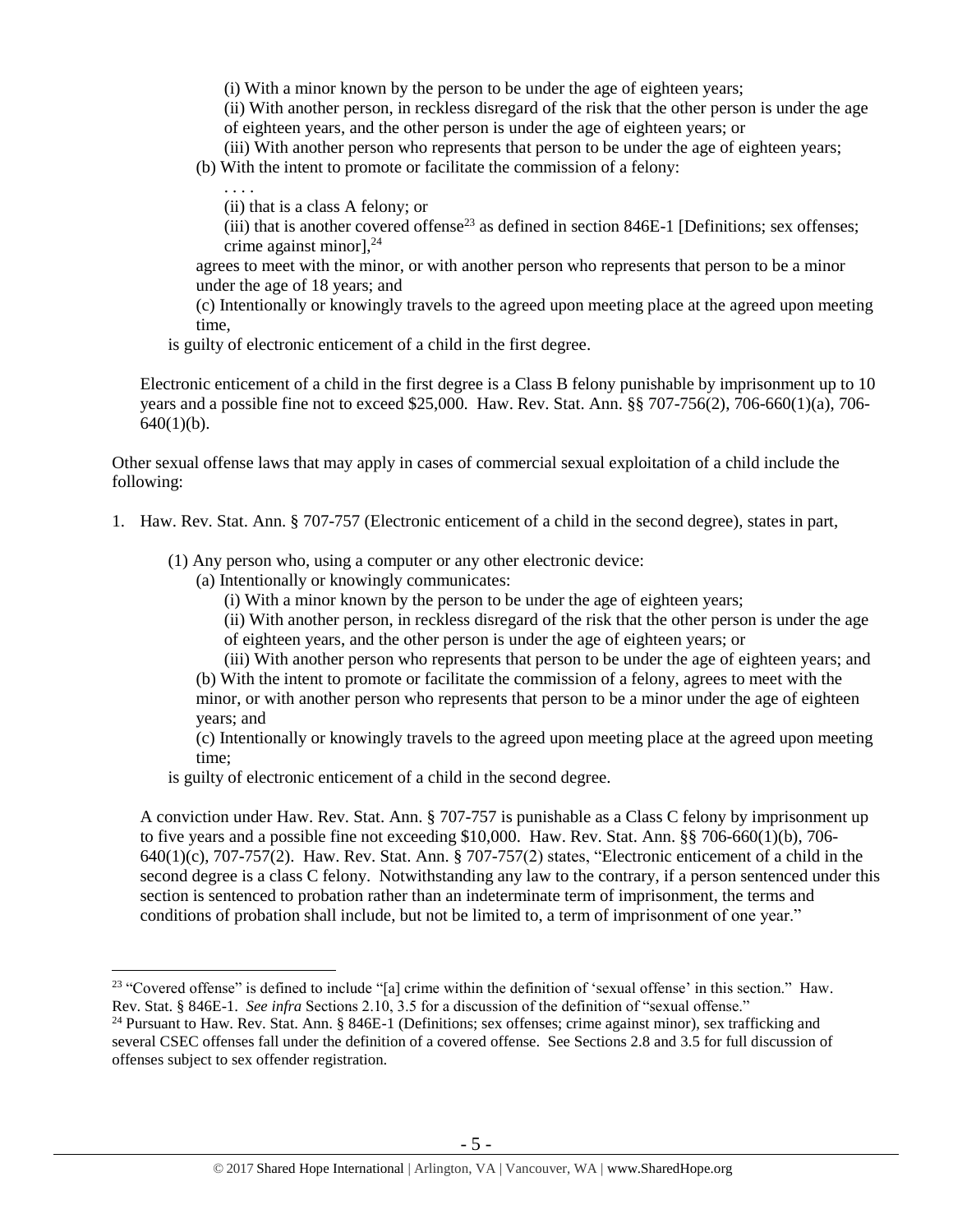- 2. Haw. Rev. Stat. Ann. § 707-730(1)(b), (c) (Sexual assault in the first degree) makes it unlawful if a "person knowingly engages in sexual penetration with another person who is less than fourteen years old" or "knowingly engages in sexual penetration with a person who is at least fourteen years old but less than sixteen years old; provided that: (i) The person is not less than five years older than the minor; and (ii) The person is not legally married to the minor." Sexual assault in the first degree is a Class A felony punishable by an indeterminate imprisonment term of 20 years, "without the possibility of suspension of sentence or probation," and a possible fine not to exceed \$50,000. Haw. Rev. Stat. Ann. §§ 707-730(2), 706-659, 706-  $640(1)(a)$ .
- 3. Haw. Rev. Stat. Ann. § 707-732(1)(b), (c) (Sexual assault in the third degree) states,

A person commits the offense of sexual assault in the third degree if:

. . . . (b) The person knowingly subjects to sexual contact another person who is less than fourteen years old or causes such a person to have sexual contact with the person;

(c) The person knowingly engages in sexual contact with a person who is at least fourteen years old but less than sixteen years old or causes the minor to have sexual contact with the person; provided that:

(i) The person is not less than five years older than the minor; and

(ii) The person is not legally married to the minor.

Sexual assault in the third degree is a Class C felony punishable by imprisonment up to five years and a possible fine not exceeding \$10,000. Haw. Rev. Stat. Ann. §§ 707-732(2), 706-660(1)(b), 706-640(1)(c).

- 4. Under Haw. Rev. Stat. Ann. § 707-733.6(1) (Continuous sexual assault of a minor under the age of fourteen years), "[a] person commits the offense of continuous sexual assault of a minor under the age of fourteen years if the person: (a) Either resides in the same home with a minor under the age of fourteen years or has recurring access to the minor; and (b) Engages in three or more acts of sexual penetration or sexual contact with the minor over a period of time, while the minor is under the age of fourteen years." Continuous sexual assault of a minor under the age of 14 is a Class A felony punishable by an indeterminate imprisonment term of 20 years, "without the possibility of suspension of sentence or probation," and a possible fine not to exceed \$50,000. Haw. Rev. Stat. Ann. §§ 707- 733.6(4), 706-659, 706-640(1)(a).
- 5. Haw. Rev. Stat. Ann. § 708-893(1) (Use of a computer in the commission of a separate crime) states,

A person commits the offense of use of a computer in the commission of a separate crime if the person:

. . . .

(b) Knowingly uses a computer to identify, select, solicit, persuade, coerce, entice, induce, procure the victim or intended victim for the following offenses:

. . . .

(iii) Section 707-731, relating to sexual assault in the second degree;

(iv) Section 707-732, relating to sexual assault in the third degree;

(v) Section 707-733, relating to sexual assault in the fourth degree;

(vi) Section 707-751, relating to promoting child abuse in the second degree;

. . . .

(ix) Section 712-1215, relating to promoting pornography for minors.

This crime is punishable as an offense one degree higher than the underlying crime. Haw. Rev. Stat. Ann. § 708-893(2).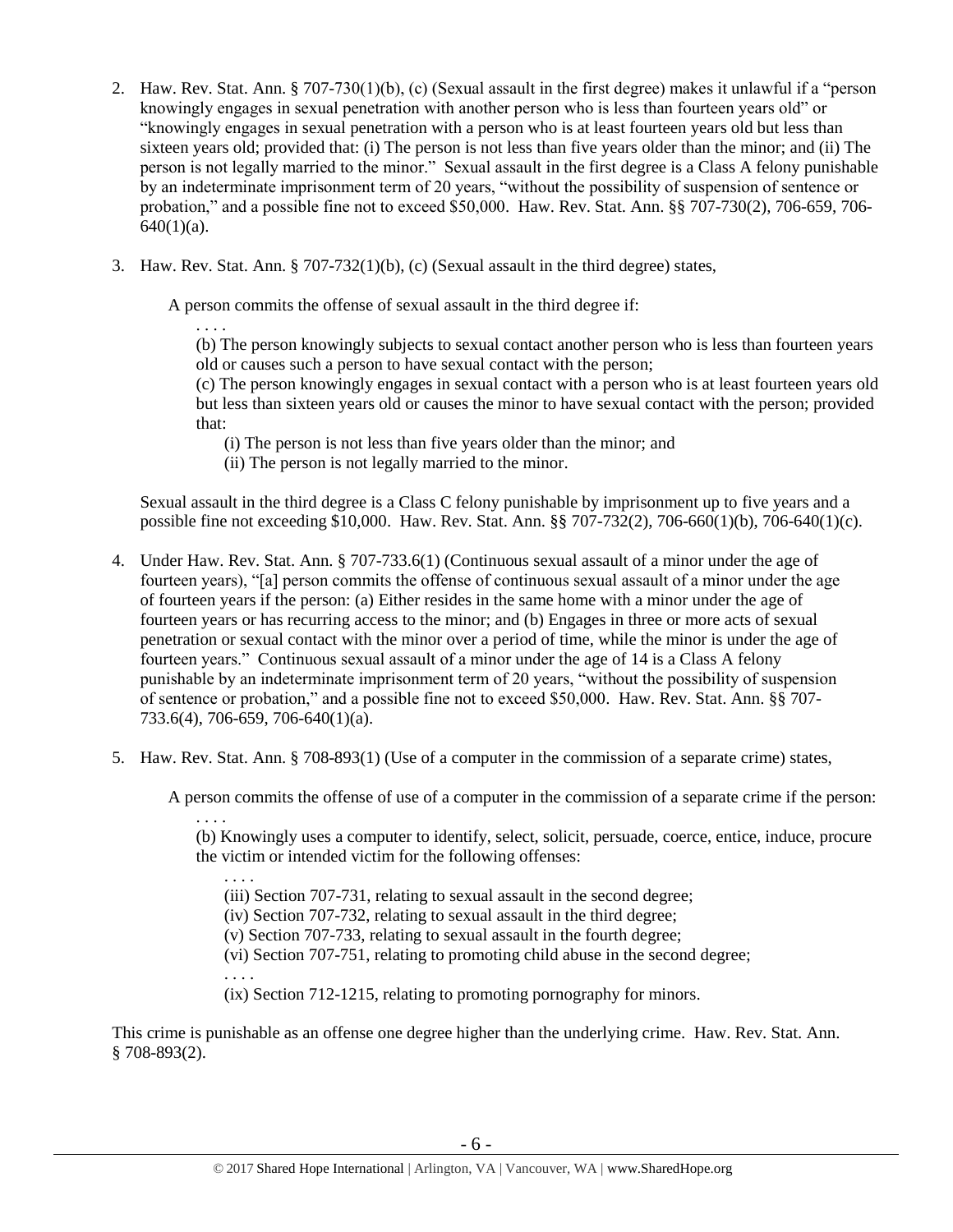*1.3 Prostitution statutes refer to the sex trafficking statute to acknowledge the intersection of prostitution with trafficking victimization.* 

Hawaii's prostitution statute, Haw. Rev. Stat. Ann. § 712-1200(3)(b) (Prostitution), acknowledges the intersection of prostitution with trafficking victimization by referring to the sex trafficking law to provide a heightened penalty when the offender "pays, agrees to pay or offers to pay" another person to engage in sexual conduct "in reckless disregard of the fact the other person is a victim of sex trafficking."

*1.4 The state racketeering or gang crimes statute includes sex trafficking or commercial sexual exploitation of children (CSEC) offenses as predicate acts allowing the statute to be used to prosecute child sex trafficking crimes.* 

Haw. Rev. Stat. Ann. §§842-1 through 842-12 (Organized Crime) makes it unlawful:

(1) For any person who has received any income derived, directly or indirectly, from a racketeering activity or through collection of an unlawful debt, to use or invest, directly or indirectly, any part of such income, or the proceeds of such income, in the acquisition of any interest in, or the establishment or operation of, any enterprise;<sup>25</sup> (2) For any person through a racketeering activity or through collection of an unlawful debt to acquire or maintain, directly or indirectly, any interest in or control of any enterprise; (3) For any person employed by or associated with any enterprise to conduct or participate in the conduct of the affairs of the enterprise through racketeering activity or collection of an unlawful debt.

"Racketeering activity" is defined in §842-1 (Definitions) as "any act or threat involving but not limited to . . . kidnapping . . . prostitution . . . that is chargeable as a crime under state law and punishable by imprisonment for more than one year." Thus, the CSEC offenses under Haw. Rev. Stat. Ann. § 712- 1209.1 (Solicitation of a minor for prostitution), Haw. Rev. Stat. Ann. § 707-720(1) (Kidnapping) and Haw. Rev. Stat. Ann. § 712-1200(1)(b) (Prostitution), and the sex trafficking offense, Haw. Rev. Stat. Ann. § 712-1202 (Sex trafficking), should fall within the definition of "racketeering activity."

Additional financial penalties are available under Haw. Rev. Stat. Ann. §842-3(Penalty; forfeiture of property) which states, "Any person who violates this chapter shall be guilty of a class B felony and shall forfeit to the State any interest or property acquired or maintained in violation of this chapter as provided in chapter 712A."

 $\overline{a}$ 

<sup>25</sup> Haw. Rev. Stat. Ann. § 842-1 defines "enterprise" as "any sole proprietorship, partnership, corporation, association, and any union or group of individuals associated for a particular purpose although not a legal entity."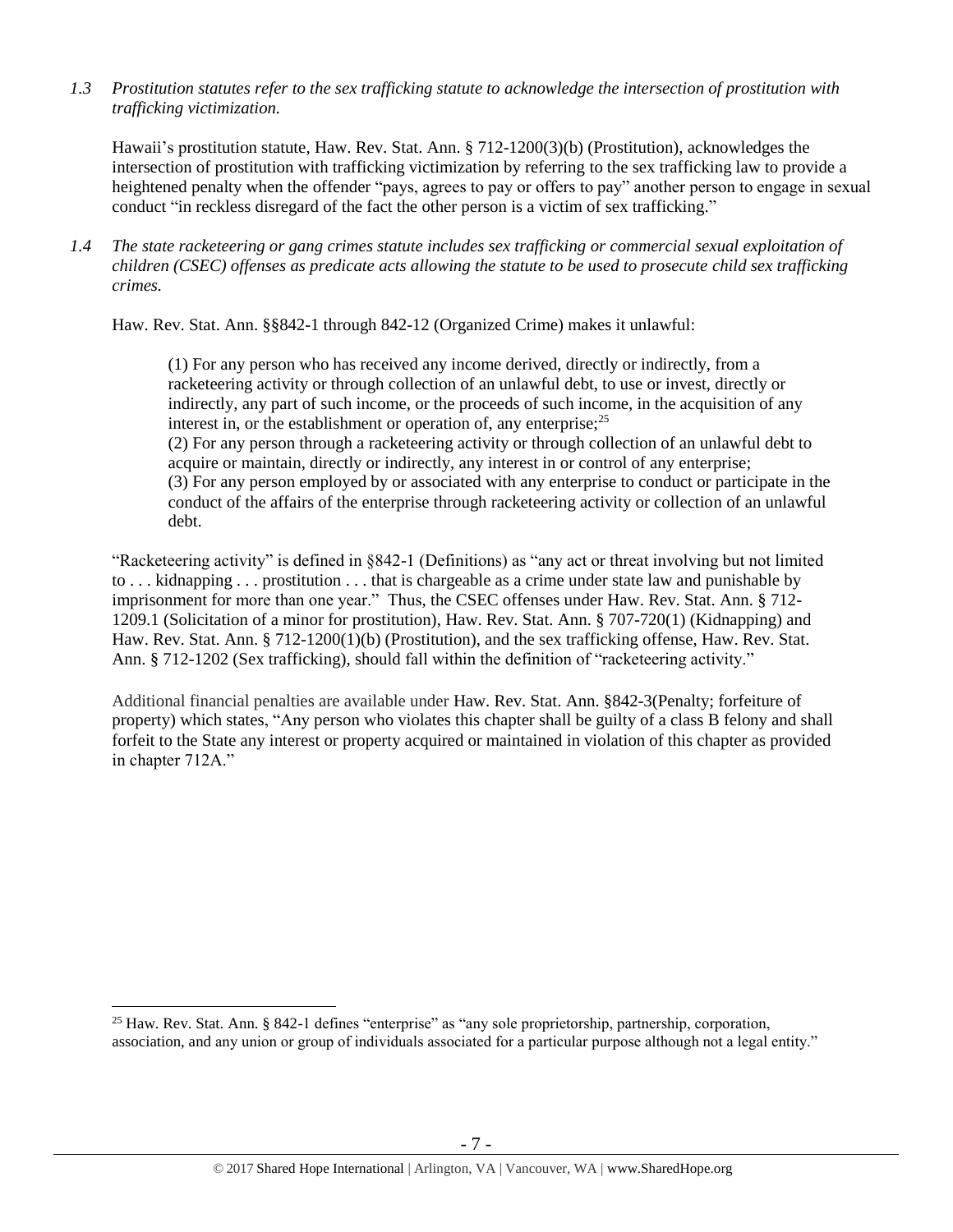#### **FRAMEWORK ISSUE 2: CRIMINAL PROVISIONS ADDRESSING DEMAND**

#### *Legal Components:*

- *2.1 The state sex trafficking law can be applied to buyers of commercial sex acts with a minor.*
- *2.2 Buyers of commercial sex acts with a minor can be prosecuted under commercial sexual exploitation of children (CSEC) laws.*
- *2.3 Solicitation of prostitution laws differentiate between buying sex acts with an adult and buying sex acts with a minor under 18.*
- *2.4 Penalties for buyers of commercial sex acts with minors are as high as federal penalties.*
- *2.5 Using the Internet or electronic communications to lure, entice, or purchase, or attempt to lure, entice, or purchase commercial sex acts with a minor is a separate crime or results in an enhanced penalty for buyers.*
- *2.6 No age mistake defense is permitted for a buyer of commercial sex acts with any minor under 18.*
- *2.7 Base penalties for buying sex acts with a minor under 18 are sufficiently high and not reduced for older minors.*
- *2.8 Financial penalties for buyers of commercial sex acts with minors are sufficiently high to make it difficult for buyers to hide the crime.*
- *2.9 Buying and possessing images of child sexual exploitation carries penalties as high as similar federal offenses.*

\_\_\_\_\_\_\_\_\_\_\_\_\_\_\_\_\_\_\_\_\_\_\_\_\_\_\_\_\_\_\_\_\_\_\_\_\_\_\_\_\_\_\_\_\_\_\_\_\_\_\_\_\_\_\_\_\_\_\_\_\_\_\_\_\_\_\_\_\_\_\_\_\_\_\_\_\_\_\_\_\_\_\_\_\_\_\_\_\_\_\_\_\_\_

*2.10 Convicted buyers of commercial sex acts with minors are required to register as sex offenders.*

# *Legal Analysis:*

*2.1 The state sex trafficking law can be applied to buyers of commercial sex acts with a minor.* 

Hawaii's core sex trafficking law, Haw. Rev. Stat. Ann. § 712-1202 (Sex trafficking), specifically exempts buyers from criminal liability. Pursuant to Haw. Rev. Stat. Ann. § 712-1202(1)(b), "A person commits the crime of sex trafficking if the person knowingly . . . advances or profits from prostitution of a minor . . . ." Haw. Rev. Stat. Ann. § 712-1201 (Advancing prostitution; profiting from prostitution; definition of terms) exempts buyers by stating that a person "[a]dvances prostitution" when that person is "acting, other than as a prostitute or patron of prostitute . . . ."

- 2.1.1 Recommendation: Amend Haw. Rev. Stat. Ann. § 712-1202 (Sex trafficking) to make the statute applicable to the actions of buyers of commercial sex with minors.
- *2.2 Buyers of commercial sex acts with a minor can be prosecuted under commercial sexual exploitation of children (CSEC) laws.*

Pursuant to Haw. Rev. Stat. Ann. § 712-1209.1 (Solicitation of a minor for prostitution), "a person eighteen years of age or older commits the offense of solicitation of a minor for prostitution if the person intentionally, knowingly, or recklessly offers or agrees to pay a fee to a minor<sup>26</sup> or to a member of a police department, a sheriff, or a law enforcement officer who represents that person's self as a minor to engage in sexual conduct." Solicitation of a minor for prostitution is a Class C felony, punishable by up to 5 years imprisonment, a minimum fine of \$5,000, not to exceed \$10,000, and an additional fine of \$1,000 to be deposited into the human trafficking victim services fund. Haw. Rev. Stat. Ann. § 706- 640(1)(c), § 706-650.5(2)(c).

 $\overline{a}$ 

<sup>26</sup> *See supra* note [6.](#page-1-0)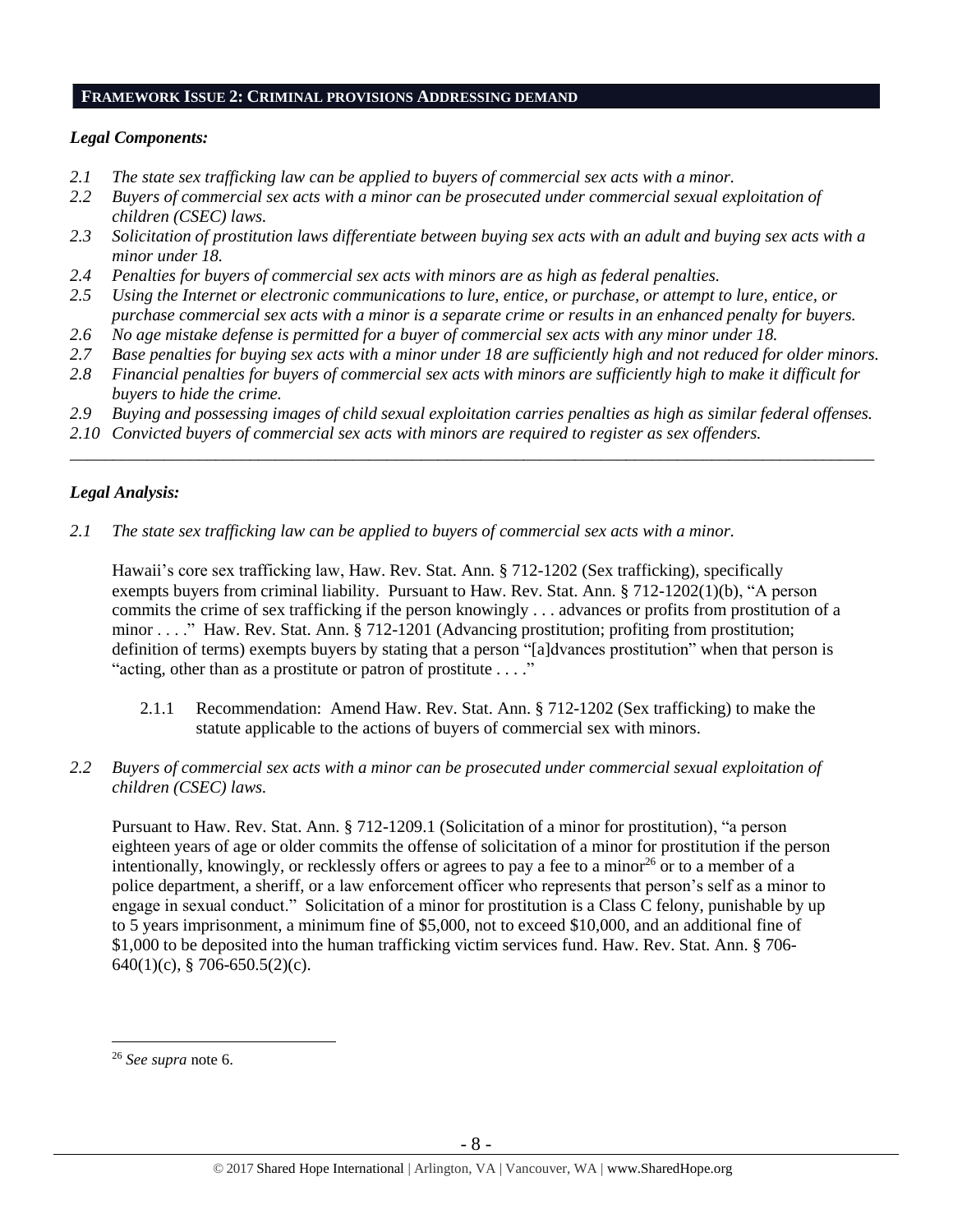Buyers of sex with minors may also face penalties under Haw. Rev. Stat. Ann. § 712-1200 (Prostitution) which makes it a crime to pay, agree to pay, or offer to pay a fee to another to engage in sexual conduct and increases the penalty to a class C felony when the defendant "does so in reckless disregard of the fact that the other person is a victim of sex trafficking." Haw. Rev. Stat. Ann. § 712-1200(3)(b). Since Hawaii's sex trafficking law does not recognize all commercially sexually exploited children as victims of sex trafficking, only buyers who knew the child was under third party control would face the heightened penalty provided under this provision. 27

#### *2.3 Solicitation of prostitution laws differentiate between buying sex acts with an adult and buying sex acts with a minor under 18.*

Haw. Rev. Stat. Ann. § 712-1209.1 (Solicitation of a minor for prostitution) makes buying sex with a minor distinct from the crime of buying sex with an adult.

(1) A person eighteen years of age or older commits the offense of solicitation of a minor for prostitution if the person intentionally, knowingly, or recklessly offers or agrees to pay a fee to a minor or to a member of a police department, a sheriff, or a law enforcement officer who represents that person's self as a minor to engage in sexual conduct.

(2) Solicitation of a minor for prostitution is a class C felony.

(3) A person convicted of committing the offense of solicitation of a minor for prostitution shall be imposed a fine of not less than \$5,000; provided that \$5,000 of the imposed fine shall be credited to the general fund.

. . . .

 $\overline{a}$ 

(6) For purposes of this section:

"Minor" means a person who is less than eighteen years of age. "Sexual conduct" has the same meaning as in section 712-1200(2).

While Haw. Rev. Stat. Ann. § 712-1200 (Prostitution) does not distinguish between buying sex with an adult and buying sex with a minor, it does distinguish between buying sex with a victim of sex trafficking and buying sex with someone who is not a victim of sex trafficking. While the sex trafficking law carves out special protections for minors by eliminating the need to prove force, fraud or coercion when the victim is a minor, the protection of the trafficking law only extends to commercially sexually exploited minors who are under the control of a third party because buyers are not criminalized.<sup>28</sup> Consequently, because some commercially sexually exploited minors are not victims of sex trafficking under Hawaii law, Haw. Rev. Stat. Ann. § 712-1200 does not draw a clear distinction between buying sex with adults versus minors.

*2.4 Penalties for buyers of commercial sex acts with minors are as high as federal penalties.*

A buyer charged under Haw. Rev. Stat. Ann. § 712-1209.1 (Solicitation of a minor for prostitution) or Haw. Rev. Stat. Ann. § 712-1200(3)(b) (Prostitution) faces a Class C felony punishable by imprisonment up to 5 years, a minimum fine of \$5,000, not to exceed \$10,000, and an additional fine of \$1,000 to be deposited into the human trafficking victim services fund. Haw. Rev. Stat. Ann. §§ 712-1209.1(2), (3), 706-660(1)(b), 706-640(1)(c), 706-650.5(2)(c). <sup>29</sup>

<sup>27</sup> *See infra* Component 5.1 for full discussion on victims that are identified for core protections.

<sup>28</sup> *See infra* Component 5.1 for full discussion on victims that are identified for core protections.

<sup>&</sup>lt;sup>29</sup> Pursuant Haw. Rev. Stat. Ann.  $\S 853-4(a)(13)$  (Chapter not applicable; when), deferred sentence and related sentencing alternatives provided under Chapter 853 (Criminal Procedure: Deferred Acceptance of Guilty Plea, Nolo Contendere Plea) are not applicable in prosecutions of the following offenses: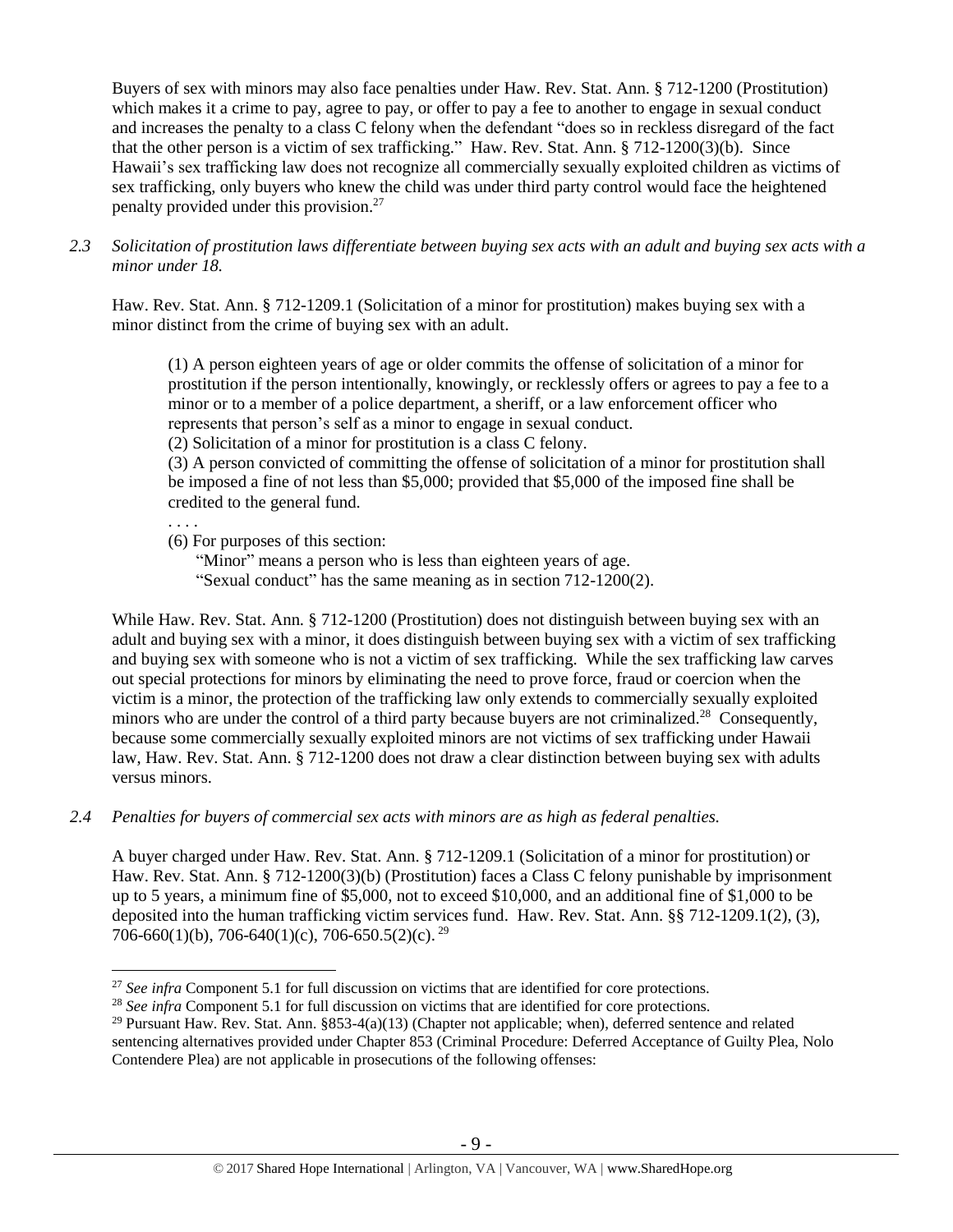<span id="page-9-0"></span>In contrast, if the victim is under the age of 14, a conviction under the  $TVPA^{30}$  for child sex trafficking is punishable by 15 years to life imprisonment and a fine not to exceed \$250,000. 18 U.S.C. §§ 1591(b)(1),  $3559(a)(1)$ ,  $3571(b)(3)$ . If the victim is between the ages of  $14-17$  a conviction is punishable by 10 years to life imprisonment and a fine not to exceed \$250,000. 18 U.S.C. §§ 1591(b)(2), 3559(a)(1), 3571(b)(3). A conviction is punishable by mandatory life imprisonment however, if the buyer has a prior conviction for a federal sex offense<sup>31</sup> against a minor. 18 U.S.C. § 3559(e)(1). To the extent buyers can be prosecuted under other federal CSEC laws,<sup>32</sup> a conviction is punishable by penalties ranging from a fine not to exceed \$250,000 to life imprisonment and a fine not to exceed \$250,000.<sup>33</sup>

- <span id="page-9-1"></span>2.4.1 Recommendation: Amend Haw. Rev. Stat. Ann. § 712-1209.1 (Solicitation of a minor for prostitution) and the CSEC provision under Haw. Rev. Stat. Ann. § 712-1200(3)(b) (Prostitution) to increase the penalty to reflect the seriousness of these offenses.
- *2.5 Using the Internet or electronic communications to lure, entice, or purchase, or attempt to lure, entice, or purchase commercial sex acts with a minor is a separate crime or results in an enhanced penalty for buyers.*

Hawaiian law separately criminalizes the use of the Internet or electronic communications to commit certain felonies, which can include luring, enticing, recruiting, or purchasing commercial sex acts with a minor. Haw. Rev. Stat. Ann. § 707-756(1) (Electronic enticement of a child in the first degree), states in part,

. . . .

 $\overline{a}$ 

(X) Solicitation of prostitution near schools or public parks under section 712-1209;

(Y) Habitual solicitation of prostitution under section 712-1209.5; or

(Z) Solicitation of a minor for prostitution under section 712-1209.1

<sup>30</sup> Trafficking Victims Protection Act (TVPA) of 2000, Pub. L. No. 106-386, 114 Stat. 1464, 1466 (codified in scattered sections of 18 and 22 U.S.C.).

<sup>31</sup> Pursuant to 18 U.S.C. § 3559(e)(2), "federal sex offense" is defined as

an offense under section 1591 [18 USCS § 1591] (relating to sex trafficking of children), 2241 [18 USCS § 2241] (relating to aggravated sexual abuse),  $2242$  [18 USCS § 2242] (relating to sexual abuse),  $2244(a)(1)$  [18 USCS §  $2244(a)(1)$  (relating to abusive sexual contact),  $2245$  [18 USCS § 2245] (relating to sexual abuse resulting in death), 2251 [18 USCS § 2251] (relating to sexual exploitation of children), 2251A [18 USCS § 2251A] (relating to selling or buying of children), 2422(b) [18 USCS

§ 2422(b)] (relating to coercion and enticement of a minor into prostitution), or 2423(a) [18 USCS § 2423(a)] (relating to transportation of minors).

 $32\,18$  U.S.C. §§ 2251A(b) (Selling or buying of children), 2251(a) (Sexual exploitation of children), 2423(a) (Transportation of a minor with intent for minor to engage in criminal sexual activity), 2422(a) (Coercion and enticement),  $2252(a)(2)$ , (a)(4) (Certain activities relating to material involving the sexual exploitation of minors). <sup>33</sup> 18 U.S.C. §§ 2251A(b) (conviction punishable by imprisonment for 30 years to life and a fine), 2251(e) (conviction punishable by imprisonment for 15–30 years and a fine), 2423(a) (conviction punishable by imprisonment for 10 years to life and a fine),  $2422(a)$  (conviction punishable by a fine, imprisonment up to 20 years, or both),  $2252(b)$  (stating that a conviction under subsection (a)(2) is punishable by imprisonment for 5–20 years and a fine, while a conviction under subsection (a)(4) is punishable by imprisonment up to 10 years, a fine, or both.); *see also* 18 U.S.C §§ 3559(a)(1) (classifying all of the above listed offenses as felonies),  $3571(b)(3)$  (providing a fine up to \$250,000 for any felony conviction).

<sup>(</sup>V) Prostitution pursuant to section 712-1200(1)(b);

<sup>(</sup>W) Street solicitation of prostitution under section 712-1207(1)(b);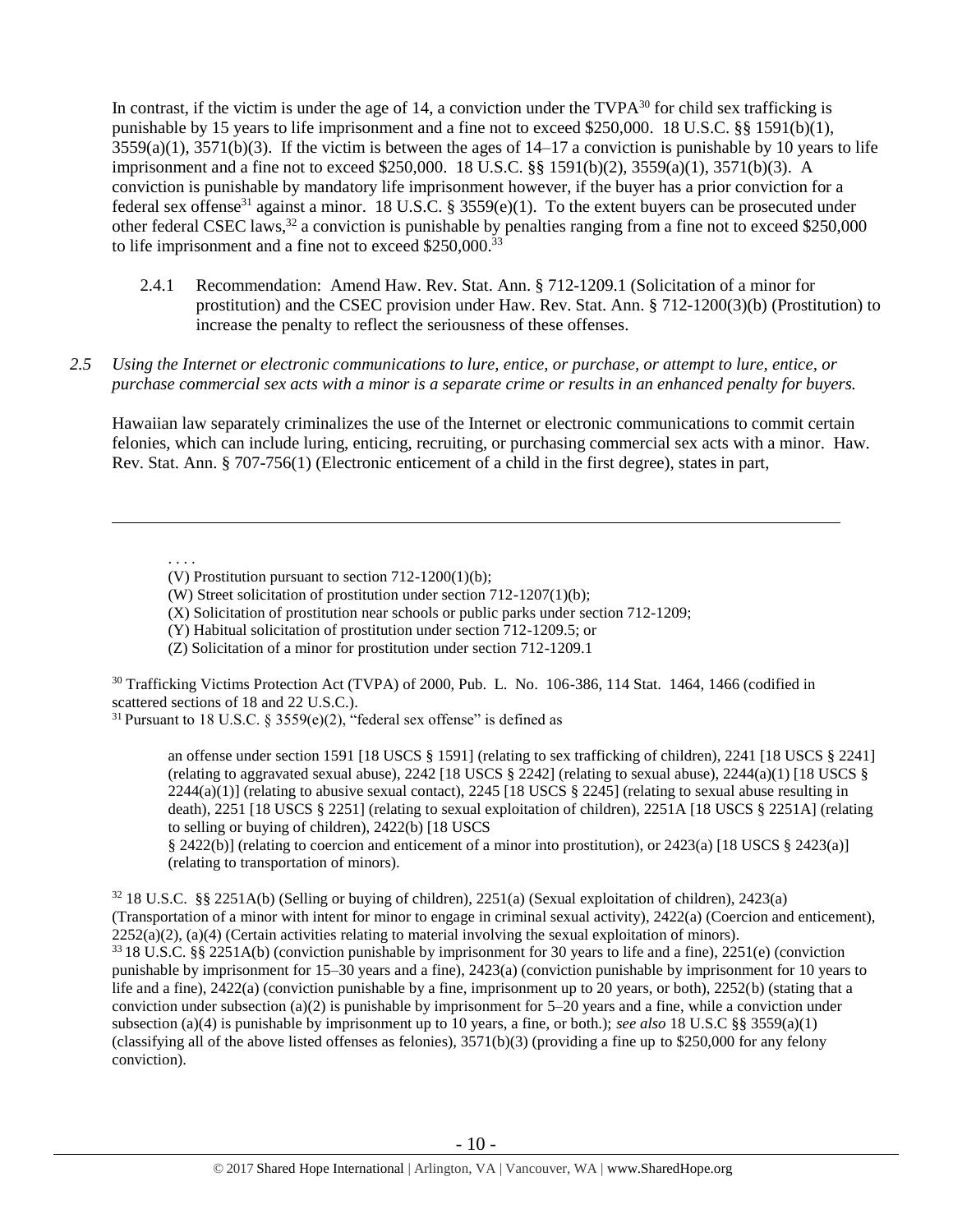Any person who, using a computer or any other electronic device:

(a) Intentionally or knowingly communicates:

(i) With a minor known by the person to be under the age of eighteen years;

(ii) With another person, in reckless disregard of the risk that the other person is under the age of eighteen years, and the other person is under the age of eighteen years; or

(iii) With another person who represents that person to be under the age of eighteen years;

(b) With the intent to promote or facilitate the commission of a felony:

. . . .

(ii) That is a class A felony; or

(iii) That is another covered offense as defined in section 846E-1 [Definitions], agrees to meet with the minor, or with another person who represents that person to be a minor under the age of eighteen years; and

(c) Intentionally or knowingly travels to the agreed upon meeting place at the agreed upon meeting time, is guilty of electronic enticement of a child in the first degree.

A conviction under Haw. Rev. Stat. Ann. § 707-756 is punishable as a Class B felony by imprisonment up to 10 years and a possible fine not to exceed \$25,000. Haw. Rev. Stat. Ann. §§ 706-660(1)(a), 706-640(1)(b), 707- 756(2).

Haw. Rev. Stat. Ann. § 707-757(1) (Electronic enticement of a child in the second degree) provides another means of holding buyers accountable for using the Internet to purchase commercial sex acts with a minor, stating in part,

Any person who, using a computer or any other electronic device:

- (a) Intentionally or knowingly communicates:
	- (i) With a minor known by the person to be under the age of eighteen years;

(ii) With another person, in reckless disregard of the risk that the other person is under the age of eighteen years, and the other person is under the age of eighteen years; or

(iii) With another person who represents that person to be under the age of eighteen years; and

(b) With the intent to promote or facilitate the commission of a felony, agrees to meet with the minor, or with another person who represents that person to be a minor under the age of eighteen years; and

(c) Intentionally or knowingly travels to the agreed upon meeting place at the agreed upon meeting time; is guilty of electronic enticement of a child in the second degree.

A conviction under Haw. Rev. Stat. Ann. § 707-757 is punishable as a Class C felony by imprisonment up to five years and a possible fine not exceeding \$10,000. Haw. Rev. Stat. Ann. §§ 706-660(1)(b), 706-640(1)(c), 707-757(2). Haw. Rev. Stat. Ann. § 707-757(2) states, "Electronic enticement of a child in the second degree is a class C felony. Notwithstanding any law to the contrary, if a person sentenced under this section is sentenced to probation rather than an indeterminate term of imprisonment, the terms and conditions of probation shall include, but not be limited to, a term of imprisonment of one year."

Furthermore, under Haw. Rev. Stat. Ann. § 708-893(1) (Use of a computer in the commission of a separate crime), an individual commits an offense who, among other things, "(b) Knowingly uses a computer to identify, select, solicit, persuade, coerce, entice, induce, procure . . . the victim or intended victim of the following offenses: . . . (iv) Section 707-732, relating to sexual assault in the third degree . . . ." Subsection (2) states, "Use of a computer in the commission of a separate crime is an offense one class or grade, as the case may be, greater than the offense facilitated. Notwithstanding any other law to the contrary, a conviction under this section shall not merge with a conviction for the separate crime." Haw. Rev. Stat. Ann. § 708-893(2).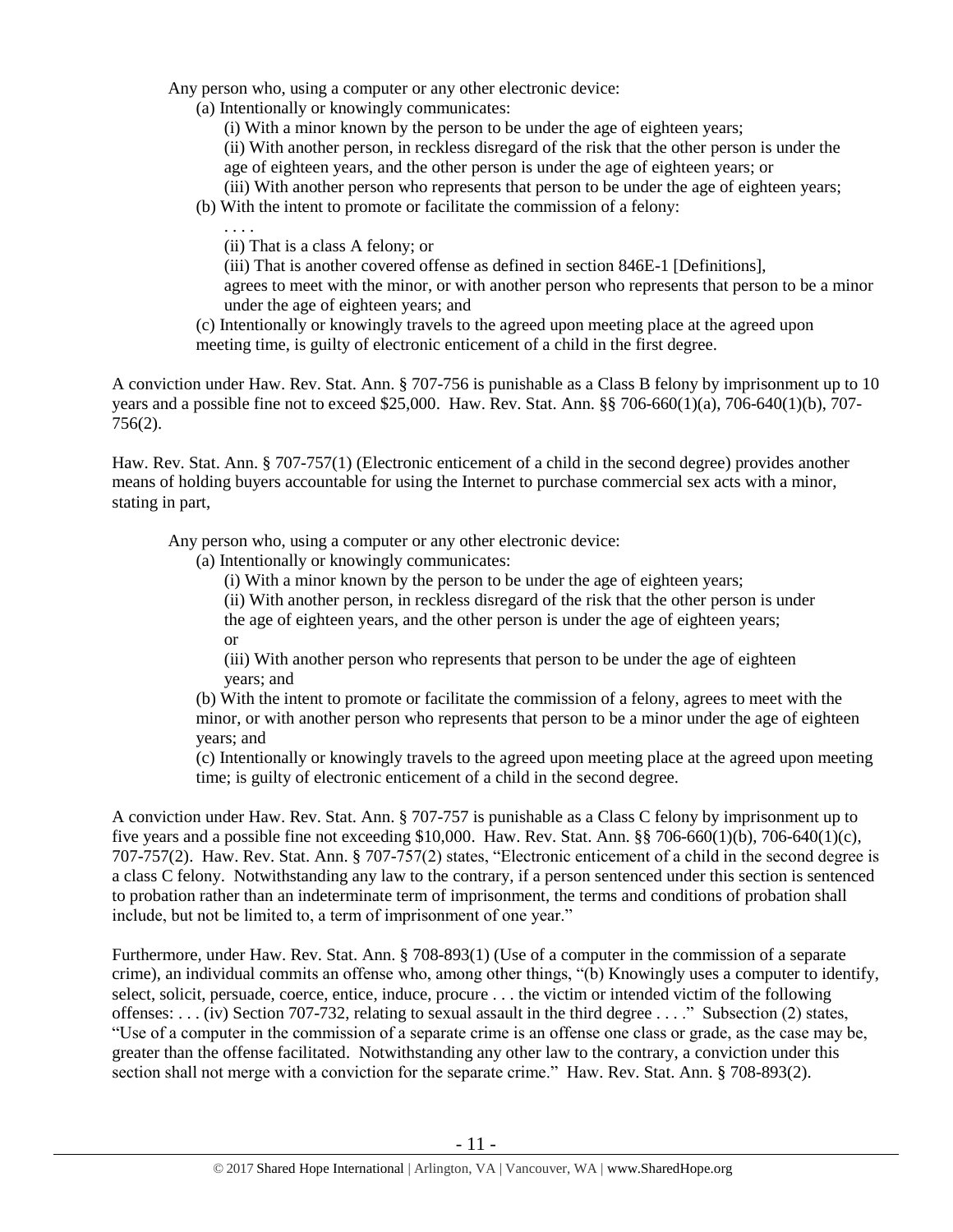#### *2.6 No age mistake defense is permitted for a buyer of commercial sex acts with any minor under 18.*

Haw. Rev. Stat. Ann § 712-1209.1(5) (Solicitation of a minor for prostitution), which criminalizes solicitation of prostitution with a minor, revokes a mistake of age defense by providing, "The state of mind requirement for this offense is not applicable to the fact that the person solicited was a minor. A person is strictly liable with respect to the attendant circumstances that the person solicited was a minor."

However, the buyer applicable CSEC offense under Haw. Rev. Stat. Ann. § 712-1200(3)(b) (Prostitution) does not explicitly prohibit the mistake of age defense from being raised.<sup>34</sup> Additionally, the requirement under Haw. Rev. Stat. Ann. § 712-1200(3)(b) that the defendant acted "in reckless disregard of the fact that the other person is a victim of sex trafficking," may allow a defendant to raise mistake of age as a defense.

Haw. Rev. Stat. Ann. § 712-1202 (Sex trafficking) does not apply to buyers of sex with minors.

- 2.6.1 Recommendation: Amend Haw. Rev. Stat. Ann. § 712-1202 (Sex trafficking) and Haw. Rev. Stat. Ann. § 712-1200(3)(b) (Prostitution) to expressly prohibit a defense based on the defendant's mistake as to the age of the minor victim.<sup>35</sup>
- *2.7 Base penalties for buying sex acts with a minor under 18 are sufficiently high and not reduced for older minors.*

Hawaii's buyer-applicable CSEC laws do not stagger penalties based on the minor's age, but buyers face minimal penalties under these laws. Both Haw. Rev. Stat. Ann. § 712-1209.1 (Solicitation of a minor for prostitution) and § 712-1200(3)(b) (Prostitution) are punishable as Class C felonies by imprisonment up to 5 years. Haw. Rev. Stat. Ann. §§ 712-1209.1(2), (3), 706-660(1)(b), 706-640(1)(c), 706-650.5(2)(c).

- 2.7.1 Recommendation: Amend Haw. Rev. Stat. Ann. § 712-1209.1 (Solicitation of a minor for prostitution) and § 712-1200(3)(b) (Prostitution) to increase the penalty to reflect the seriousness of these offenses.
- *2.8 Financial penalties for buyers of commercial sex acts with minors are sufficiently high to make it difficult for buyers to hide the crime.*

Buyers of commercial sex with minors face fines, asset forfeiture, and victim restitution under laws that are specific to CSEC. A buyer of sex with a minor or a minor who is a victim of sex trafficking faces a Class C felony under Haw. Rev. Stat. Ann. § 712-1209.1 (Solicitation of a minor for prostitution) and Haw. Rev. Stat. Ann. § 712-1200(3)(b) (Prostitution), respectively, and is subject to a fine of not less than \$5,000, not to exceed \$10,000, and an additional fine of \$1,000 to be deposited in the human trafficking victim services fund. Haw. Rev. Stat. Ann. §§ 712-1209.1, 706-640(1), 706-650.5(2)(c).

While Haw. Rev. Stat. Ann. § 706-640(1)(f) (Authorized fines) may not in most instances apply to buyers, the court may impose a fine at, "[a]ny higher amount equal to double the pecuniary gain derived from the offense by the defendant . . ." as an alternative to any set fine established by Haw. Rev. Stat. Ann. § 706-640.

 $\overline{a}$ 

<sup>34</sup> Haw. Rev. Stat. Ann. § 712-1202(1)(b) (Sex trafficking), does not prohibit a mistake of age defense and provides "that with respect to the victim's age, the prosecution shall be required to prove only that the person committing the offense acted negligently." This offense, however, is not applicable to buyers. *See supra* Component 2.1. <sup>35</sup> This recommendation in this component is predicated upon the recommendation in 2.1 being simultaneously or previously enacted.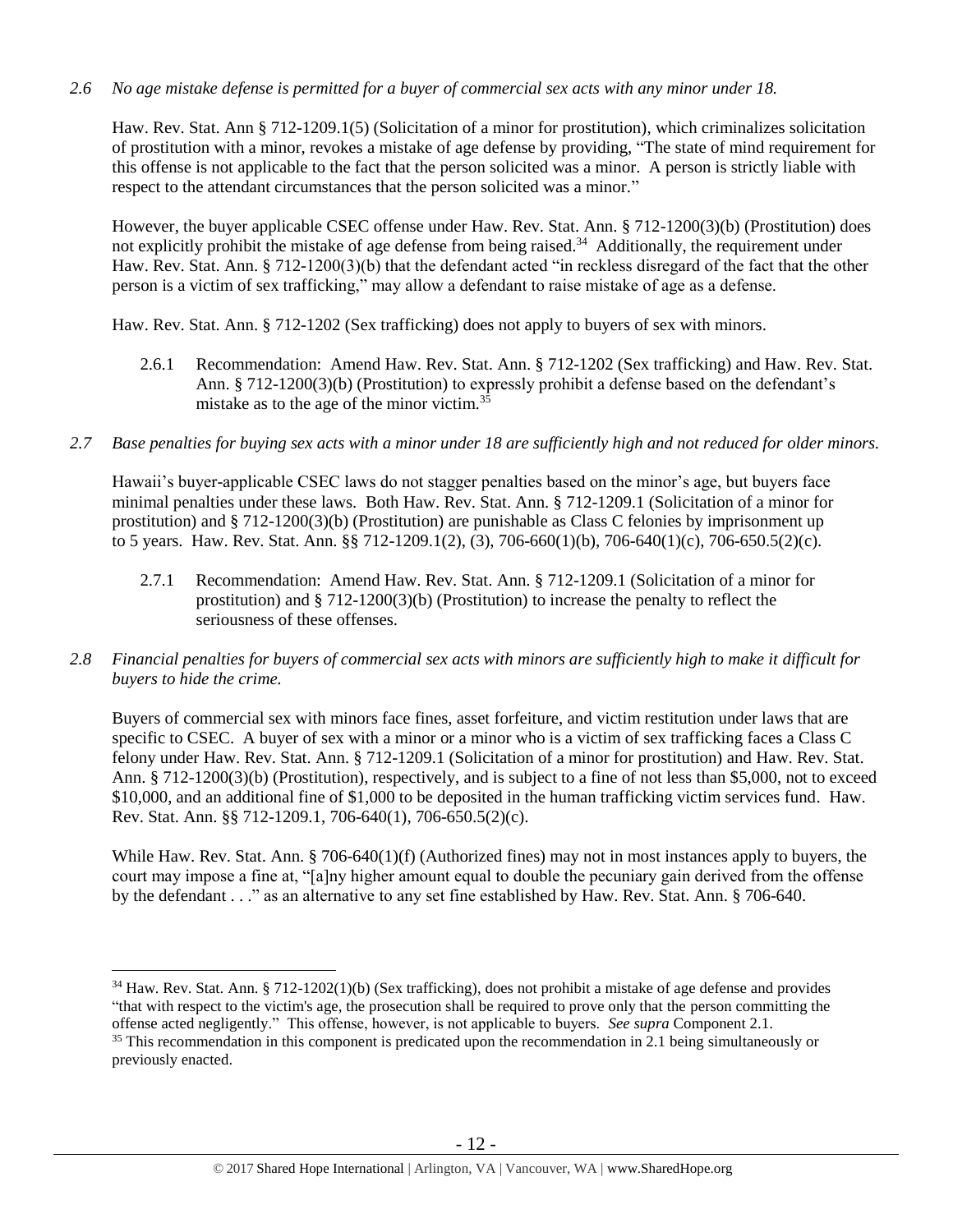The court shall order restitution, where there are verified losses. The restitution shall first be paid to the crime victim compensation commission, rather than directly to the victim. Haw. Rev. Stat. Ann. § 706-646<sup>36</sup> (Victim restitution), provides in part,

<span id="page-12-0"></span>. . . .

(2) The court shall order the defendant to make restitution for reasonable and verified losses suffered by the victim or victims as a result of the defendant's offense when requested by the victim. The court shall order restitution to be paid to the crime victim compensation commission in the event that the victim has been given an award for compensation under chapter 351 [Crime victim compensation]. If the court orders payment of a fine in addition to restitution or a compensation fee, or both, the payment of restitution and compensation fee shall have priority over the payment of the fine, and payment of restitution shall have priority over payment of a compensation fee.

(3) In ordering restitution, the court shall not consider the defendant's financial ability to make restitution in determining the amount of restitution to order. The court, however, shall consider the defendant's financial ability to make restitution for the purpose of establishing the time and manner of payment. The court shall specify the time and manner in which restitution is to be paid. Restitution shall be a dollar amount that is sufficient to reimburse any victim fully for losses, including but not limited to:

. . . .

(b) Medical expenses; and

(c) Funeral and burial expenses incurred as a result of the crime.

(4) In any criminal proceeding before any court, all money deposited by the defendant as bail and not declared forfeited shall be applies toward payment of any restitution, fines, or fees ordered by the court in the same case, consistent with the priorities in subsection (2).

(5) The restitution ordered shall not affect the right of a victim to recover under section 351-33 [Award of compensation] or in any manner provided by law; provided that any amount of restitution actually recovered by the victim under this section shall be deducted from any award under section 351-33.

Chapter 712A governs forfeiture proceedings for violations of § 842-3, as well as other offenses. Forfeiture laws shall apply, provided there is probable cause to initiate proceedings. Forfeiture laws apply to persons, including buyers of sex with minors, who commit certain offenses. Pursuant to Haw. Rev. Stat. Ann. § 712A-4 (Covered offenses), "Offenses for which property is subject to forfeiture under this chapter" include "promoting child abuse, promoting prostitution, sex trafficking, solicitation of a minor for prostitution, habitual solicitation of prostitution, electronic enticement of a child that is chargeable as a felony offense under state law . . . ." as well as "solicitation of prostitution near schools or public parks." Haw. Rev. Stat. Ann. § 712A-4(b), (c). Haw. Rev. Stat. Ann. § 712A-5(1)(A) (Property subject to forfeiture; exemption) states, subject to certain exceptions,

The following is subject to forfeiture:

. . . .

(b) Property used or intended for use in the commission of, attempt to commit, or conspiracy to commit a covered offense, or which facilitated or assisted such activity;

. . . .

 $\overline{a}$ 

(e) Any proceeds or other property acquired, maintained, or produced by means of or as a result of the commission of the covered offense;

(f) Any property derived from any proceeds which were obtained directly or indirectly from the commission of a covered offense;

<sup>&</sup>lt;sup>36</sup> The text of Haw. Rev. Stat. Ann. § 706-646 cited here and elsewhere in this report includes amendments made by the enactment of House Bill 1135 during the 2017 Regular Session of Hawaii's 29th Legislature (effective July 6, 2017).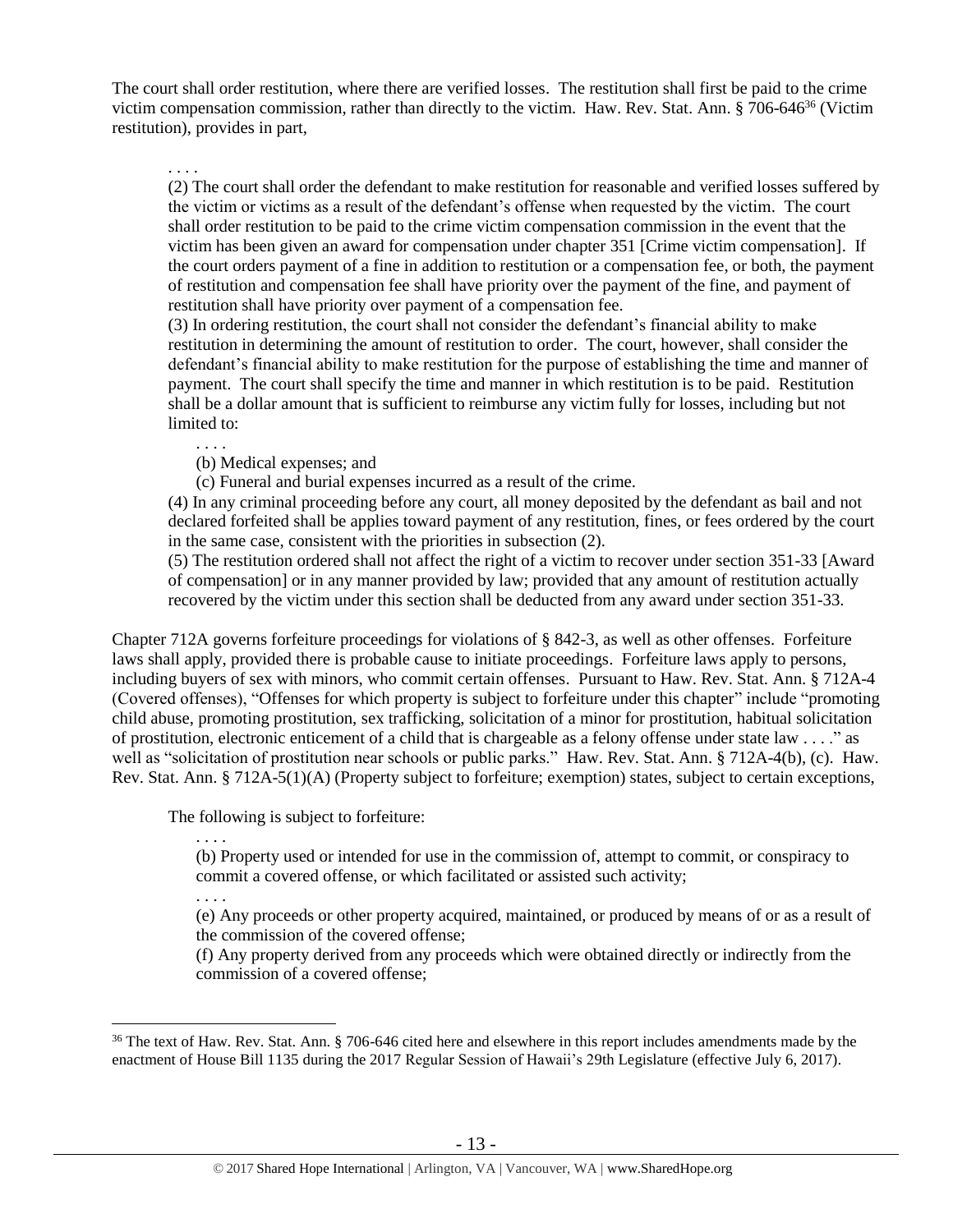(g) Any interest in, security of, claim against, or property or contractual right of any kind affording a source of influence over any enterprise which has been established, participated in, operated, controlled, or conducted in order to commit a covered offense;

(h) All books, records, bank statements, accounting records, microfilms, tapes, computer data, or other data which are used, intended for use, or which facilitated or assisted in the commission of a covered offense, or which document the use of the proceeds of a covered offense.

Seizure of forfeitable assets is governed by Haw. Rev. Stat. Ann §712A-6. The asset forfeiture proceeding may occur *in personam* pursuant to Haw. Rev. Stat. Ann. § 712A-13 or *in rem* pursuant to § 712A-12. Pursuant to Haw. Rev. Stat. Ann. §712A-16(3), "All forfeited property . . . shall, after payment of expenses of administration and sale, be distributed as follows:

(a) One quarter shall be distributed to the unit or units of state or local government [whose] officers or employees conducted the investigation and caused the arrest of the person whose property was forfeited or seizure of the property for forfeiture;

(b) One quarter shall be distributed to the prosecuting attorney who instituted the action producing the forfeiture; and

(c) One half shall be deposited into the criminal forfeiture fund established by this chapter.

*2.9 Buying and possessing images of child sexual exploitation carries penalties as high as similar federal offenses.*

Haw. Rev. Stat. Ann. § 707-752(1) (Promoting child abuse in the third degree) states,

A person commits the offense of promoting child abuse in the third degree if, knowing or having reason to know its character and content, the person possesses:

(a) Child pornography;

 $\overline{a}$ 

(b) Any book, magazine, periodical, film, videotape, computer disk, electronically stored data, or any other material that contains an image of child pornography; or

(c) Any pornographic material that employs, uses, or otherwise contains a minor engaging in or assisting others to engage in sexual conduct.

As a Class C felony, this offense is punishable by imprisonment up to five years and a possible fine not to exceed \$10,000. Haw. Rev. Stat. Ann. §§ 706-660(1)(b), 706-640(1)(c), 707-752(4).<sup>37</sup>

Where 30 or more images, or certain types of images are possessed, Haw. Rev. Stat. Ann. § 707-751(1)I (Promoting child abuse in the second degree) provides,

A person commits the offense of promoting child abuse in the second degree if, knowing or having reason to know its character and content, the person:

<sup>&</sup>lt;sup>37</sup> However, a defense to prosecution for promoting child abuse in the third degree is provided in Haw. Rev. Stat. Ann. § 707-753 (Affirmative defense to promoting child abuse), which states,

It shall be an affirmative defense to a charge of promoting child abuse in the third degree that the defendant:

<sup>(</sup>a) Possessed less than three images of child pornography; and

<sup>(</sup>b) Promptly and in good faith, and without retaining or allowing any person, other than a law enforcement agency, to access any image or copy thereof:

<sup>(</sup>i) Took reasonable steps to destroy each such image; or

<sup>(</sup>ii) Reported the matter to a law enforcement agency and afforded that agency access to each such image.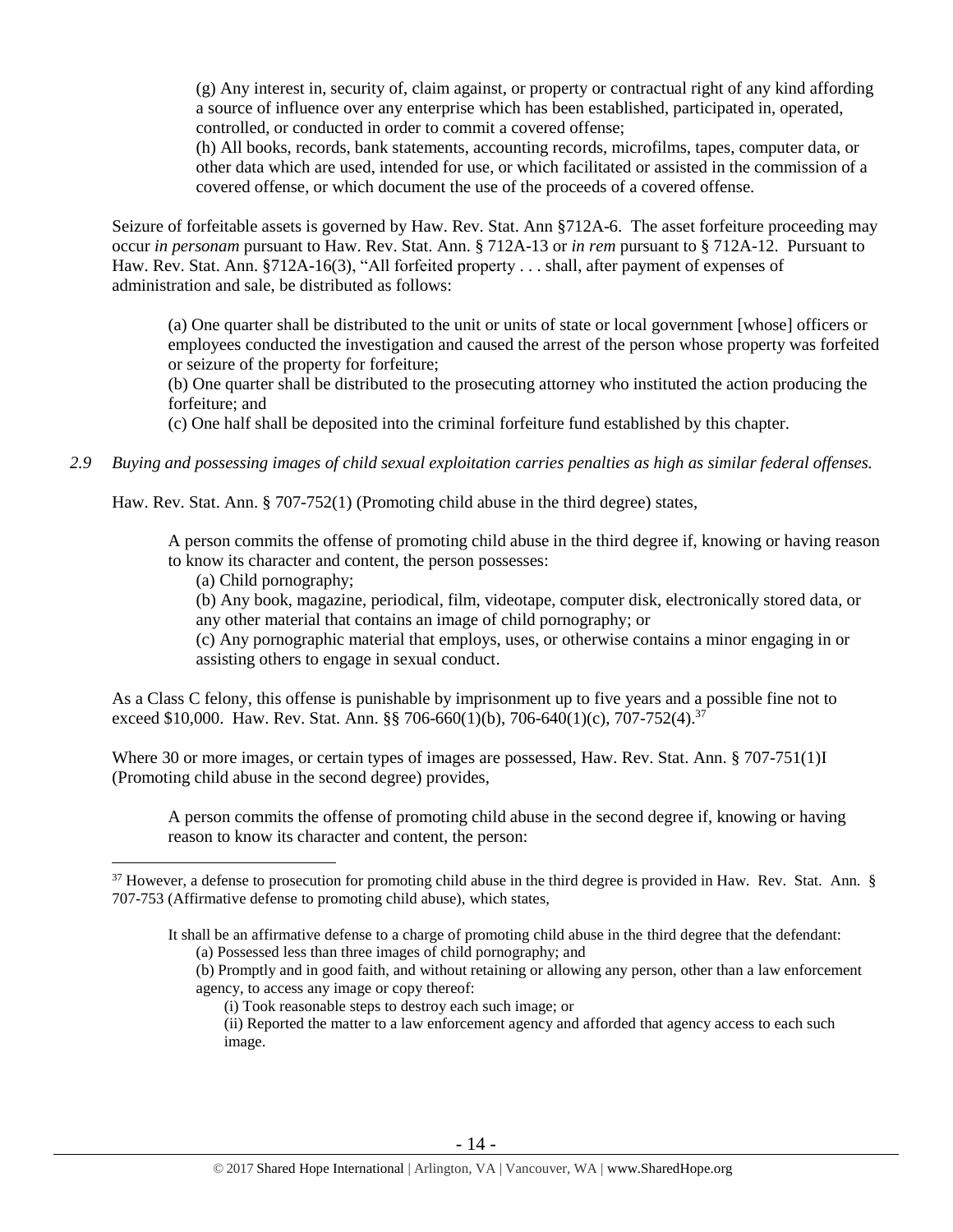. . . .

Possesses thirty or more images of any form of child pornography, and the content of at least one image contains one or more of the following:

- (i) A minor who is younger than the age of twelve;
- (ii) Sadomasochistic abuse of a minor; or
- (iii) Bestiality involving a minor.

A conviction for promoting child abuse in the second degree is punishable as a Class B felony by imprisonment up to ten years and a possible fine not to exceed \$25,000. Haw. Rev. Stat. Ann. §§ 706-660(1)(a), 706- 640(1)(b), 707-751(4).

In comparison, a federal conviction for possession of images of child sexual exploitation  $(ICSE)^{38}$  is generally punishable by imprisonment for 5–20 years and a fine not to exceed \$250,000.<sup>39</sup> Subsequent convictions, however, are punishable by imprisonment up to 40 years and a fine not to exceed \$250,000.<sup>40</sup>

2.9.1 Recommendation: Amend Haw. Rev. Stat. Ann. § 707-752(1) (Promoting child abuse in the third degree) to raise the penalty to reflect the seriousness of the offense.

#### *2.10 Convicted buyers of commercial sex acts with minors are required to register as sex offenders.*

Haw. Rev. Stat. Ann. § 846E-2(a) (Registration requirements) requires a "covered offender" to register as a sex offender. A "covered offender" includes a person who has been convicted as a "sex offender" or "offender against minors." Haw. Rev. Stat. Ann. § 846E-1. Haw. Rev. Stat. Ann. § 846E-1 (Definitions), defines "sex offender," in part, as "[a] person who is or has been convicted . . . of a 'sexual offense'" and defines "sexual offense" to include sex trafficking, the buyer applicable CSEC offense of solicitation of a minor for prostitution and non-commercial sex offenses that that may apply to buyers of sex with children.

Pursuant to Haw. Rev. Stat. Ann. § 846E-1,

 $\overline{a}$ 

"Sexual offense" means an offense that is:

(1) Set forth in section 707-730(1), 707-731(1), 707-732(1), 707-733(1)(a), 707-733.6, 712-1202(1) [Sex trafficking] . . . but excludes conduct that is criminal only because of the age of the victim, as

<sup>38</sup> 18 U.S.C. §§ 2252(a)(2), (a)(4) (Certain activities relating to material involving the sexual exploitation of minors),  $2252A(a)(2)$ –(3) (Certain activities relating to material constituting or containing child pornography), 1466A(a), (b) (Obscene visual representations of the sexual abuse of children).

<sup>&</sup>lt;sup>39</sup> 18 U.S.C. §§ 2252(b) (stating that a conviction under subsection (a)(2) is punishable by imprisonment for 5–20 years and a fine, while a conviction under subsection (a)(4) is punishable by imprisonment up to 10 years, a fine, or both),  $2252A(b)(1)$  (a conviction is punishable by imprisonment for 5–20 years and a fine),  $1466A(a)$ , (b) (stating that a conviction under subsection (a) is "subject to the penalties provided in section  $2252A(b)(1)$ ," imprisonment for 5–20 years and a fine, while a conviction under subsection (b) is "subject to the penalties provided in section 2252A(b)(2)," imprisonment up to 10 years, a fine, or both); *see also* 18 U.S.C §§ 3559(a)(1) (classifying all of the above listed offenses as felonies), 3571(b)(3) (providing a fine up to \$250,000 for any felony conviction).  $40\,18$  U.S.C. §§ 2252(b) (stating if a person has a prior conviction under subsection (a)(2), or a list of other statutes, a conviction is punishable by a fine and imprisonment for 15–40 years, but if a person has a prior conviction under subsection (a)(4), or a list of other statutes, a conviction is punishable by a fine and imprisonment for  $10-20$  years),  $2252A(b)(1)$  (stating if a person has a prior conviction under subsection (a)(2), (a)(3), or a list of other statutes, a conviction is punishable by a fine and imprisonment for 15–40 years), 1466A(a), (b) (stating that the penalty scheme for section 2252A(b) applies); *see also* 18 U.S.C §§ 3559(a)(1) (classifying all of the above listed offenses as felonies), 3571(b)(3) (providing a fine up to \$250,000 for any felony conviction).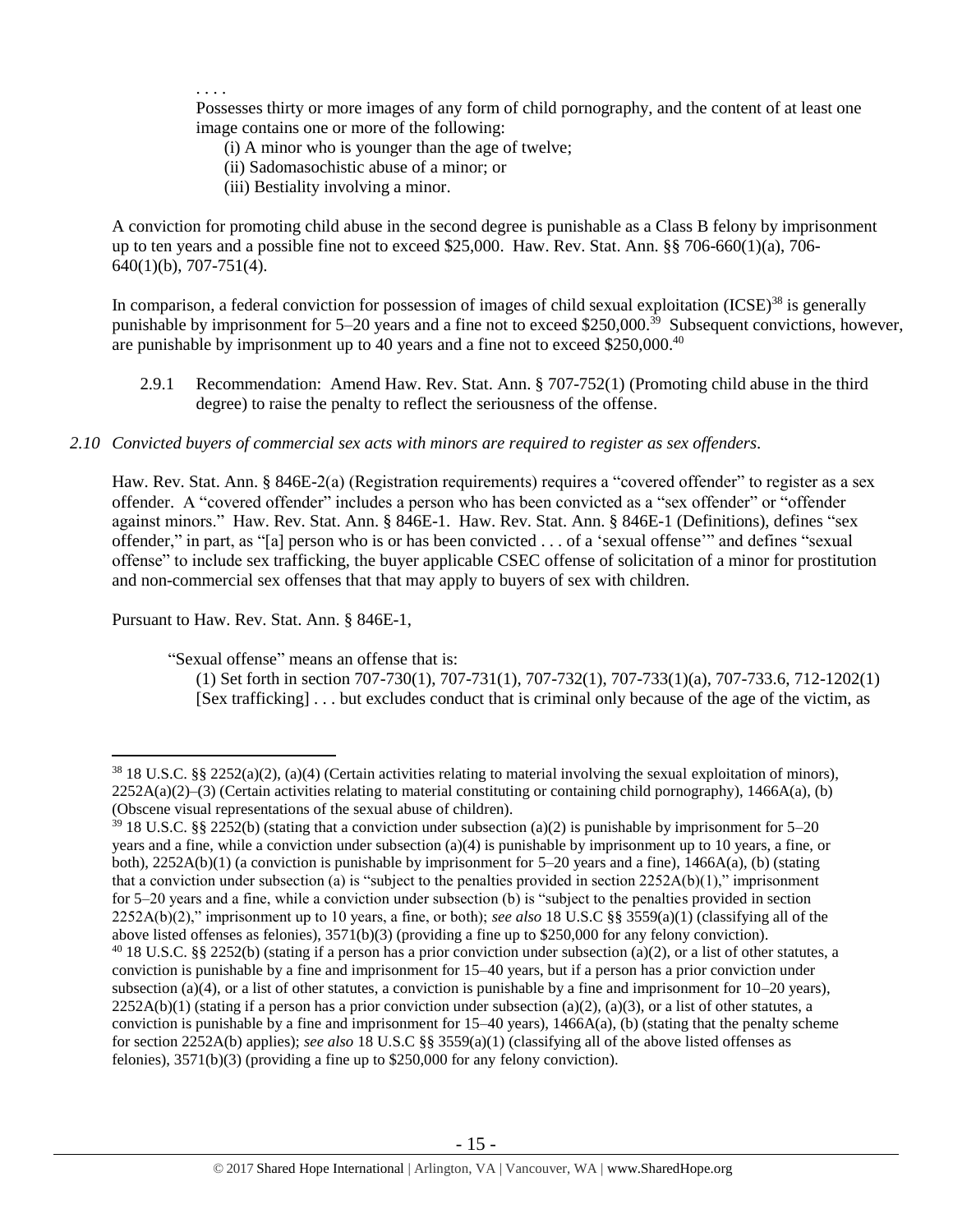provided in section  $707-730(1)(b)$ , or section  $707-732(1)(b)$  if the perpetrator is under the age of eighteen;

. . . .

. . . .

(3) An act that consists of:

(A) Criminal sexual conduct toward a minor, including but not limited to an offense set forth in section 707-759 [Indecent electronic display to a child];

(B) Solicitation of a minor who is less than fourteen years old to engage in sexual conduct;

(C) Use of a minor in a sexual performance;

(D) Production, distribution, or possession of child pornography chargeable as a felony under section 707-750 [Promoting child abuse in the first degree], 707-751 [Promoting child abuse in the second degree], or 707-752 [Promoting child abuse in the third degree];

(E) Electronic enticement of a child chargeable under section 707-756 [Electronic enticement of a child in the first degree] or 707-757 [Electronic enticement of a child in the second degree] if the offense was committed with the intent to promote or facilitate the commission of another covered offense as defined in this section; or

(F) Solicitation of a minor for prostitution in violation of section 712-1209.1;

(5) An act, as described in chapter 705, that is an attempt, criminal solicitation, or criminal conspiracy to commit one of the offenses designated in paragraphs (1) through (4);

(6) A criminal offense that is comparable to or that exceeds a sexual offense as defined in paragraphs (1) through (5); or

(7) Any federal, military, out-of-state, tribal, or foreign conviction for any offense that under the laws of this State would be a sexual offense as defined in paragraphs (1) through (6).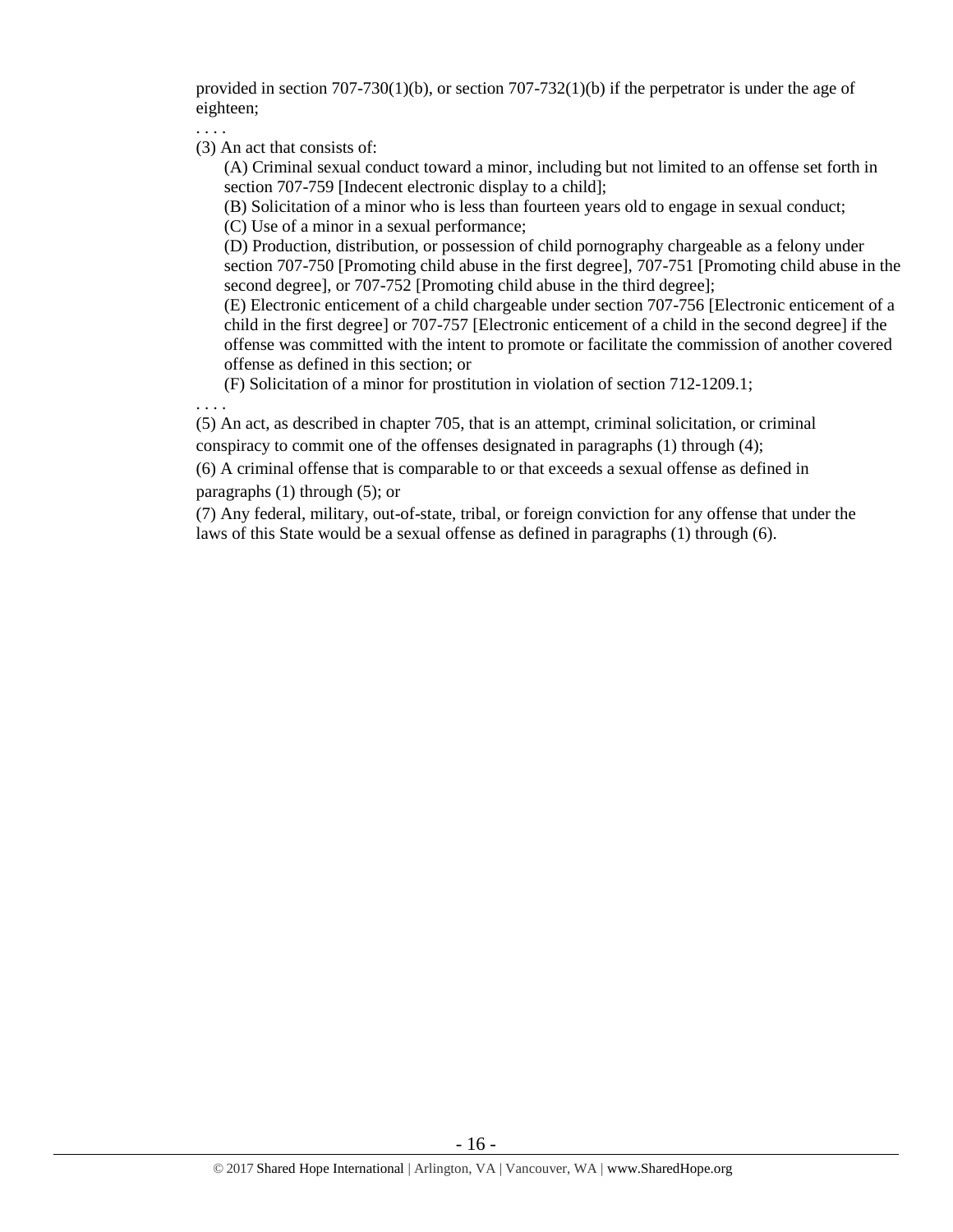### **FRAMEWORK ISSUE 3: CRIMINAL PROVISIONS FOR TRAFFICKERS**

#### *Legal Components:*

- *3.1 Penalties for trafficking a child for sexual exploitation are as high as federal penalties.*
- *3.2 Creating and distributing images of child sexual exploitation carries penalties as high as similar federal offenses.*
- *3.3 Using the Internet or electronic communications to lure, entice, recruit, or sell commercial sex acts with a minor is a separate crime or results in an enhanced penalty for traffickers.*
- *3.4 Financial penalties for traffickers, including asset forfeiture, are sufficiently high.*
- *3.5 Convicted traffickers are required to register as sex offenders.*
- *3.6 Laws relating to termination of parental rights include sex trafficking or commercial sexual exploitation of children (CSEC) offenses as grounds for termination in order to prevent traffickers from exploiting their parental rights as a form of control.*

# *Legal Analysis:*

*3.1 Penalties for trafficking a child for sexual exploitation are as high as federal penalties.* 

A violation of Haw. Rev. Stat. Ann. § 712-1202 (Sex trafficking) is a Class A felony which is punishable by an indeterminate imprisonment term of 20 years, "without the possibility of suspension of sentence or probation," and a possible fine not exceeding \$50,000. Haw. Rev. Stat. Ann. §§ 712-1202, 706-659, 706-640(1)(a).

A violation of Haw. Rev. Stat. Ann. § 390-7 (Child labor crime) is a misdemeanor punishable by imprisonment up to 1 year and a possible fine not to exceed \$2,000. Haw. Rev. Stat. Ann. §§ 706-663, 706-640(1)(d).

A violation of Haw. Rev. Stat. Ann. § 707-720(1) (Kidnapping) with intent to subject the victim to a sexual offense is a Class A felony punishable by imprisonment for an indeterminate term of twenty years, "without the possibility of suspension of sentence or probation," and a possible fine not to exceed \$50,000. Haw. Rev. Stat. Ann. §§ 706-659, 706-640(1)(a), 707-720(1)(d). However, if the defendant voluntarily releases the victim, "alive and not suffering from serious or substantial bodily injury, in a safe place prior to trial," a conviction for kidnapping is punishable as a Class B felony by imprisonment up to ten years and a possible fine not to exceed \$25,000. Haw. Rev. Stat. Ann. §§ 706-660(1)(a), 706-640(1)(b), 707-720(3).

Exploiting a minor to create images of child sexual exploitation (ICSE) under Haw. Rev. Stat. Ann. § 707-750 (Promoting child abuse in the first degree) is punishable as a Class A felony by an indeterminate imprisonment term of 20 years, "without the possibility of suspension of sentence or probation," and a possible fine not to exceed \$50,000. Haw. Rev. Stat. Ann. §§ 706-659, 706-640(1)(a), 707-750(4).

A conviction under Haw. Rev. Stat. Ann. § 707-756 (Electronic enticement of a child in the first degree) is punishable as a Class B felony by imprisonment up to ten years and a possible fine not to exceed \$25,000. Haw. Rev. Stat. Ann. §§ 706-660(1)(a), 706-640(1)(b), 707-756(2). A conviction under Haw. Rev. Stat. Ann. § 707-757 (Electronic enticement of a child in the second degree) is punishable as a Class C felony by imprisonment up to five years and a possible fine not to exceed \$10,000. Haw. Rev. Stat. Ann. §§ 706-  $660(1)(b)$ , 706-640(1)(c), 707-757(2).

Traffickers may be found guilty of the sexual offense of Haw. Rev. Stat. Ann. § 707-733.6(1) (Continuous sexual assault of a minor under the age of fourteen years). A violation of § 707-733.6(1) is punishable as a Class A felony by an indeterminate imprisonment term of 20 years, "without the possibility of suspension of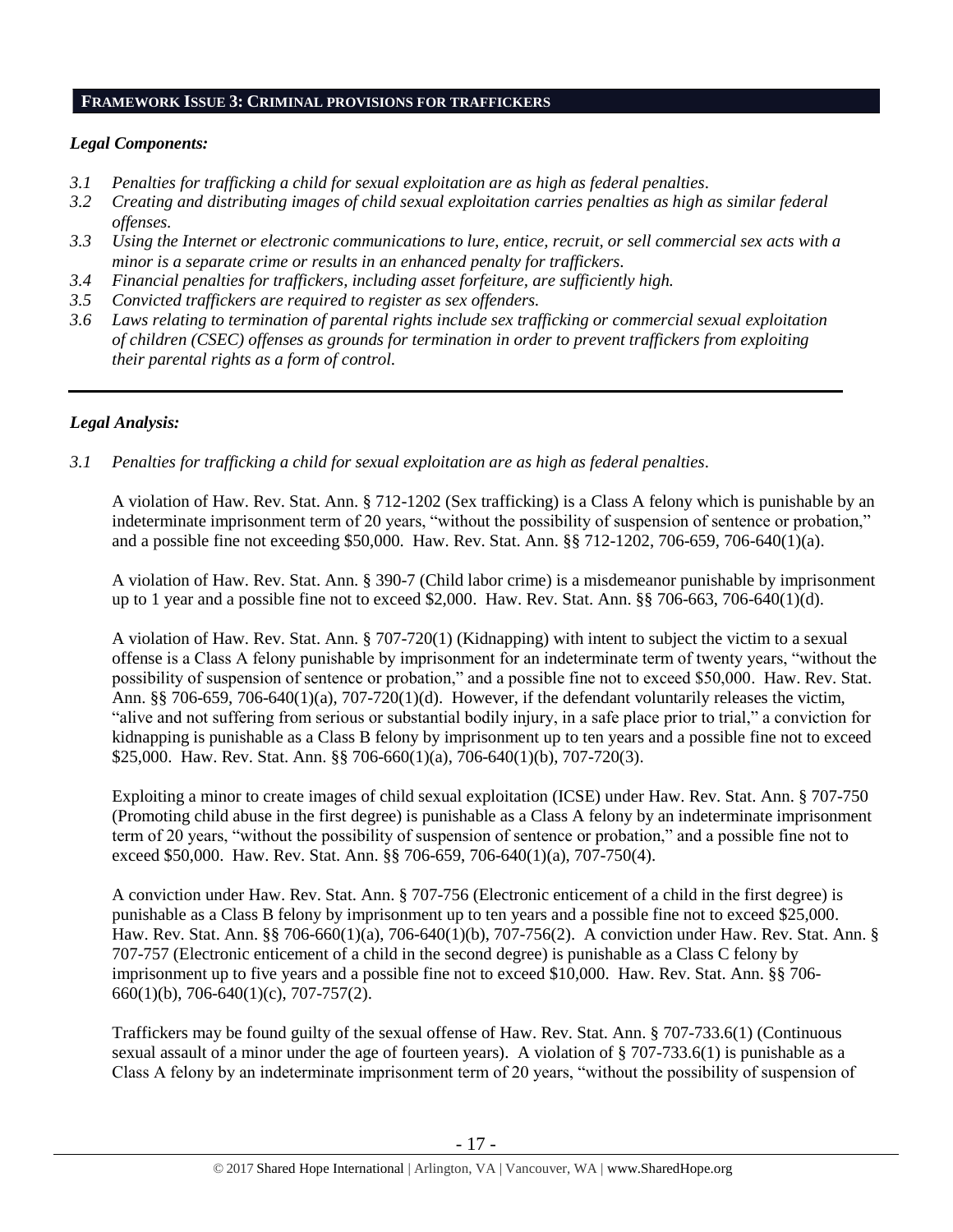sentence or probation," and a possible fine not exceeding \$50,000. Haw. Rev. Stat. Ann. §§ 706-659, 706- 640(1)(a), 707-733.6(4).

When a computer is used to commit a crime as specified in Haw. Rev. Stat. Ann. § 708-893(1) (Use of a computer in the commission of a separate crime), the punishment of the underlying crime is increased by one degree. Haw. Rev. Stat. Ann. § 708-893(2).

Traffickers might also be convicted for violating of Haw. Rev. Stat. Ann. § 712-1218(1) (Failure to maintain age verification records of sexual performers), which states,

A person commits the offense of failure to maintain age verification records of sexual performers if the person knowingly produces any pornographic performance, book, magazine, periodical, film, videotape, computer image, or other matter that contains one or more pornographic visual depictions made after June 30, 2002, of sexual conduct and:

(a) Knowingly fails to create and maintain age verification records for each sexual performer; (b) Knowingly makes or causes to be made any false entry into the age verification records of sexual performers required by this section; or

(c) Knowingly fails to produce the age verification records of sexual performers required by this section, upon request by a law enforcement officer for the purpose of verifying the age of a sexual performer.

A conviction under this statute is a Class C felony conviction punishable by imprisonment up to five years and a possible fine not exceeding \$10,000. Haw. Rev. Stat. Ann. §§ 706-660(1)(b), 706-640(1)(c), 712-1218(2).

Haw. Rev. Stat. Ann. § 706-660.2 (Sentence of imprisonment for offenses against children, elder persons, or handicapped persons) provides enhanced minimum sentences for offenses against children when the child is 8 years old or younger, the defendant knew or reasonably should have known the child's age, and the crime committed is a felony. Extended imprisonment sentences are also imposed pursuant to Haw. Rev. Stat. Ann. § 706-661 (Extended terms of imprisonment) if any of the criteria in Haw. Rev. Stat. Ann. § 706-662 (Criteria for extended terms of imprisonment), such as committing certain felonies that cause serious or substantial bodily harm to a minor under the age of 9, when the offender knew or had reason to know of the victim's age, are satisfied. Haw. Rev. Stat. Ann. § 706-662(5). Other relevant criteria applicable to traffickers include proving that the defendant is a "professional criminal" through the following evidence: "(a) The circumstances of the crime show that the defendant has knowingly engaged in criminal activity as a major source of livelihood; or (b) The defendant has substantial income or resources not explained to be derived from a source other than criminal activity." Haw. Rev. Stat. Ann. § 706-662(2).

A trafficker "who believes the value or aggregate value of the property transported, transmitted, transferred, received, or acquired is \$8,000 or more; or . . . [t]he value or the aggregate value of the property transported, transmitted, transferred, received, or acquired is \$8,000 or more" may be penalized under Hawaii's Money Laundering Act. Haw. Rev. Stat. Ann. § 708A-3(4)(a), (b). Haw. Rev. Stat. Ann. § 708A-3 (Money laundering; criminal penalty) states,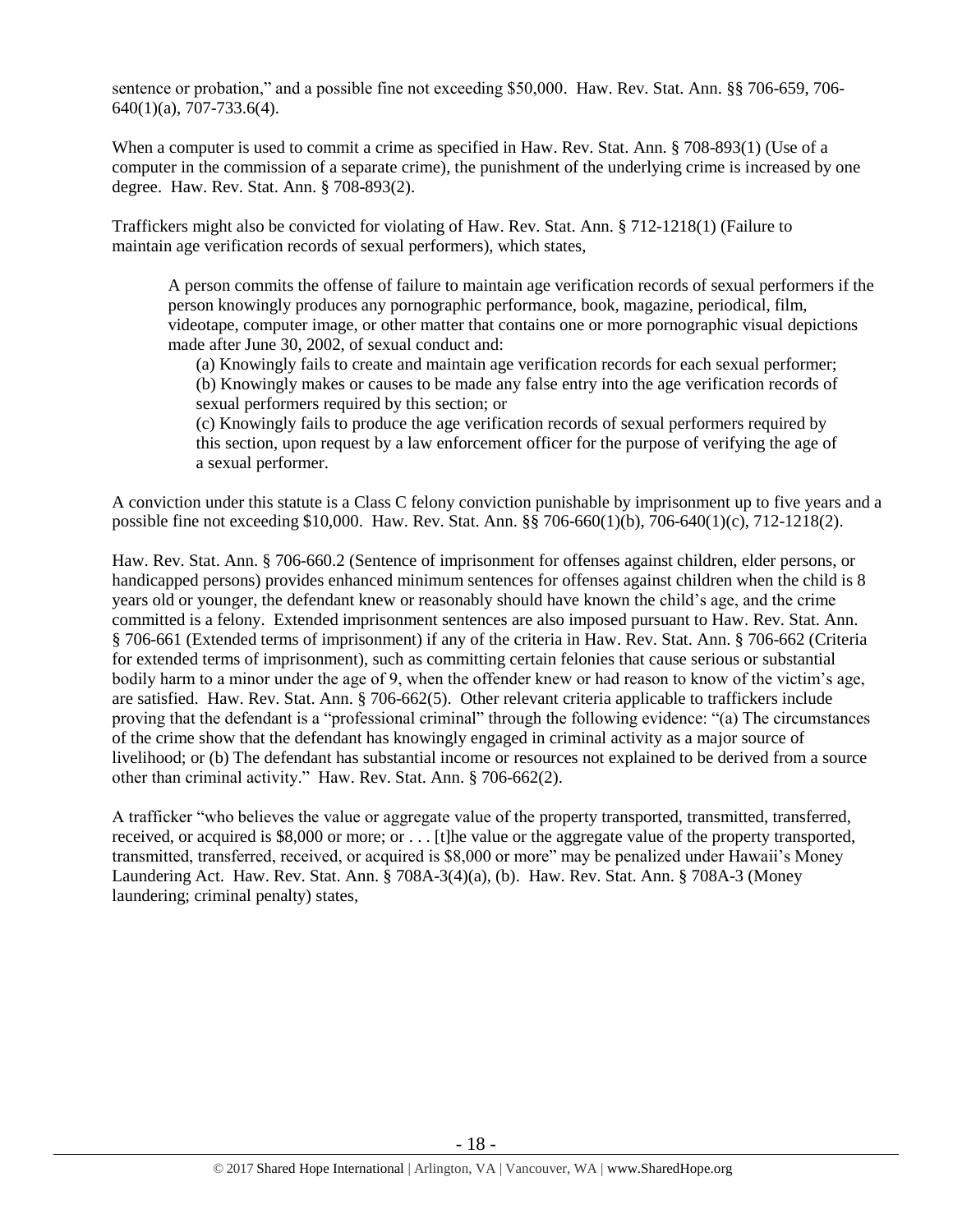(1) It is unlawful for any person:

(a) Who knows that the property involved is the proceeds of some form of unlawful activity, $41$  to knowingly transport, transmit, transfer, receive, or acquire the property or to conduct a transaction involving the property, when, in fact, the property is the proceeds of specified unlawful activity<sup>42</sup>:

(i) With the intent to promote the carrying on of specified unlawful activity; or

(ii) Knowing that the transportation, transmission, transfer, receipt, or acquisition of the property or the transaction or transactions is designed in whole or in part to:

(A) Conceal or disguise the nature, the location, the source, the ownership, or the control of the proceeds of specified unlawful activity; or

(B) Avoid a transaction reporting requirement under state or federal law; (b) Who knows that the property involved in the transaction is the proceeds of some form of unlawful activity, to knowingly engage in the business of conducting, directing, planning, organizing, initiating, financing, managing, supervising, or facilitating transactions involving the property that, in fact, is the proceeds of specified unlawful activity:

(i) With the intent to promote the carrying on of specified unlawful activity; or

(ii) Knowing that the business is designed in whole or in part to:

(A) Conceal or disguise the nature, the location, the source, the ownership, or the control of the proceeds of specified unlawful activity; or

(B) Avoid a transaction reporting requirement under state or federal law; or (c) To knowingly conduct or attempt to conduct a financial transaction involving property represented to be the proceeds of specified unlawful activity, or property used to conduct or facilitate specified unlawful activity, with the intent to:

(i) Promote the carrying on of specified unlawful activity; or

(ii) Conceal or disguise the nature, the location, the source, the ownership, or the control of property believed to be the proceeds of specified unlawful activity.

. . . .

(5) A person who violates subsection (1):

(a) Is guilty of a class C felony where the value or aggregate value of the property transported, transmitted, transferred, received, or acquired is less than \$10,000, and may be fined not more than \$16,000 or twice the value of the property involved, whichever is greater; or (b) Is guilty of a class B felony where the value or aggregate value of the property transported, transmitted, transferred, received, or acquired is \$10,000 or more, and may be fined not more than \$25,000 or twice the value of the property involved, whichever is greater.

In comparison, if the victim is under the age of 14, a conviction under the Trafficking Victims Protection Act  $(TVPA)<sup>43</sup>$  for child sex trafficking is punishable by 15 years to life imprisonment and a fine not to exceed \$250,000. 18 U.S.C. §§ 1591(b)(1), 3559(a)(1), 3571(b)(3). If the victim is between the ages of 14–17, a conviction is punishable by 10 years to life imprisonment and a fine not to exceed \$250,000. 18 U.S.C. §§ 1591(b)(2), 3559(a)(1), 3571(b)(3). A conviction is punishable by mandatory life imprisonment, however, if the trafficker has a prior conviction for a federal sex offense<sup>44</sup> against a minor. 18 U.S.C. § 3559(e)(1).

 $\overline{a}$ 

<sup>&</sup>lt;sup>41</sup> Haw. Rev. Stat. Ann. § 708A-2 defines "unlawful activity" as "any act that is chargeable or indictable as an offense of any degree or class under the laws of this State or under federal law or, if the act occurred in a jurisdiction other than this State, would be chargeable or indictable as an offense of any degree or class under the laws of this State or under federal law."

 $42$  Haw. Rev. Stat. Ann. § 708A-2 defines "specified unlawful activity" as "any act, or series of acts, that: (a) Constitutes a felony under the laws of this State; . . . (c) Involves an act or acts constituting the offense of . . . prostitution . . . (d) If occurring outside this State, would constitute the offense of . . . prostitution . . . ."

<sup>43</sup> *See supra* note [30.](#page-9-0) 

<sup>44</sup> *See supra* note [31.](#page-9-1)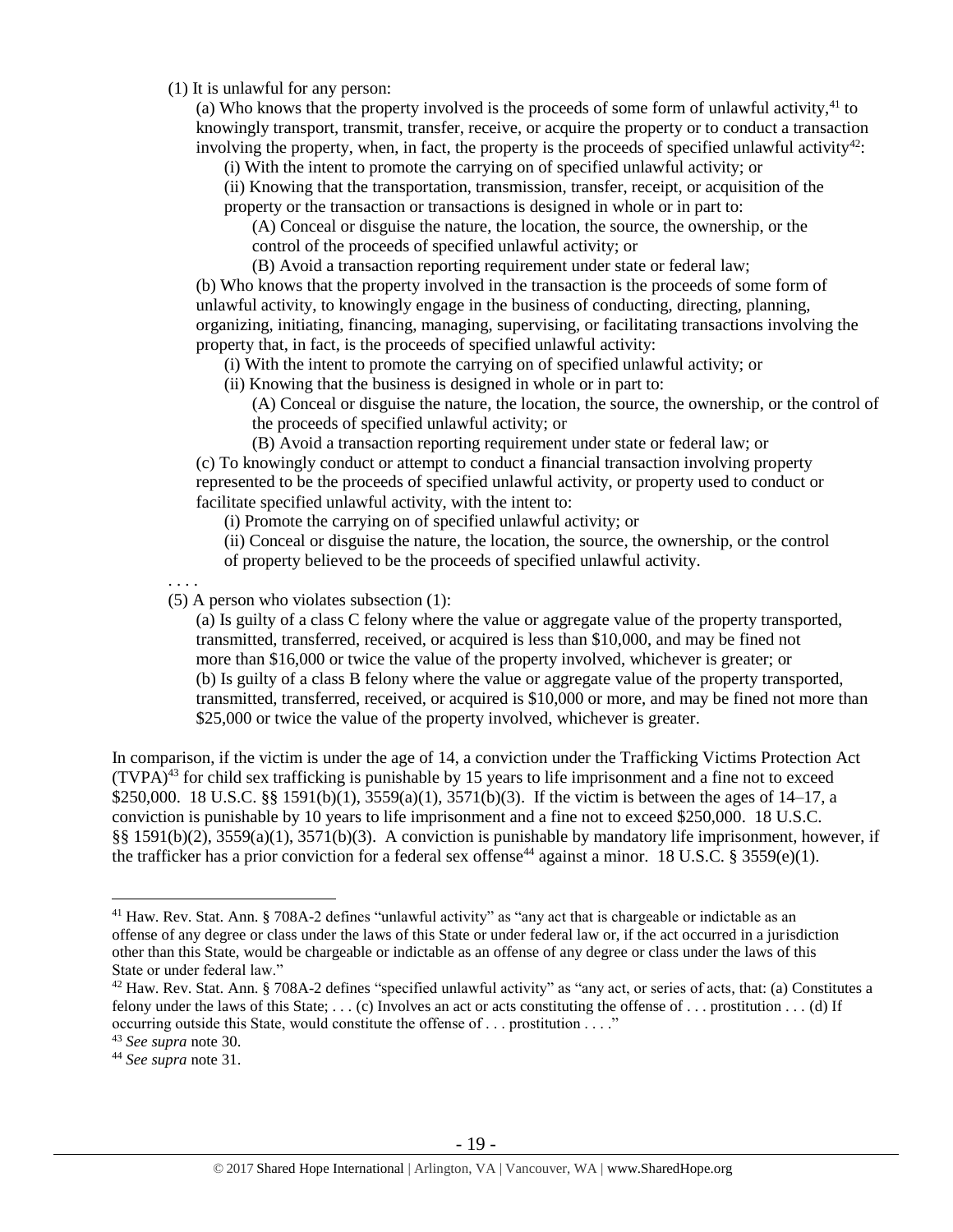*3.2 Creating and distributing images of child sexual exploitation carries penalties as high as similar federal offenses.*

Creating images of child sexual exploitation (ICSE) is criminalized under Haw. Rev. Stat. Ann. § 707- 750(1) (Promoting child abuse in the first degree), which states,

A person commits the offense of promoting child abuse in the first degree if, knowing or having reason to know its character and content, the person:

(a) Produces or participates in the preparation of child pornography;  $45$ 

(b) Produces or participates in the preparation of pornographic material that employs, uses, or otherwise contains a minor engaging in or assisting others to engage in sexual conduct; or (c) Engages in a pornographic performance that employs, uses, or otherwise contains a minor engaging in or assisting others to engage in sexual conduct.

A conviction for promoting child abuse in the first degree is punishable as a Class A felony by imprisonment for an indeterminate term of 20 years, "without the possibility of suspension of sentence or probation," and a possible fine not exceeding \$50,000. Haw. Rev. Stat. Ann. §§ 706-659, 706-640(1)(a).

In comparison, if the victim is under the age of 14, a conviction under the TVPA for child sex trafficking is punishable by 15 years to life imprisonment and a fine not to exceed \$250,000. 18 U.S.C. §§  $1591(b)(1)$ ,  $3559(a)(1)$ ,  $3571(b)(3)$ . If the victim is between the ages of  $14-17$ , a conviction is punishable by 10 years to life imprisonment and a fine not to exceed \$250,000. 18 U.S.C. §§ 1591(b)(2), 3559(a)(1), 3571(b)(3). A conviction is punishable by mandatory life imprisonment, however, if the trafficker has a prior conviction for a federal sex offense<sup>46</sup> against a minor. 18 U.S.C. § 3559(e)(1). Additionally, a federal conviction for distribution of ICSE<sup>47</sup> is generally punishable by imprisonment for  $5-20$  years and a fine not to exceed \$250,000.<sup>48</sup> Subsequent convictions, however, are punishable by imprisonment up to 40 years and a fine not to exceed \$250,000.<sup>49</sup>

*3.3 Using the Internet or electronic communications to lure, entice, recruit, or sell commercial sex acts with a minor is a separate crime or results in an enhanced penalty for traffickers.* 

Haw. Rev. Stat. Ann. § 707-756(1) (Electronic enticement of a child in the first degree) states,

 $\overline{a}$ 

<sup>45</sup> *See supra* note [19](#page-3-0) for the definition of child pornography.

<sup>46</sup> *See supra* note [31.](#page-9-1)

<sup>&</sup>lt;sup>47</sup> 18 U.S.C. §§ 2252(a)(1), (a)(2), (a)(3) (Certain activities relating to material involving the sexual exploitation of minors),  $2252A(a)(2)$ ,  $(a)(3)$  (Certain activities relating to material constituting or containing child pornography), 1466A(a) (Obscene visual representations of the sexual abuse of children).

<sup>&</sup>lt;sup>48</sup> 18 U.S.C. §§ 2252(b) (stating that a conviction under subsection (a)(1), (a)(2), or (a)(3) is punishable by imprisonment for  $5-20$  years and a fine),  $2252A(b)(1)$  (a conviction is punishable by imprisonment for  $5-20$  years and a fine), 1466A(a), (b) (stating that a conviction under subsection (a) is "subject to the penalties provided in section 2252A(b)(1)," imprisonment for 5–20 years and a fine, while a conviction under subsection (b) is "subject to the penalties provided in section 2252A(b)(2)," imprisonment up to 10 years, a fine, or both); *see also* 18 U.S.C §§  $3559(a)(1)$  (classifying all of the above listed offenses as felonies),  $3571(b)(3)$  (providing a fine up to \$250,000 for any felony conviction).

<sup>&</sup>lt;sup>49</sup> 18 U.S.C. §§ 2252(b) (stating if a person has a prior conviction under subsection (a)(1), (a)(2), or (a)(3) or a list of other statutes, a conviction is punishable by a fine and imprisonment for  $15-40$  years),  $2252A(b)(1)$  (stating if a person has a prior conviction under subsection (a)(2), (a)(3), or a list of other statutes, a conviction is punishable by a fine and imprisonment for  $15-40$  years),  $1466A(a)$ , (b) (stating that the penalty scheme for section  $2252A(b)$ applies); *see also* 18 U.S.C §§ 3559(a)(1) (classifying all of the above listed offenses as felonies), 3571(b)(3) (providing a fine up to \$250,000 for any felony conviction).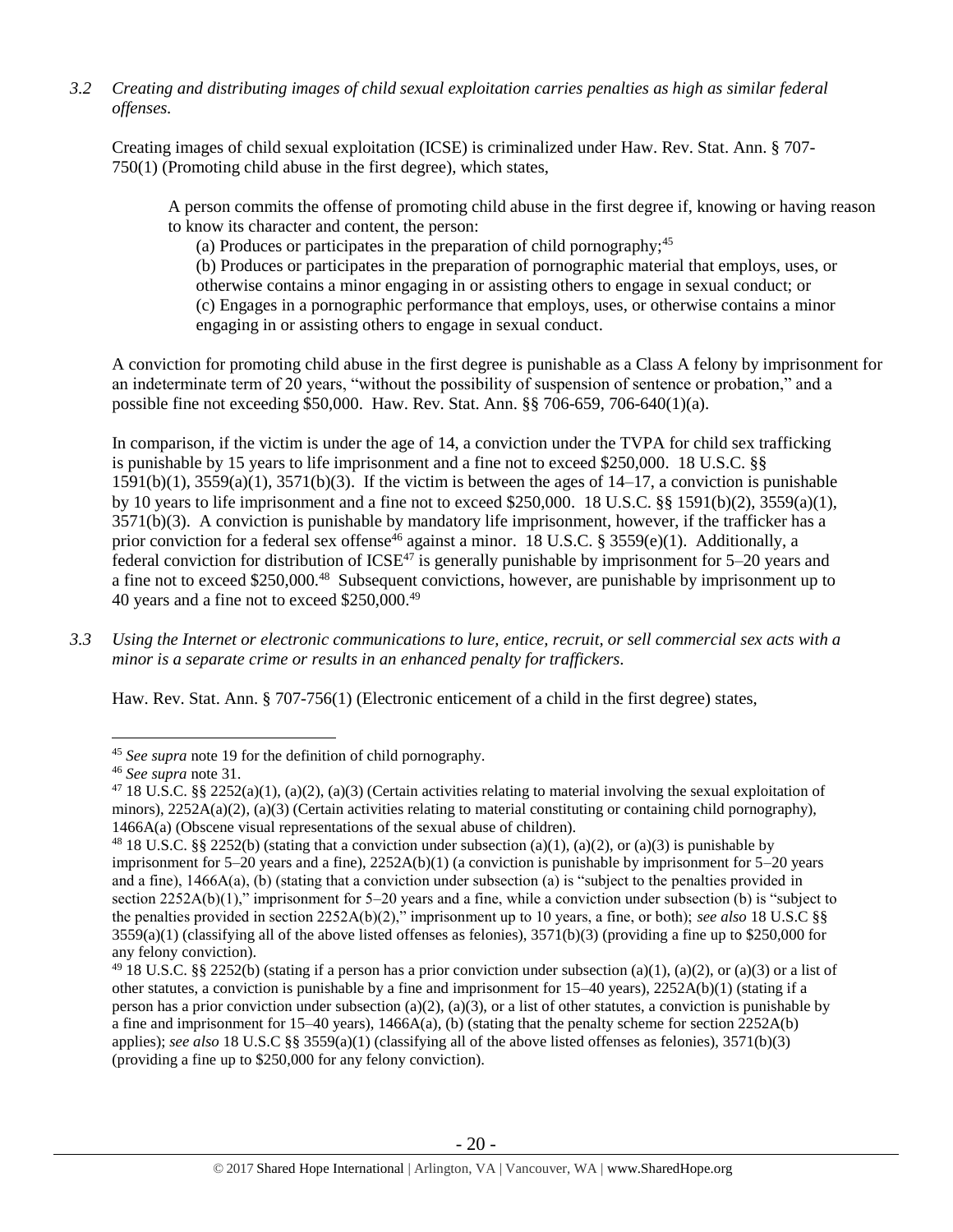- (1) Any person who, using a computer or any other electronic device:
	- (a) Intentionally or knowingly communicates:
		- (i) With a minor known by the person to be under the age of eighteen years;
		- (ii) With another person, in reckless disregard of the risk that the other person is under the age of eighteen years, and the other person is under the age of eighteen years; or
		- (iii) With another person who represents that person to be under the age of eighteen years;
	- (b) With the intent to promote or facilitate the commission of a felony:
		- . . . .
		- (ii) That is a class A felony; or
		- (iii) That is another covered offense as defined in section 846E-1,

agrees to meet with the minor, or with another person who represents that person to be a minor under the age of eighteen years; and

(c) Intentionally or knowingly travels to the agreed upon meeting place at the agreed upon meeting time,

is guilty of electronic enticement of a child in the first degree.

A conviction under Haw. Rev. Stat. Ann. § 707-756 is punishable as a Class B felony by imprisonment up to ten years and a possible fine not exceeding \$25,000. Haw. Rev. Stat. Ann. §§ 707-756(2), 706-660(1)(a), 706- 640(1)(b). Haw. Rev. Stat. Ann. § 707-756(2) states, "Electronic enticement of a child in the first degree is a class B felony. Notwithstanding any law to the contrary, a person convicted of electronic enticement of a child in the first degree shall be sentenced to an indeterminate term of imprisonment as provided by law."

Haw. Rev. Stat. Ann. § 707-757 (Electronic enticement of a child in the second degree) states,

- (1) Any person who, using a computer or any other electronic device:
	- (a) Intentionally or knowingly communicates:
		- (i) With a minor known by the person to be under the age of eighteen years;
		- (ii) With another person, in reckless disregard of the risk that the other person is under

the age of eighteen years, and the other person is under the age of eighteen years; or

(iii) With another person who represents that person to be under the age of eighteen years; and

(b) With the intent to promote or facilitate the commission of a felony, agrees to meet with the minor, or with another person who represents that person to be a minor under the age of eighteen years; and

(c) Intentionally or knowingly travels to the agreed upon meeting place at the agreed upon meeting time; is guilty of electronic enticement of a child in the second degree.

A conviction under Haw. Rev. Stat. Ann. § 707-757 is punishable as a Class C felony by imprisonment up to 5 years and a possible fine not exceeding \$10,000. Haw. Rev. Stat. Ann. §§ 706-660(1)(b), 706-640(1)(c), 707- 757(2). Haw. Rev. Stat. Ann. § 707-757(2) states, "Electronic enticement of a child in the second degree is a class C felony. Notwithstanding any law to the contrary, if a person sentenced under this section is sentenced to probation rather than an indeterminate term of imprisonment, the terms and conditions of probation shall include, but not be limited to, a term of imprisonment of one year."

Furthermore, under Haw. Rev. Stat. Ann. § 708-893(1) (Use of a computer in the commission of a separate crime), an individual commits an offense who, among other things, "(b) Knowingly uses a computer to identify, select, solicit, persuade, coerce, entice, induce, procure . . . the victim or intended victim of the following offenses: . . . (iv) Section 707-732, relating to sexual assault in the third degree . . . ." Subsection (2) states, "Use of a computer in the commission of a separate crime is an offense one class or grade, as the case may be,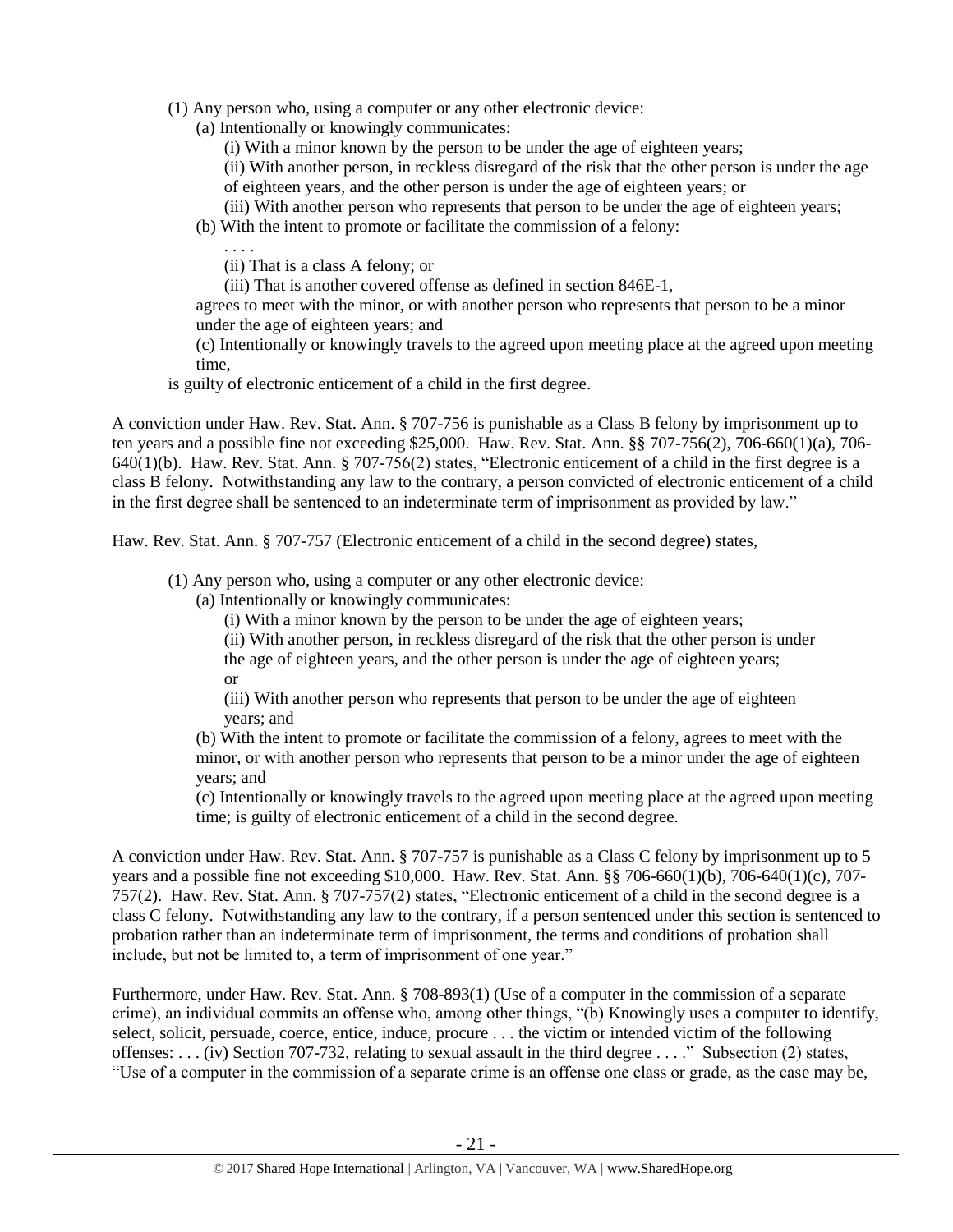greater than the offense facilitated. Notwithstanding any other law to the contrary, a conviction under this section shall not merge with a conviction for the separate crime." Haw. Rev. Stat. Ann. § 708-893(2).

#### *3.4 Financial penalties for traffickers, including asset forfeiture, are sufficiently high*.

Financial penalties for traffickers include fines, asset forfeiture, and victim restitution. A trafficker convicted under Haw. Rev. Stat. Ann. § 712-1202 (Sex trafficking) commits a Class A felony with possible fines that may not exceed \$50,000. Haw. Rev. Stat. Ann. §§ 712-1202, 706-659, 706-640(1)(a).

Additionally, possible fines for using a minor to create images of child sexual exploitation (ICSE) under Haw. Rev. Stat. Ann. § 707-750 (Promoting child abuse in the first degree) may not exceed \$50,000. Haw. Rev. Stat. Ann. §§ 707-750(4), 706-640(1)(a). Haw. Rev. Stat. Ann. § 707-720 (Kidnapping) also carries a possible fine not to exceed \$50,000. Haw. Rev. Stat. Ann. §§ 707-720(2), 706-640(1)(a).

Traffickers face fines for using computers to entice a minor under Haw. Rev. Stat. Ann. § 707-756 (Electronic enticement of a child in the first degree) and § 707-757 (Electronic enticement of a child in the second degree) of up to \$25,000 and \$10,000 respectively. Haw. Rev. Stat. Ann. §§ 707-756(2), 707-757(2), 706-640(1)(b), 706-640(1)(c). Haw. Rev. Stat. Ann. § 390-7 (Child labor crime) carries a possible fine not to exceed \$2,000. Haw. Rev. Stat. Ann. §§ 390-7, 706-640(1)(d).

As an alternative to any set fine established by Haw. Rev. Stat. Ann. § 706-640, the court may impose a fine at, "[a]ny higher amount equal to double the pecuniary gain derived from the offense by the defendant . . . ." Haw. Rev. Stat. Ann. § 706-640(1)(f).

The court shall order restitution, where there are verified losses. The restitution shall first be paid to the crime victim compensation commission, rather than directly to the victim. Haw. Rev. Stat. Ann. § 706-646<sup>50</sup> (Victim restitution), provides in part,

. . . .

(2) The court shall order the defendant to make restitution for reasonable and verified losses suffered by the victim or victims as a result of the defendant's offense when requested by the victim. The court shall order restitution to be paid to the crime victim compensation commission in the event that the victim has been given an award for compensation under chapter 351 [Crime victim compensation]. If the court orders payment of a fine in addition to restitution or a compensation fee, or both, the payment of restitution and compensation fee shall have priority over the payment of the fine, and payment of restitution shall have priority over payment of a compensation fee.

(3) In ordering restitution, the court shall not consider the defendant's financial ability to make restitution in determining the amount of restitution to order. The court, however, shall consider the defendant's financial ability to make restitution for the purpose of establishing the time and manner of payment. The court shall specify the time and manner in which restitution is to be paid. Restitution shall be a dollar amount that is sufficient to reimburse any victim fully for losses, including but not limited to:

(b) Medical expenses; and

(c) Funeral and burial expenses incurred as a result of the crime.

(4) In any criminal proceeding before any court, all money deposited by the defendant as bail and not declared forfeited shall be applies toward payment of any restitution, fines, or fees ordered by the court in the same case, consistent with the priorities in subsection (2).

 $\overline{a}$ 

. . . .

<sup>50</sup> *See supra* note [36.](#page-12-0)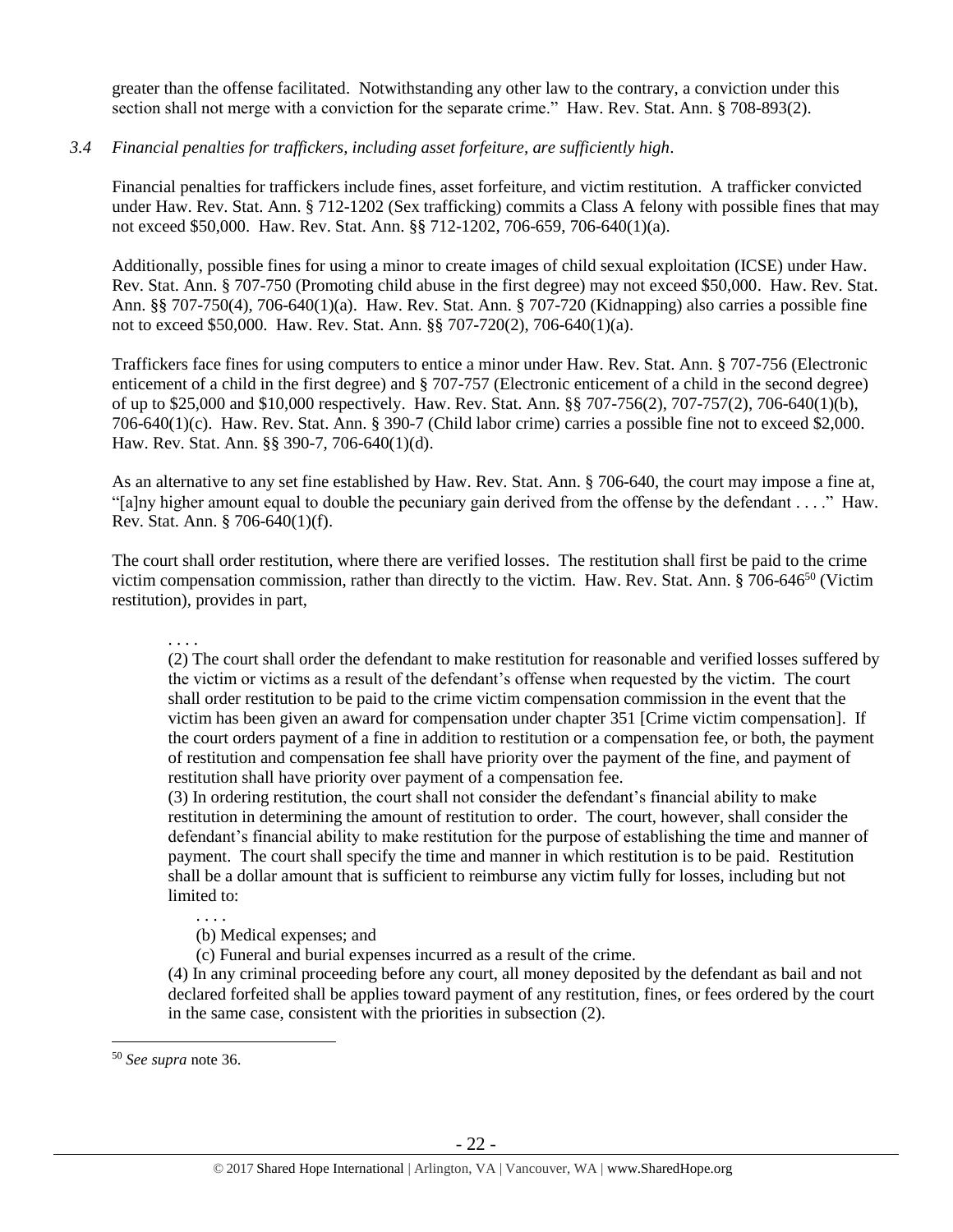(5) The restitution ordered shall not affect the right of a victim to recover under section 351-33 [Award of compensation] or in any manner provided by law; provided that any amount of restitution actually recovered by the victim under this section shall be deducted from any award under section 351-33.

General forfeiture laws also apply to traffickers. Forfeiture shall apply, provided there is probable cause to initiate proceedings. Pursuant to Haw. Rev. Stat. Ann. § 712A-4 (Covered offenses), "[o]ffenses for which property is subject to forfeiture under this chapter [Forfeiture]" include "kidnapping . . . promoting child abuse, promoting prostitution, sex trafficking, solicitation of a minor for prostitution, habitual solicitation of prostitution, or electronic enticement of a child that is chargeable as a felony offense under state law, . . . promoting pornography, promoting pornography for minors, or solicitation of prostitution near schools or public parks, which is chargeable as a felony or misdemeanor offense, but not as a petty misdemeanor, under state law." Haw. Rev. Stat. Ann. § 712A-4(b), (c). Haw. Rev. Stat. Ann. § 712A-5(1) (Property subject to forfeiture; exemption) states, subject to certain exceptions,

The following is subject to forfeiture:

(a) Property described in a statute authorizing forfeiture;

(b) Property used or intended for use in the commission of, attempt to commit, or conspiracy to commit a covered offense, or which facilitated or assisted such activity;

. . . .

(e) Any proceeds or other property acquired, maintained, or produced by means of or as a result of the commission of the covered offense;

(f) Any property derived from any proceeds which were obtained directly or indirectly from the commission of a covered offense;

(g) Any interest in, security of, claim against, or property or contractual right of any kind affording a source of influence over any enterprise which has been established, participated in, operated, controlled, or conducted in order to commit a covered offense;

(h) All books, records, bank statements, accounting records, microfilms, tapes, computer data, or other data which are used, intended for use, or which facilitated or assisted in the commission of a covered offense, or which document the use of the proceeds of a covered offense.

Seizure of forfeitable assets is governed by Haw. Rev. Stat. Ann §712A-6. The asset forfeiture proceeding may occur *in personam* pursuant to Haw. Rev. Stat. Ann. §712A-13 or *in rem* pursuant to § 712A-12. Pursuant to Haw. Rev. Stat. Ann. §712A-16, "All forfeited property . . . shall, after payment of expenses of administration and sale, be distributed as follows:

(a) One quarter shall be distributed to the unit or units of state or local government [whose] officers or employees conducted the investigation and caused the arrest of the person whose property was forfeited or seizure of the property for forfeiture;

(b) One quarter shall be distributed to the prosecuting attorney who instituted the action producing the forfeiture; and

(c) One half shall be deposited into the criminal forfeiture fund established by this chapter.

A trafficker may be convicted under the Money Laundering Act of a Class C felony. Haw. Rev. Stat. Ann. § 708A-3(5) (Money laundering; criminal penalty) states,

A person who violates subsection (1):

(a) Is guilty of a class C felony where the value or aggregate value of the property transported, transmitted, transferred, received, or acquired is less than \$10,000, and may be fined not more than \$16,000 or twice the value of the property involved, whichever is greater; or (b) Is guilty of a class B felony where the value or aggregate value of the property transported,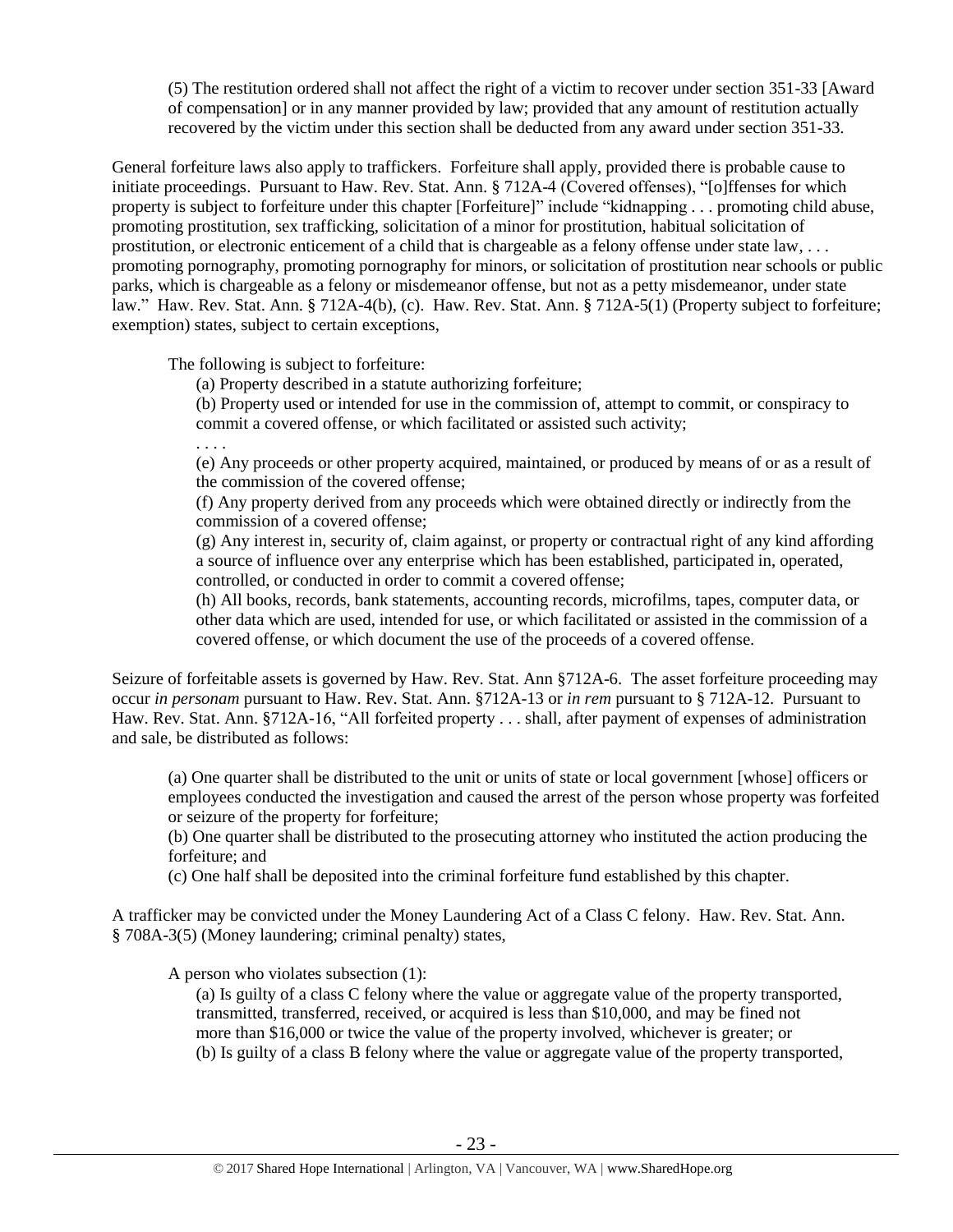transmitted, transferred, received, or acquired is \$10,000 or more, and may be fined not more than \$25,000 or twice the value of the property involved, whichever is greater.

#### *3.5 Convicted traffickers are required to register as sex offenders.*

Haw. Rev. Stat. Ann. § 846E-2 (Registration requirements) requires the "covered offender" to register as sex offenders. A "covered offender" includes individuals who have been convicted as a "sex offender" or as an "offender against minors." Haw. Rev. Stat. Ann. § 846E-1. Haw. Rev. Stat. Ann. § 846E-1 (Definitions) defines "sex offender," in part, as "[a] person who is or has been convicted . . . of a 'sexual offense'" and defines "sexual offense" to include Haw. Rev. Stat. Ann. § 712-1202(1) (Sex trafficking).

Pursuant to Haw. Rev. Stat. Ann. § 846E-1,

"Sexual offense" means an offense that is:

(1) Set forth in section 707-730(1), 707-731(1), 707-732(1), 707-733(1)(a), 707-733.6, 712-1202(1) [Sex trafficking] . . . but excludes conduct that is criminal only because of the age of the victim, as provided in section  $707-730(1)(b)$ , or section  $707-732(1)(b)$  if the perpetrator is under the age of eighteen;

(2) An act defined in section 707-720 [Kidnapping] if the charging document for the offense for which there has been a conviction alleged intent to subject the victim to a sexual offense;

(3) An act that consists of:

(A) Criminal sexual conduct toward a minor, including but not limited to an offense set forth in section 707-759 [Indecent electronic display to a child];

(B) Solicitation of a minor who is less than fourteen years old to engage in sexual conduct;

(C) Use of a minor in a sexual performance;

(D) Production, distribution, or possession of child pornography chargeable as a felony under section 707-750 [Promoting child abuse in the first degree], 707-751 [Promoting child abuse in the second degree], or 707-752 [Promoting child abuse in the third degree];

(E) Electronic enticement of a child chargeable under section 707-756 [Electronic enticement of a child in the first degree] or 707-757 [Electronic enticement of a child in the second degree] if the offense was committed with the intent to promote or facilitate the commission of another covered offense as defined in this section; or

(F) Solicitation of a minor for prostitution in violation of section 712-1209.1.

. . . .

(5) An act, as described in chapter 705, that is an attempt, criminal solicitation, or criminal conspiracy to commit one of the offenses designated in paragraphs (1) through (4);

(6) A criminal offense that is comparable to or that exceeds a sexual offense as defined in paragraphs (1) through (5); or

(7) Any federal, military, out-of-state, tribal, or foreign conviction for any offense that under the laws of this State would be a sexual offense as defined in paragraphs (1) through (6).

*3.6 Laws relating to termination of parental rights include sex trafficking or commercial sexual exploitation of children (CSEC) offenses as grounds for termination in order to prevent traffickers from exploiting their parental rights as a form of control.* 

Hawaii's law relating to the termination of parental rights does not expressly list promoting prostitution or sexual offenses as grounds for terminating parental rights, but the definition of aggravated circumstances for which parental rights may be terminated includes a parent required to register as a sex offender under federal law.

Haw. Rev. Stat. Ann. § 571-61(b) (Termination of parental rights; petition) states in part,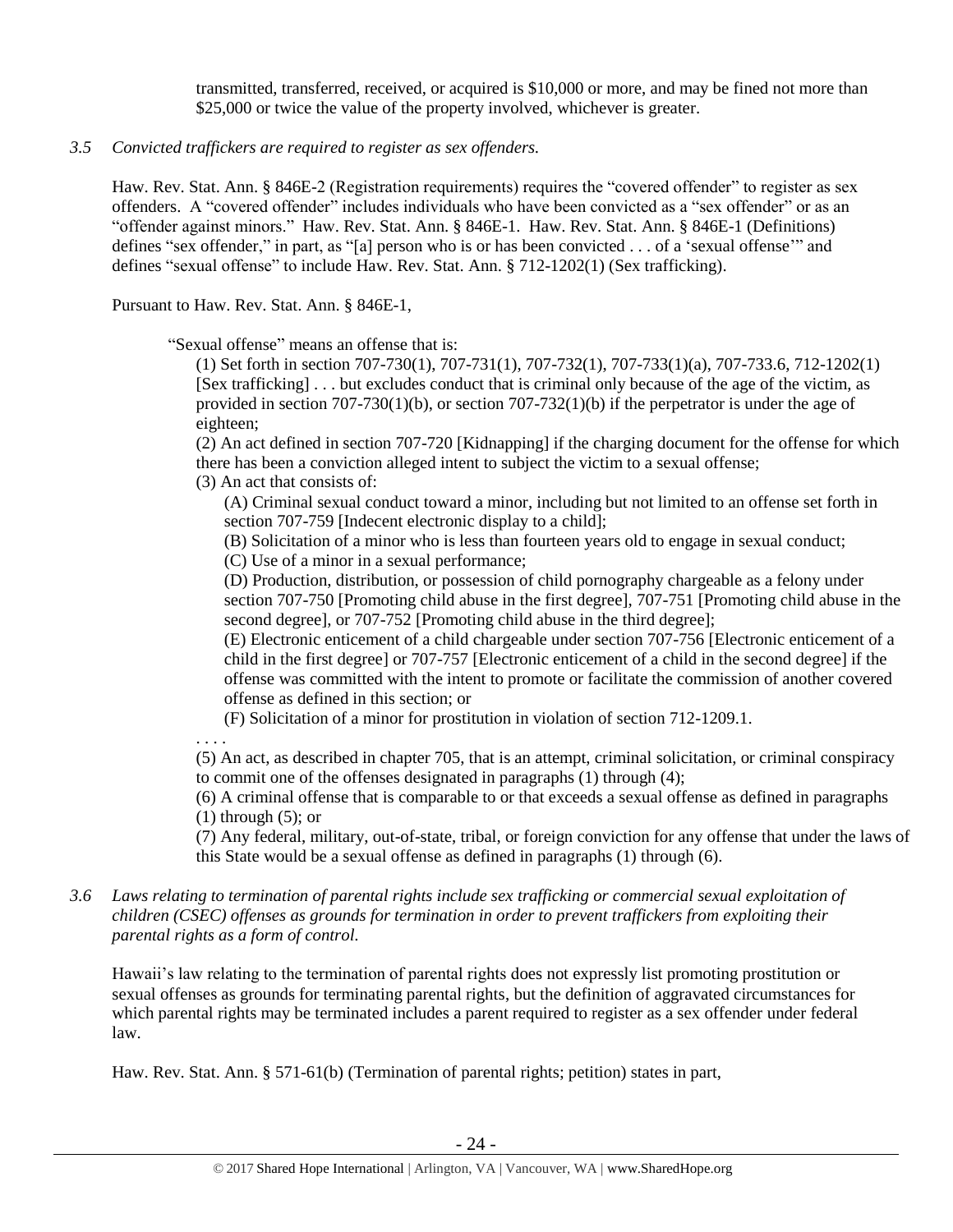Involuntary termination.

. . . .

(1) The family courts may terminate the parental rights in respect to any child as to any legal parent:

. . . . (E) Whose child has been removed from the parent's physical custody pursuant to legally authorized judicial action under section 571-11(9) [For the protection of any child under Hawaii's Child Protective Act], and who is found to be unable to provide now and in the foreseeable future the care necessary for the well-being of the child;

(5) The family courts may terminate the parental rights in respect to any child of any natural parent upon a finding that the natural parent has been convicted in a court of competent jurisdiction in any state of rape or sexual assault and the child was conceived as a result of the rape or sexual assault perpetrated by the parent whose rights are sought to be terminated; provided that:

(A) The termination of parental rights shall not affect the obligation of the convicted natural parent to support the child;

(B) The court may order the convicted natural parent to pay child support;

(C) This paragraph shall not apply if subsequent to the date of conviction, the convicted natural parent and custodial natural parent cohabitate and establish a mutual custodial environment for the child; and

(D) The custodial natural parent may petition the court to reinstate the convicted natural parent's parental rights terminated pursuant to this paragraph.

Pursuant to Haw. Rev. Stat. Ann. § 587A-28 (Return hearing), the court shall terminate parental rights if the court determines during child protective proceedings that aggravated circumstances are present. Haw Rev. Stat. Ann § 587A-4 includes as aggravated circumstances, "a parent [who] is required to register with a sex offender registry under section 113(a) of the Adam Walsh Child Protection and Safety Act of 2006, title 42 United States Code section  $16913(a)$ ."

3.6.1 Recommendation: Amend Haw. Rev. Stat. Ann. § 571-61 (Termination of parental rights; petition) to expressly include convictions under Haw. Rev. Stat. Ann. § 712-1202 (Sex trafficking) and Hawaii's CSEC laws as grounds for terminating parental rights.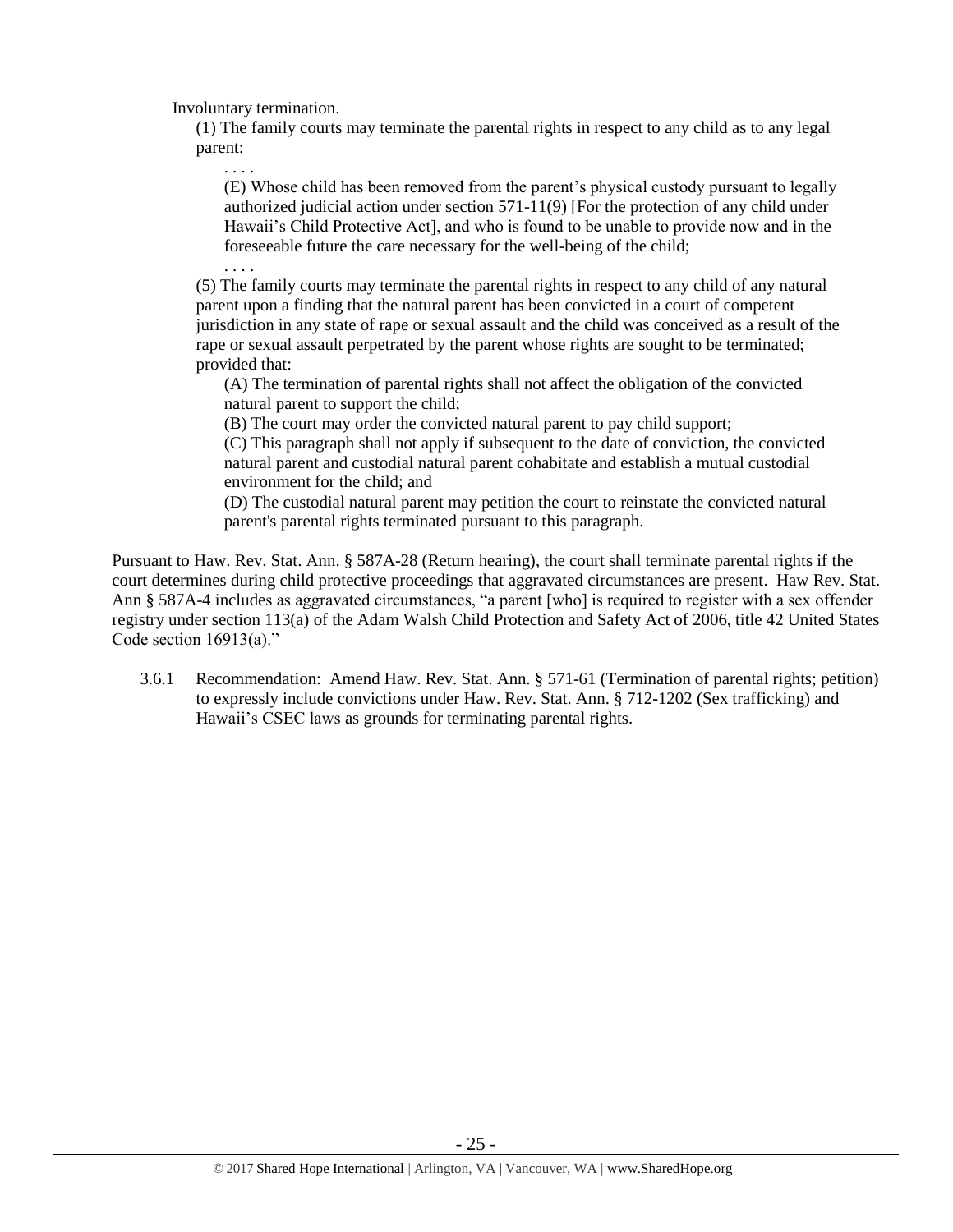#### **FRAMEWORK ISSUE 4: CRIMINAL PROVISIONS FOR FACILITATORS**

#### *Legal Components:*

- *4.1 The acts of assisting, enabling, or financially benefitting from child sex trafficking are included as criminal offenses in the state sex trafficking statute.*
- *4.2 Financial penalties, including asset forfeiture laws, are in place for those who benefit financially from or aid and assist in committing domestic minor sex trafficking.*
- *4.3 Promoting and selling child sex tourism is illegal.*
- *4.4 Promoting and selling images of child sexual exploitation carries penalties as high as similar federal offenses. \_\_\_\_\_\_\_\_\_\_\_\_\_\_\_\_\_\_\_\_\_\_\_\_\_\_\_\_\_\_\_\_\_\_\_\_\_\_\_\_\_\_\_\_\_\_\_\_\_\_\_\_\_\_\_\_\_\_\_\_\_\_\_\_\_\_\_\_\_\_\_\_\_\_\_\_\_\_\_\_\_\_\_\_\_\_\_\_\_\_\_\_\_\_*

# *Legal Analysis:*

 $\overline{a}$ 

*4.1 The acts of assisting, enabling, or financially benefitting from child sex trafficking are included as criminal offenses in the state sex trafficking statute.*

Hawaii's sex trafficking statute holds facilitators criminally liable for aiding or facilitating sex trafficking of a child. Haw. Rev. Stat. Ann. § 712-1202(1)(b) (Sex trafficking) makes it a crime when a person knowingly "advances or profits from prostitution of a minor . . . ." Pursuant to Haw. Rev. Ann. Stat § 712-1201(1) (Advancing prostitution; profiting from prostitution; definition of terms):

A person 'advances prostitution' if, acting other than as a prostitute or a patron of a prostitute, the person knowingly causes or aids a person to commit or engage in prostitution, procures or solicits patrons for prostitution, provides persons for prostitution purposes, permits premises to be regularly used for prostitution purposes, operates or assists in the operation of a house of prostitution or a prostitution enterprise, or engages in any other conduct designed to institute, aid, or facilitate an act or enterprise of prostitution.

Haw. Rev. Stat. Ann. § 706-660.2 (Sentence of imprisonment for offenses against children, elder persons, or handicapped persons) provides enhanced minimum sentences for offenses against children when the child is 8 years old or younger, the defendant knew or reasonably should have known the child's age, and the crime committed is a felony. Extended imprisonment sentences are also imposed pursuant to Haw. Rev. Stat. Ann. § 706-661 (Extended terms of imprisonment) if any of the criteria in Haw. Rev. Stat. Ann. § 706-662 (Criteria for extended terms of imprisonment) are satisfied, such as committing certain felonies that cause serious or substantial bodily harm to a minor under the age of 9 when the offender knew or had reason to know of the victim's age. Haw. Rev. Stat. Ann. § 706-662(5). Other relevant criteria applicable to facilitators include proving that the defendant is a "professional criminal" through the following evidence: "(a) The circumstances of the crime show that the defendant has knowingly engaged in criminal activity as a major source of livelihood; or (b) The defendant has substantial income or resources not explained to be derived from a source other than criminal activity." Haw. Rev. Stat. Ann. § 706-662(2).

A facilitator "who believes the value or aggregate value of the property transported, transmitted, transferred, received, or acquired is \$8,000 or more; or . . . [t]he value or the aggregate value of the property transported, transmitted, transferred, received, or acquired is \$8,000 or more" may be penalized under Hawaii's Money Laundering Act.<sup>51</sup> Haw. Rev. Stat. Ann. § 708A-3(4)(a), (b).

<sup>51</sup> *See supra* Component 3.1 for discussion of relevant provisions.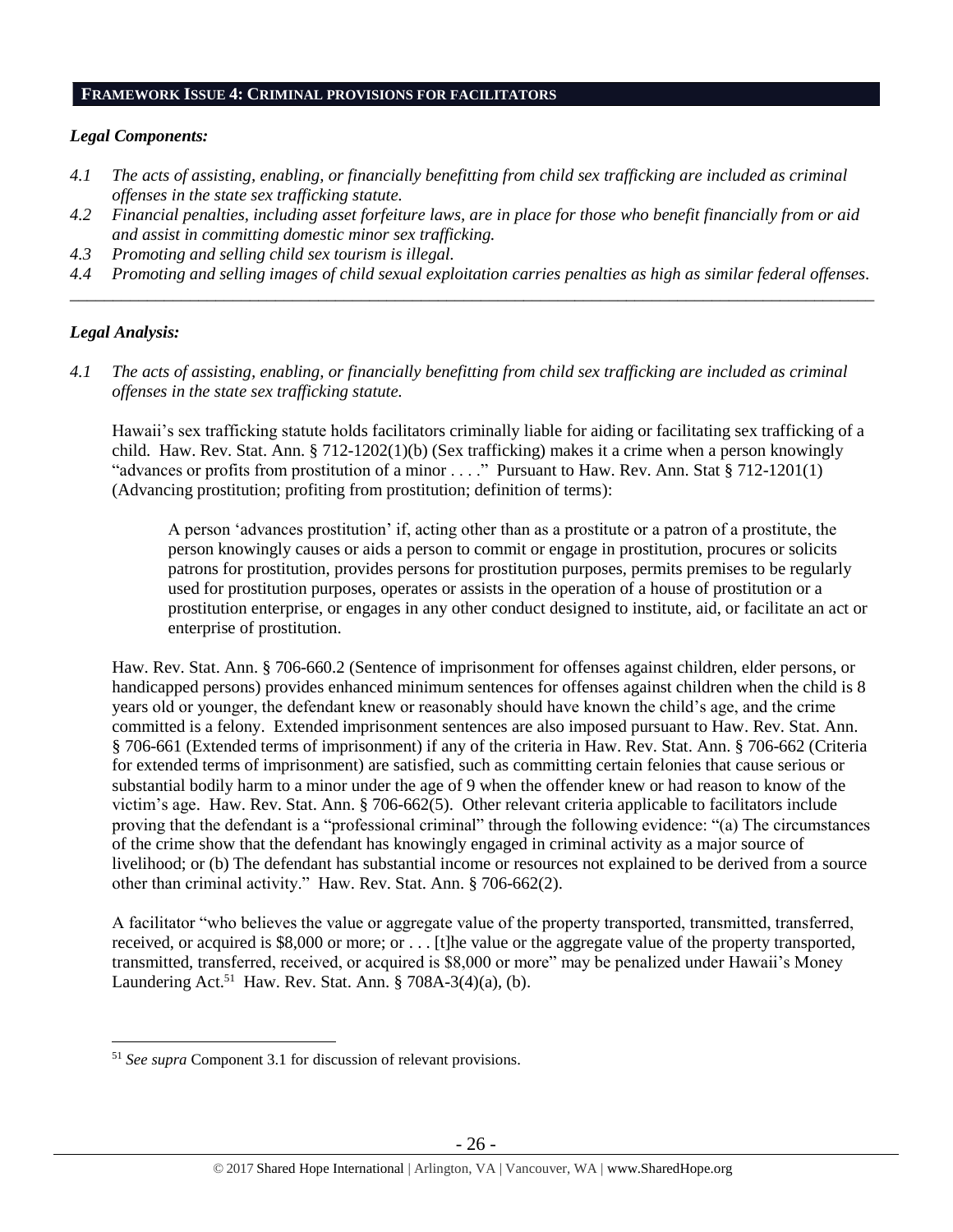*4.2 Financial penalties, including asset forfeiture laws, are in place for those who benefit financially from or aid and assist in committing domestic minor sex trafficking.*

A facilitator convicted under Haw. Rev. Stat. Ann. § 712-1202 (Sex trafficking) may be assessed a possible fine up to \$ 50,000 as a Class A felony. Haw. Rev. Stat. Ann. §§ 712-1202, 706-659, 706-640(1)(a). Additionally, the court shall order restitution, where there are verified losses. The restitution shall first be paid to the crime victim compensation commission, rather than direct to the victim. Haw. Rev. Stat. Ann.  $\S$  706-646<sup>52</sup> (Victim restitution), provides in part,

. . . .

(2) The court shall order the defendant to make restitution for reasonable and verified losses suffered by the victim or victims as a result of the defendant's offense when requested by the victim. The court shall order restitution to be paid to the crime victim compensation commission in the event that the victim has been given an award for compensation under chapter 351 [Crime victim compensation]. If the court orders payment of a fine in addition to restitution or a compensation fee, or both, the payment of restitution and compensation fee shall have priority over the payment of the fine, and payment of restitution shall have priority over payment of a compensation fee.

(3) In ordering restitution, the court shall not consider the defendant's financial ability to make restitution in determining the amount of restitution to order. The court, however, shall consider the defendant's financial ability to make restitution for the purpose of establishing the time and manner of payment. The court shall specify the time and manner in which restitution is to be paid. Restitution shall be a dollar amount that is sufficient to reimburse any victim fully for losses, including but not limited to:

. . . .

(b) Medical expenses; and

(c) Funeral and burial expenses incurred as a result of the crime.

(4) In any criminal proceeding before any court, all money deposited by the defendant as bail and not declared forfeited shall be applies toward payment of any restitution, fines, or fees ordered by the court in the same case, consistent with the priorities in subsection (2).

(5) The restitution ordered shall not affect the right of a victim to recover under section 351-33 [Award of compensation] or in any manner provided by law; provided that any amount of restitution actually recovered by the victim under this section shall be deducted from any award under section 351-33.

Furthermore, a person injured as a result of a travel agency or charter tour operator engaging in "[p]romoting travel for prostitution," or "[s]elling, advertising, or otherwise offering to sell travel services or facilitate travel" for, among other things, "the purpose of engaging in a commercial sexual act," under Haw. Rev. Stat. Ann. § 468L-7.5(9), (10) (Prohibited acts), has a claim under Haw. Rev. Stat. Ann. § 468L-10 (Consumer right of action), which states,

Any person who suffers damage as a result of a violation of this chapter shall be entitled to injunctive relief restraining further violations, and may sue to recover damages in any circuit court of the State, and, if successful, shall recover three times the actual damages or \$1,000, whichever is greater. In any action brought under this chapter, the prevailing party shall be entitled to the recovery of costs of suit, including reasonable attorney's fees.

Additionally, under Haw. Rev. Stat. Ann. § 468L-8 (Restitution), "Any person who engages in an act or practice that violates any provision of this chapter or rules adopted pursuant hereto may be ordered by a court of proper jurisdiction to make restitution to all persons injured by the act or practice."

 $\overline{a}$ 

<sup>52</sup> *See supra* note [36.](#page-12-0)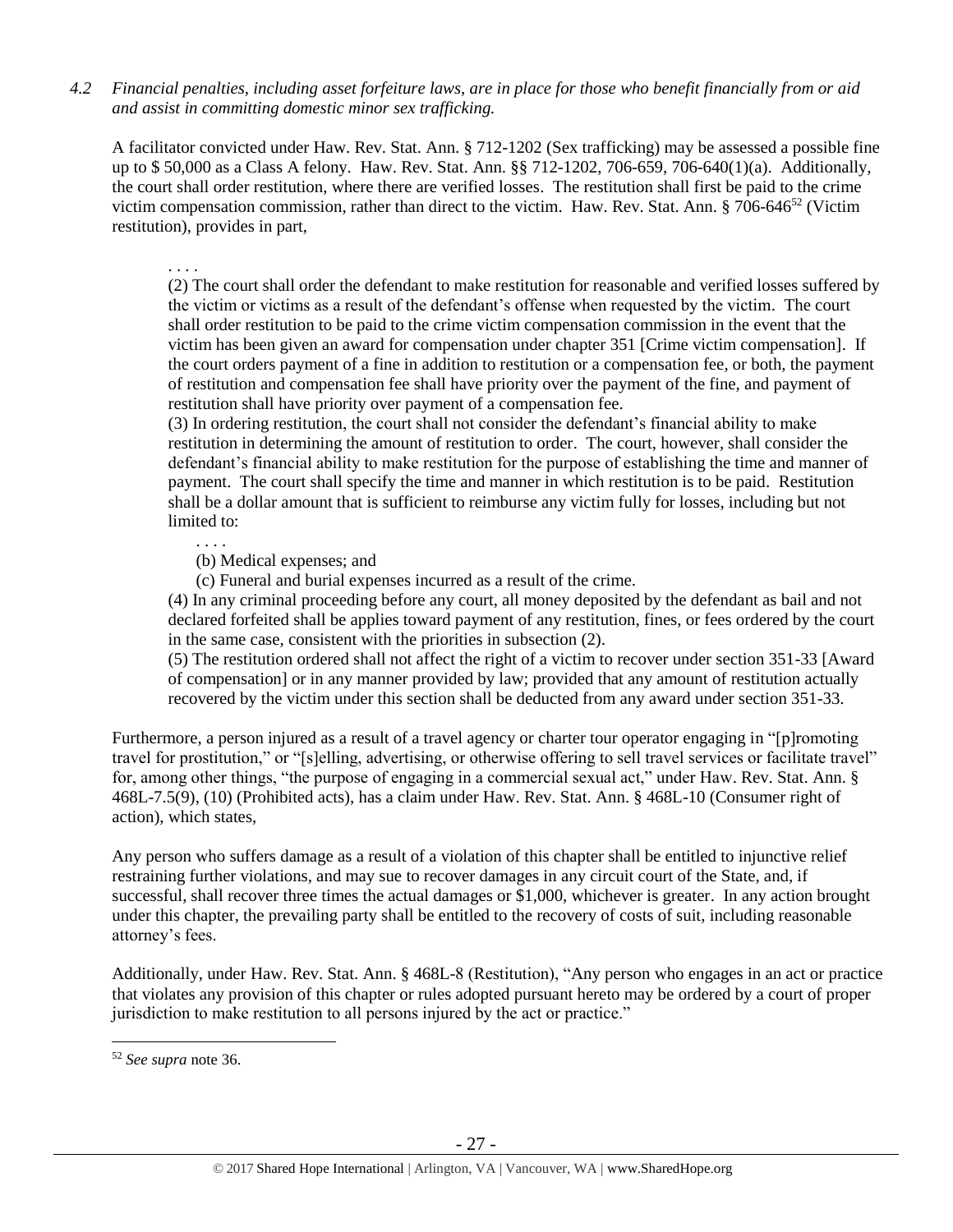General forfeiture laws may also apply to facilitators. Forfeiture shall apply, provided there is probable cause to initiate proceedings. Pursuant to Haw. Rev. Stat. Ann. § 712A-4(b) (Covered offenses), "[o]ffenses for which property is subject to forfeiture under this chapter [Forfeiture]" include "promoting child abuse, promoting prostitution, sex trafficking, solicitation of a minor for prostitution, habitual solicitation of prostitution, or electronic enticement of a child that is chargeable as a felony offense under state law . . . ." Haw. Rev. Stat. Ann. § 712A-5(1) (Property subject to forfeiture; exemption) states, subject to certain exceptions,

The following is subject to forfeiture:

(a) Property described in a statute authorizing forfeiture;

(b) Property used or intended for use in the commission of, attempt to commit, or conspiracy to commit a covered offense, or which facilitated or assisted such activity;

. . . .

(e) Any proceeds or other property acquired, maintained, or produced by means of or as a result of the commission of the covered offense;

(f) Any property derived from any proceeds which were obtained directly or indirectly from the commission of a covered offense;

(g) Any interest in, security of, claim against, or property or contractual right of any kind affording a source of influence over any enterprise which has been established, participated in, operated, controlled, or conducted in order to commit a covered offense;

(h) All books, records, bank statements, accounting records, microfilms, tapes, computer data, or other data which are used, intended for use, or which facilitated or assisted in the commission of a covered offense, or which document the use of the proceeds of a covered offense.

Seizure of forfeitable assets is governed by Haw. Rev. Stat. Ann §712A-6. The asset forfeiture proceeding may occur *in personam* pursuant to Haw. Rev. Stat. Ann. §712A-13 or *in rem* pursuant to § 712A-12. Pursuant to Haw. Rev. Stat. Ann. §712A-16, "All forfeited property . . . shall, after payment of expenses of administration and sale, be distributed as follows:

(a) One quarter shall be distributed to the unit or units of state or local government [whose] officers or employees conducted the investigation and caused the arrest of the person whose property was forfeited or seizure of the property for forfeiture;

(b) One quarter shall be distributed to the prosecuting attorney who instituted the action producing the forfeiture; and

(c) One half shall be deposited into the criminal forfeiture fund established by this chapter.

Finally, Haw. Rev. Stat. Ann. § 371-20 (National Human Trafficking Resource Center hotline) establishes that an employer who "willfully and knowingly fails, neglects, or refuses" to post the National Human Trafficking Resource Hotline is subject to a civil fine up to \$100 for each separate offense.

# *4.3 Promoting and selling child sex tourism is illegal*.

Haw. Rev. Stat. Ann. § 712-1208(1) (Promoting travel for prostitution) makes it illegal if a person "knowingly sells or offers to sell travel services<sup>53</sup> that include or facilitate travel for the purpose of engaging in what would

 $\overline{a}$ <sup>53</sup> Haw. Rev. Stat. Ann. § 468L-1 states that travel services include, "'Travel services' includes transportation by air, sea, or rail; related ground transportation; hotel accommodations; or package tours, whether offered on a wholesale or retail basis. This chapter shall not apply to any hotel as defined under section 486K-1, or air carrier as defined by the Federal Aviation Act of 1958 (49 U.S.C.S. Appx § 1301), as amended, for travel services for which they do not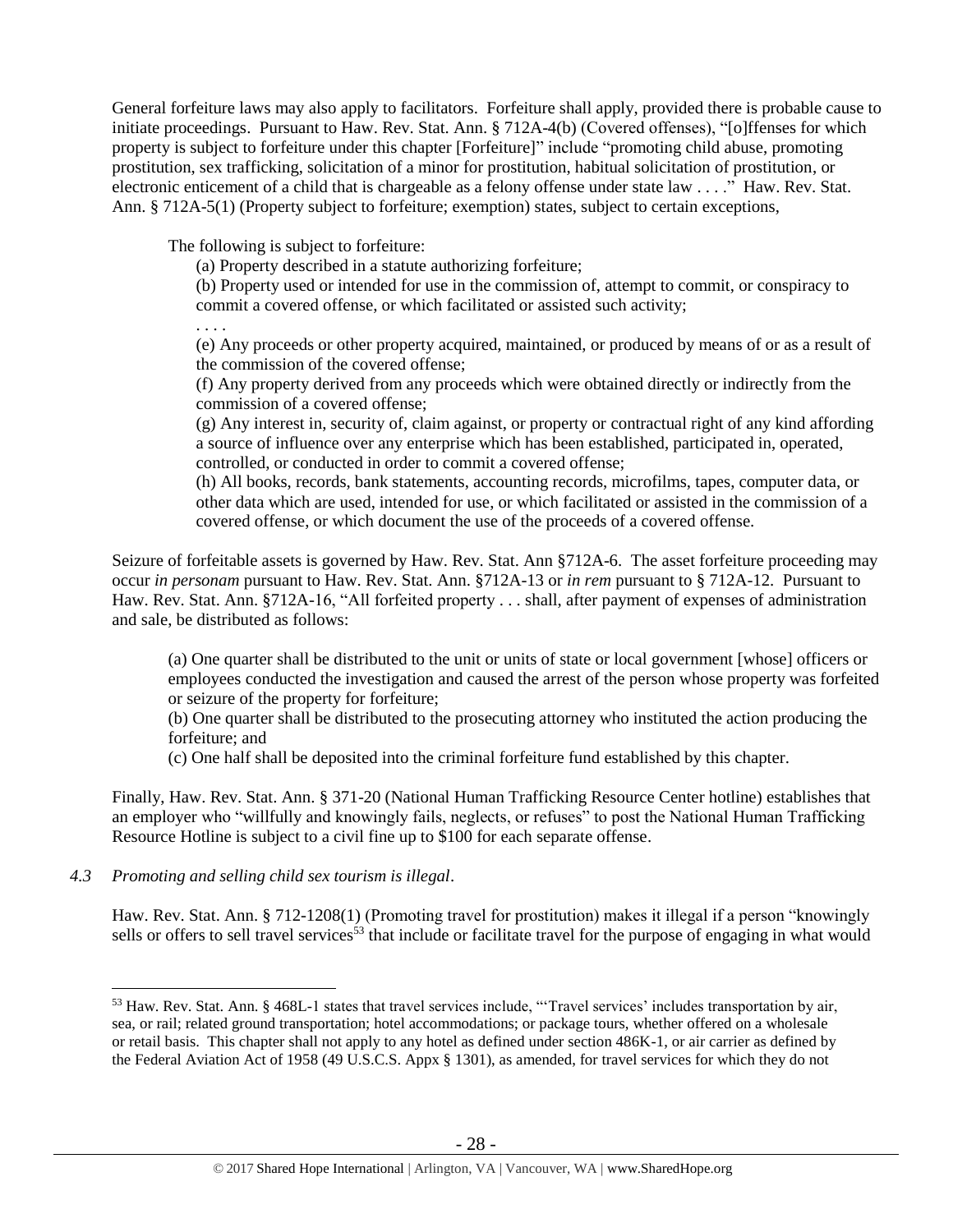be prostitution if occurring in the state." A conviction for promoting travel for prostitution is punishable as a Class C felony by imprisonment up to five years, a possible fine not exceeding \$10,000, and an additional fine of \$1,000 to be deposited into the human trafficking victim services fund. Haw. Rev. Stat. Ann. §§ 706- 660(1)(b), 706-640(1)(c), 712-1208(3), Haw. Rev. Stat. Ann. § 706-650.5(2)(c). No enhanced penalty exists if the travel services are for the promotion of child sex tourism.

In addition, Haw. Rev. Stat. Ann. § 468L-7.5(9), (10) (Prohibited acts), prohibits travel agencies or charter tour operators from "[p]romoting travel for prostitution" and "[s]elling, advertising, or otherwise offering to sell travel services or facilitate travel: (A) For the purpose of engaging in a commercial sexual act; (B) That consists of tourism packages or activities using and offering sexual acts as enticement for tourism; or (C) That provides or purports to provide access to or that facilitates the availability of sex escorts or sexual services."

- 4.3.1 Recommendation: Amend Haw. Rev. Stat. Ann. § 712-1208(1) (Promoting travel for prostitution) and Haw. Rev. Stat. Ann. § 468L-7.5(9), (10) (Prohibited acts) to provide a heightened penalty when travel services include or facilitate travel for the purpose of commercial sexual exploitation of children.
- *4.4 Promoting and selling images of child sexual exploitation carries penalties as high as similar federal offenses*.

Under Haw. Rev. Stat. Ann. § 707-751(1) (Promoting child abuse in the second degree),

A person commits the offense of promoting child abuse in the second degree if, knowing or having reason to know its character and content, the person:

- (a) Disseminates<sup>54</sup> child pornography;<sup>55</sup>
- (b) Reproduces child pornography with intent to disseminate;
- (c) Disseminates any book, magazine, periodical, film, videotape, computer disk, or any other material that contains an image of child pornography;
- (d) Disseminates any pornographic material which employs, uses, or otherwise contains a minor engaging in or assisting others to engage in sexual conduct; or

(e) Possesses thirty or more images of any form of child pornography, and the content of at least one image contains one or more of the following:

- (i) A minor who is younger than the age of twelve;
- (ii) Sadomasochistic abuse of a minor; or
- (iii) Bestiality involving a minor.

 $\overline{a}$ 

A conviction for promoting child abuse in the second degree is punishable as a Class B felony by imprisonment up to ten years and a possible fine not to exceed \$25,000. Haw. Rev. Stat. Ann. §§ 706- 660(1)(a), 706-640(1)(b), 707-751(4).

Under Haw. Rev. Stat. Ann. §§ 712-1215.5 (Promoting minor-produced images in the first degree) and 712- 1215.6 (Promoting minor-produced sexual images in the second degree), both minors and adults can be found in violation of this law if they encourage other minors to take nude photographs or videos and transmit them electronically.

accept: (1) Consumer monies for services other than their own; or (2) Commissions or any other form of consideration."

<sup>54</sup> "'Disseminate' means to publish, sell, distribute, transmit, exhibit, present material, mail, ship, or transport by any means, including by computer, or to offer or agree to do the same." Haw. Rev. Stat. Ann. § 707-751(2). <sup>55</sup> *See supra* note [19.](#page-3-0)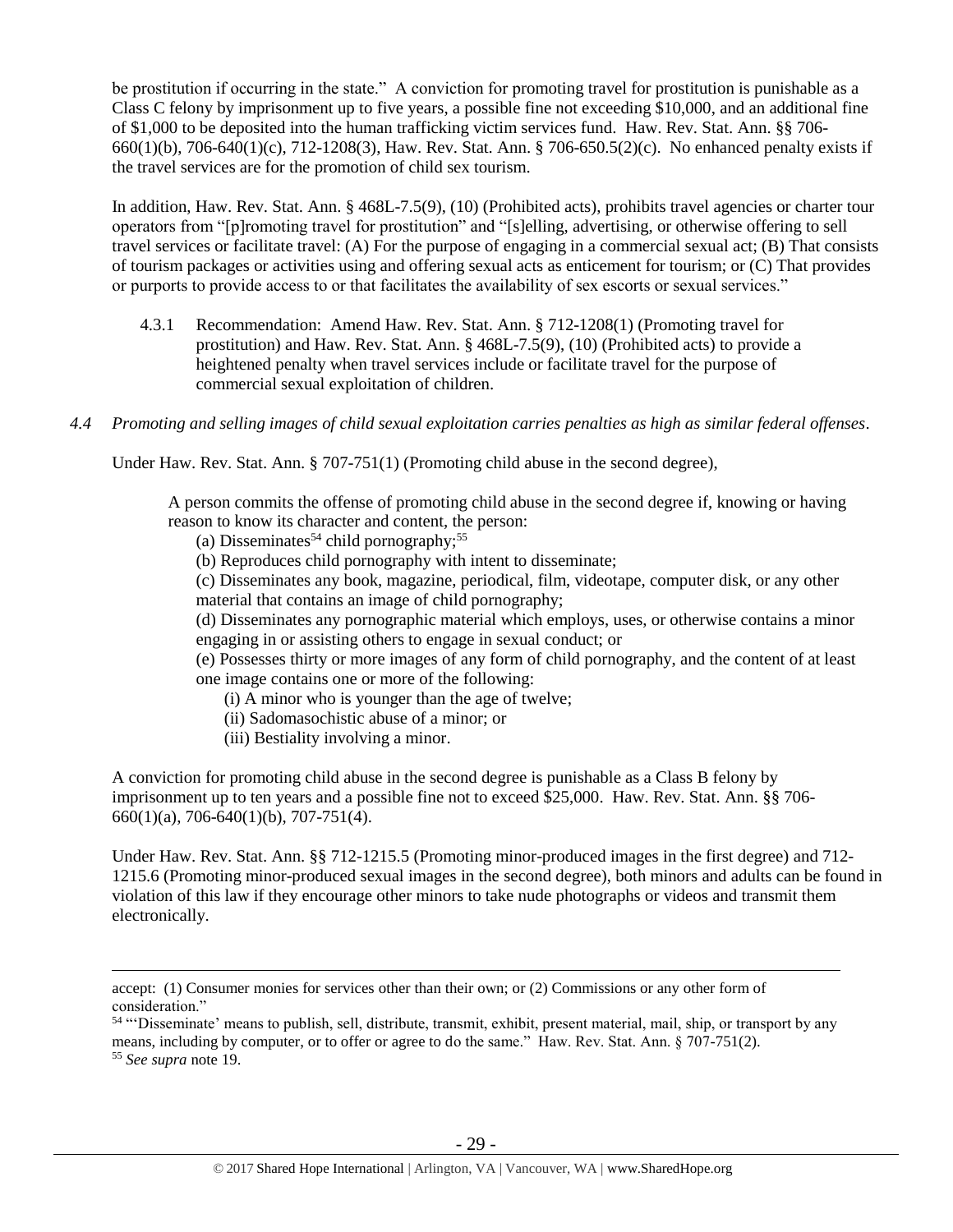#### **FRAMEWORK ISSUE 5: PROTECTIVE PROVISIONS FOR THE CHILD VICTIMS**

#### *Legal Components:*

- *5.1 Victims under the core child sex trafficking offense include all commercially sexually exploited children.*
- *5.2 The state sex trafficking statute expressly prohibits a defendant from asserting a defense based on the willingness of a minor under 18 to engage in the commercial sex act.*
- *5.3 State law prohibits the criminalization of minors under 18 for prostitution offenses.*
- *5.4 State law provides a non-punitive avenue to specialized services through one or more points of entry.*
- *5.5 Child sex trafficking is identified as a type of abuse and neglect within child protection statutes.*
- *5.6 The definition of "caregiver" or another related term in the child welfare statutes is not a barrier to a sex trafficked child accessing the protection of child welfare.*
- *5.7 Crime victims' compensation is specifically available to a child victim of sex trafficking or commercial sexual exploitation of children (CSEC).*
- *5.8 Victim-friendly procedures and protections are provided in the trial process for minors under 18.*
- *5.9 Child sex trafficking victims may vacate delinquency adjudications and expunge related records for prostitution and other offenses arising from trafficking victimization, without a waiting period.*
- *5.10 Victim restitution and civil remedies for victims of domestic minor sex trafficking or commercial sexual exploitation of children (CSEC) are authorized by law.*
- *5.11 Statutes of limitations for civil and criminal actions for child sex trafficking or commercial sexual exploitation of children (CSEC) offenses are eliminated or lengthened to allow prosecutors and victims a realistic opportunity to pursue criminal action and legal remedies.*

*\_\_\_\_\_\_\_\_\_\_\_\_\_\_\_\_\_\_\_\_\_\_\_\_\_\_\_\_\_\_\_\_\_\_\_\_\_\_\_\_\_\_\_\_\_\_\_\_\_\_\_\_\_\_\_\_\_\_\_\_\_\_\_\_\_\_\_\_\_\_\_\_\_\_\_\_\_\_\_\_\_\_\_\_\_\_\_\_\_\_\_\_\_\_*

# *Legal Analysis:*

 $\overline{a}$ 

*5.1 Victims under the core child sex trafficking offense include all commercially sexually exploited children.<sup>56</sup>*

Hawaii's sex trafficking statute does not define all commercially sexually exploited children as victims of sex trafficking because it requires third party control. Under Haw. Rev. Stat. Ann. § 712-1202 (Sex trafficking) proof of force, fraud, or coercion is not necessary for a conviction.<sup>57</sup> However, Haw. Rev. Stat. Ann. § 712-1202 does not hold buyers criminally liable<sup>58</sup> and therefore requires that a minor victim be under the control of a third party trafficker in order to qualify as a sex trafficking victim. Therefore, some sex trafficking victims who do not have an identifiable trafficker may not be identified as a sex trafficking victim and may not be able to access services, benefits and protections intended for child sex trafficking victims.

5.1.1 Recommendation: Amend Haw. Rev. Stat. Ann. § 712-1202 (Sex trafficking) to ensure that all commercially sexually exploited children are identifiable as victims and eligible for protections pursuant to their victim status.

<sup>56</sup> *See generally* **SHARED HOPE INTERNATIONAL**, "Eliminating the Third Party Control Barrier to Identifying Juvenile Sex Trafficking Victims," JuST Response Policy Paper (2015), [http://sharedhope.org/wp](http://sharedhope.org/wp-content/uploads/2015/08/Policy-Paper_Eliminating-Third-Party-Control_Final1.pdf)[content/uploads/2015/08/Policy-Paper\\_Eliminating-Third-Party-Control\\_Final1.pdf](http://sharedhope.org/wp-content/uploads/2015/08/Policy-Paper_Eliminating-Third-Party-Control_Final1.pdf) (discussing need to include all

commercially sexually exploited children within sex trafficking definitions and corresponding need to include buyer conduct in core sex trafficking offenses regardless of whether victim is under control of a third party). <sup>57</sup> *See supra* Component 1.1 for discussion of Hawaii's sex trafficking law.

<sup>58</sup> *See supra* Component 2.1 for discussion of applicability of Hawaii's sex trafficking law to buyers of sex with minors.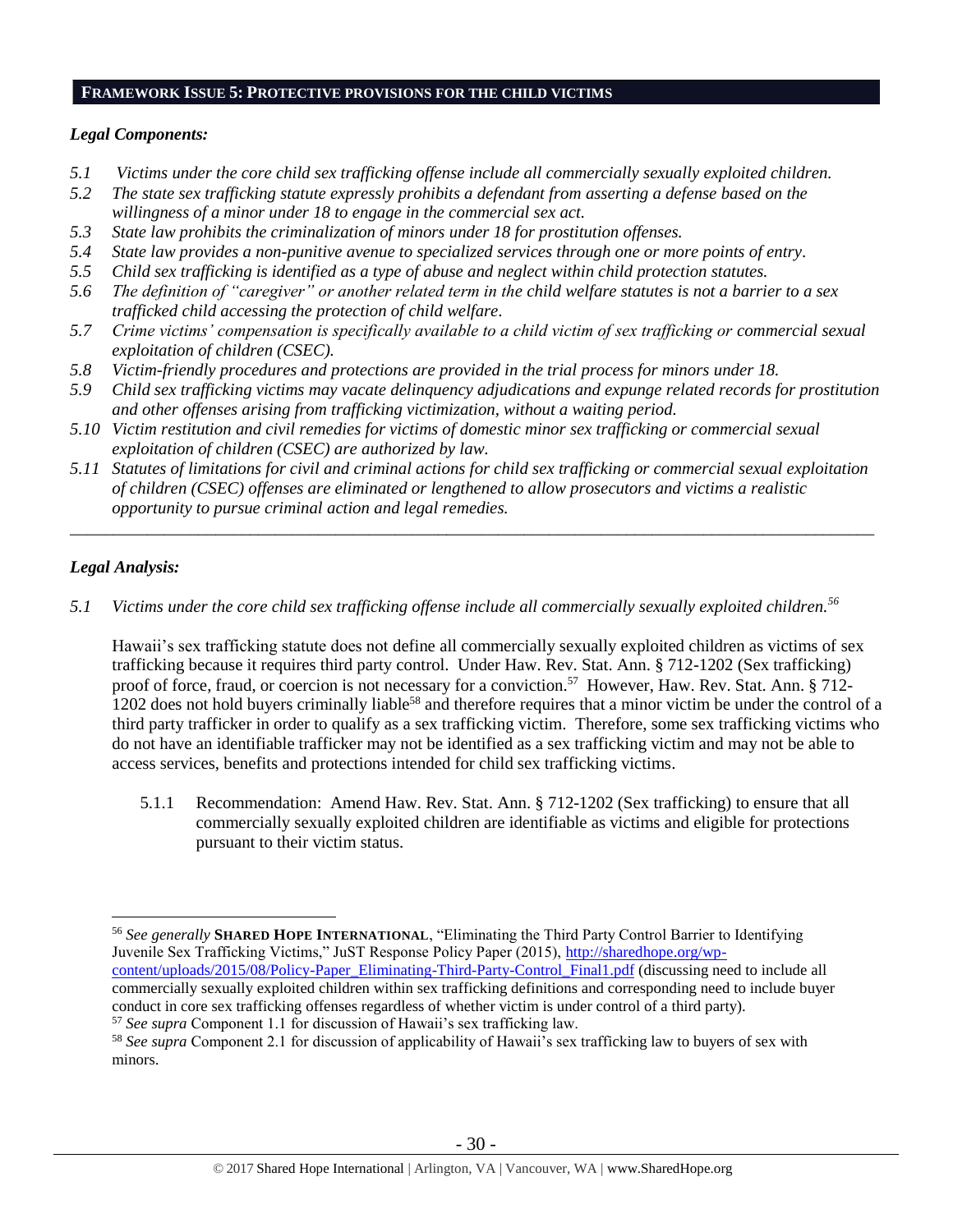*5.2 The state sex trafficking statute expressly prohibits a defendant from asserting a defense based on the willingness of the minor under 18 to engage in the commercial sex act. .*

Hawaii's core sex trafficking statute, Haw. Rev. Stat. Ann. § 712-1202 (Sex trafficking), and CSEC laws do not expressly prohibit a defense to prosecution based on the minor's willingness to engage in the commercial sex act. Further, Haw. Rev. Stat. Ann. § 702-233 (Consent; general) states, "In any prosecution, the victim's consent to the conduct alleged, or to the result thereof, is a defense if the consent negatives an element of the offense or precludes the infliction of the harm or evil sought to be prevented by the law defining the offense." However, Haw. Rev. Stat. Ann. § 702-235 (Ineffective consent) states,

Unless otherwise provided by this Code or by the law defining the offense, consent does not constitute a defense if:

(1) It is given by a person who is legally incompetent to authorize the conduct alleged; or (2) It is given by a person who by reason of youth . . . is manifestly unable or known by the defendant to be unable to make a reasonable judgment as to the nature or harmfulness of the conduct alleged; or

(3) It is given by a person whose improvident consent is sought to be prevented by the law defining the offense; or

(4) It is induced by force, duress or deception.

5.2.1 Recommendation: Amend Haw. Rev. Stat. Ann. § 712-1202 (Sex trafficking) and Hawaii's CSEC laws to expressly prohibit a defense based on the willingness of the minor to engage in the commercial sex act.

#### *5.3 State law prohibits the criminalization of minors under 18 for prostitution offenses.<sup>59</sup>*

Hawaii reduces, but does not eliminate, criminal liability for minors under Haw. Rev. Stat. Ann. § 712-1200 (Prostitution) by lowering the class of offense from a misdemeanor to a violation.<sup>60</sup> Haw. Rev. Stat. Ann. § 712-1200 states,

(1) A person commits the offense of prostitution if the person:

(a) Engages in, or agrees or offers to engage in, sexual conduct with another person in return for a fee. . . .

 $\overline{a}$ 

<sup>&</sup>lt;sup>59</sup> For more information regarding recent federal legislation impacting this component see:

http://go.sharedhope.org/stateimpactmemo.

 $60$  Pursuant to Haw. Rev. Stat. Ann. § 701-107(5) (Grades and classes of offenses),

An offense defined by this Code or by any other statute of this State constitutes a violation if it is so designated in this Code or in the law defining the offense or if no other sentence than a fine, or fine and forfeiture or other civil penalty, is authorized upon conviction or if it is defined by a statute other than this Code which provides that the offense shall not constitute a crime. A violation does not constitute a crime, and conviction of a violation shall not give rise to any civil disability based on conviction of a criminal offense.

However, Hawaii caselaw indicates that a violation may still be treated as a penal offense, subject to criminal penalties. *See Tauese v. State,* 113 Haw. 1, 31, 147 P.3d 785, (Haw. 2006) ("Courts of this jurisdiction, however, have recognized that '[t]he legislature's declaration that a violation is non-criminal and does not constitute a crime does not compel the conclusion that the penalties for conviction of a violation are civil rather than criminal.'") (citing State v. Simeona, 10 Haw. App. 220, 231, 864 P.2d 1109, 1115 (1993), *overruled on other grounds*, *State v. Ford*, 84 Hawai'i [65, 929 P.2d 78 \(1996\)\)](http://www.lexis.com/research/buttonTFLink?_m=fc4e6c405b2a4b53002b31767e975711&_xfercite=%3ccite%20cc%3d%22USA%22%3e%3c%21%5bCDATA%5b113%20Haw.%201%5d%5d%3e%3c%2fcite%3e&_butType=3&_butStat=2&_butNum=406&_butInline=1&_butinfo=%3ccite%20cc%3d%22USA%22%3e%3c%21%5bCDATA%5b84%20Haw.%2065%5d%5d%3e%3c%2fcite%3e&_fmtstr=FULL&docnum=1&_startdoc=1&wchp=dGLbVzB-zSkAA&_md5=1c725854a4a861d1dc5ff6ed42fb5b3f).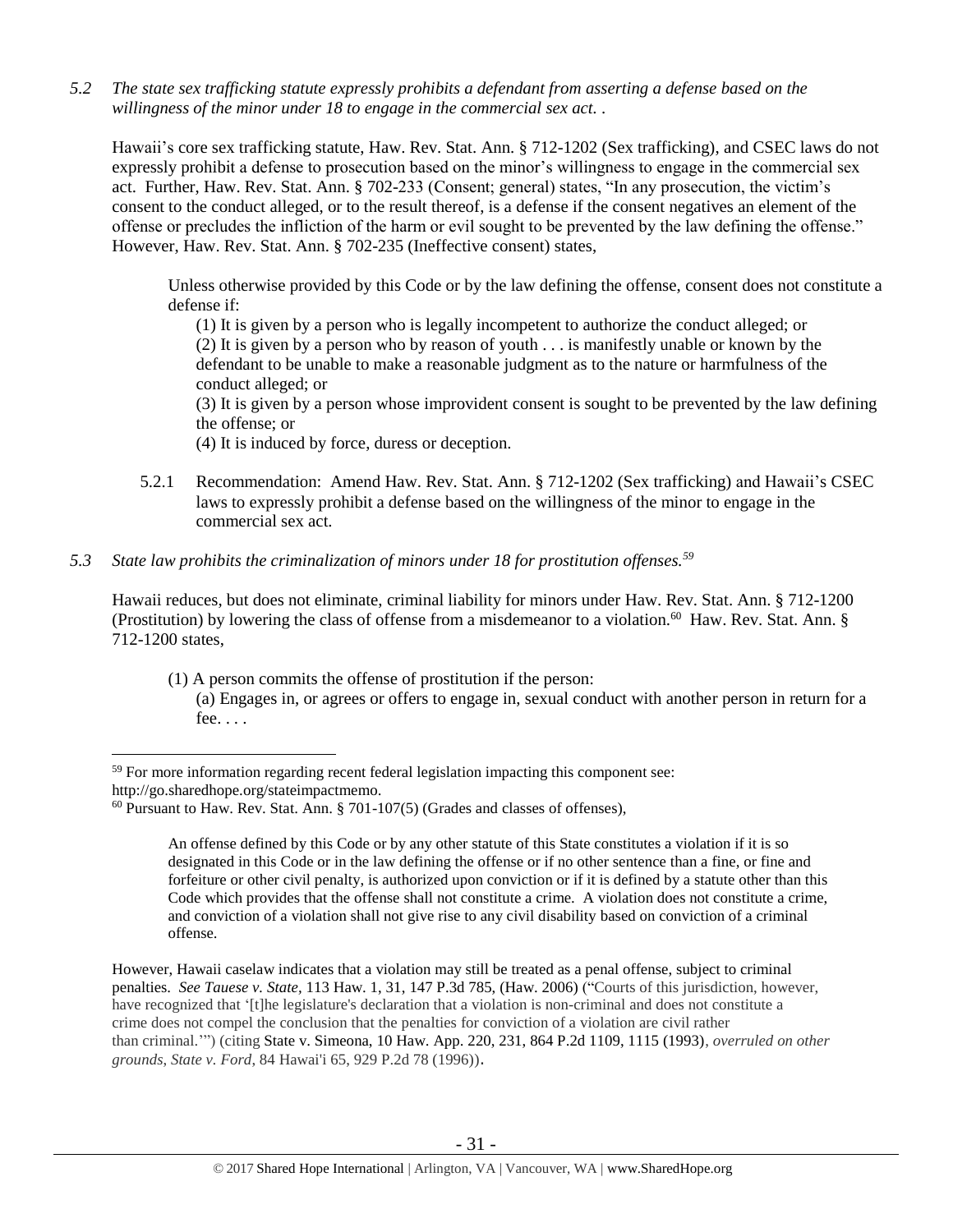(2) As used in this section:

. . . .

. . . . "Minor" means a person who is less than eighteen years of age.

(3) Prostitution is a petty misdemeanor; provided that:

(a) If the person who commits the offense under subsection  $(1)(a)$  is a minor, prostitution is a violation . . . .

. . . .

 $\overline{a}$ 

(6) A minor may be taken into custody by any police officer without order of the judge when there are reasonable grounds to believe that the minor has violated paragraph (1)(a). The minor shall be released, referred, or transported pursuant to subsection 571-31(b) [Taking children into custody; release; notice].<sup>61</sup> The minor shall be subject to the jurisdiction of the family court pursuant to section 571-11(1) [Jurisdiction; children], including for the purposes of custody, detention, diversion, and access to services and resources.

While Haw. Rev. Stat. Ann. § 712-1200(3)(a) reduces the penalty for prostitution to a violation when the person charged under (1)(a) is a minor, subsection (6) still directs juvenile sex trafficking victims into the juvenile justice system as law violators under Haw. Rev. Stat. Ann. § 571-11(1) (Jurisdiction; children) which provides,

Except as otherwise provided in this chapter, the court shall have exclusive original jurisdiction in proceedings:

(1) Concerning any person who is alleged to have committed an act prior to achieving eighteen years of age that would constitute a violation or attempted violation of any federal, state, or local law or county ordinance. Regardless of where the violation occurred, jurisdiction may be taken by the court of the circuit where the person resides, is living, or is found, or in which the offense is alleged to have occurred . . . .

Additionally, Haw. Rev. Stat. Ann. § 712-1206 (Loitering for the purpose of engaging in or advancing prostitution) does not exempt minors from prosecution for prostitution-related offenses and does not reduce the penalty applicable to minors.

5.3.1 Recommendation: Amend Haw. Rev. Stat. Ann. § 712-1200 (Prostitution) and § 712-1206 (Loitering for the purpose of engaging in or advancing prostitution) to eliminate liability for prostitution offenses for all minors under 18.

 $61$  Pursuant Haw. Rev. Stat. Ann. § 571-31(b) (Taking children into custody; release; notice),

When an officer or other person takes a child into custody the parents, guardian, or legal custodian shall be notified immediately. The child shall be (1) released to the care of the child's parent or other responsible adult; (2) referred or delivered to the court or other designated agency with or without simultaneous release to parent or other responsible adult; or (3) taken directly to a detention facility, if the child's immediate welfare or the protection of the community requires it, or the child is subject to detention for violation of a court order of probation or protective supervision.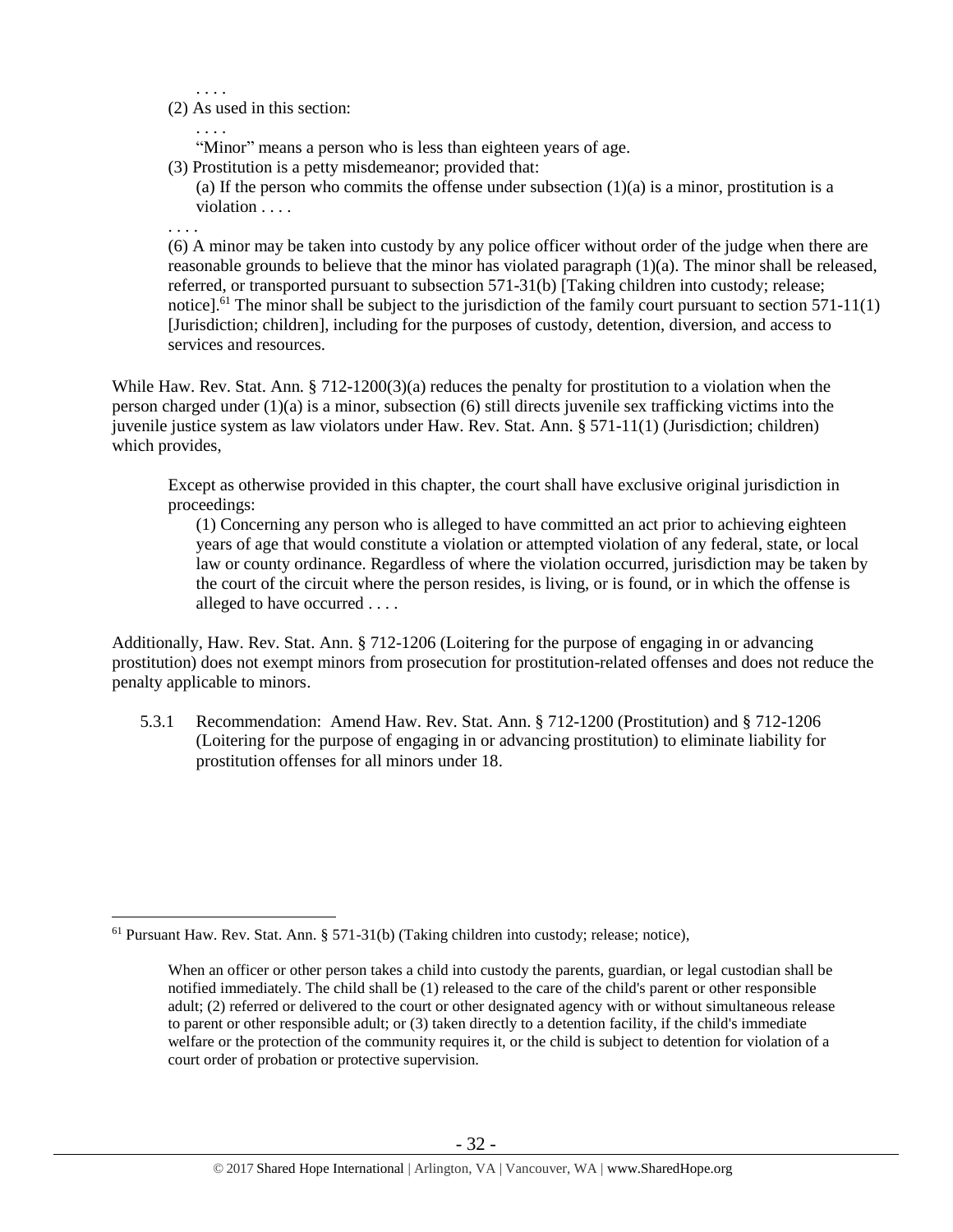#### *5.4 State law provides a non-punitive avenue to specialized services through one or more points of entry.*

Hawaii law does not provide juvenile sex trafficking victims with a statutory avenue to specialized services or mandate immunity for offenses committed as a result of the trafficking victimization.

5.4.1 Recommendation: Enact a protective response for juvenile sex trafficking victims that provides an avenue to specialized services and a mandatory mechanism to prevent delinquency adjudications.

# *5.5 Child sex trafficking is identified as a type of abuse and neglect within child protection statutes.<sup>62</sup>*

For purposes of mandatory reporting under Chapter 350 (Child Abuse), Haw. Rev. Stat. Ann. § 350-1<sup>63</sup> (Child abuse) defines "child abuse or neglect" to include child sex trafficking, stating,

(1) The acts or omissions of any person who, or legal entity which, is in any manner or degree related to the child, is residing with the child, or is otherwise responsible for the child's care, that have resulted in the physical or psychological health or welfare of the child, who is under the age of eighteen, to be harmed, or to be subject to any reasonably foreseeable, substantial risk of being harmed. The acts or omissions are indicated for the purposes of reports by circumstances that include but are not limited to:

(B) When the child has been the victim of sexual contact or conduct, including but not limited to sexual assault as defined in the Penal Code, molestation, sexual fondling, incest, or prostitution; obscene or pornographic photographing, filming, or depiction; or other similar forms of sexual exploitation, including but not limited to acts that constitute an offense pursuant to section 712-  $1202(1)(b)$  [Sex trafficking]; . . . .

(2) The acts or omissions of any person that have resulted in sex trafficking<sup>64</sup> or severe forms of trafficking in persons<sup>65</sup>....

For purposes of child protective services, Haw. Rev. Stat. Ann. § 350-2(a) (Action on reporting) provides, "Upon receiving a report concerning child abuse or neglect, the department shall proceed pursuant to chapter 587A [Child Protective Act] and the department's rules." Under Haw. Rev. Stat. Ann. § 587A- $5(1)$  (Jurisdiction), the juvenile court has "exclusive original jurisdiction . . . [i]n a child protective proceeding . . . ," the purpose of which is to determine whether "the child's physical or psychological health or welfare is subject to imminent harm, has been harmed, or is subject to threatened harm by the acts or omissions of the child's family . . . ."

Haw. Rev. Stat. Ann. § 587A-4 (Definitions) defines "harm" to include children who are victims of sex trafficking. It states,

"Harm" means damage or injury to a child's physical or psychological health or welfare, where:

 $\overline{a}$ 

<span id="page-32-0"></span>. . . .

 $62$  For more information regarding recent federal legislation impacting this component see:

http://go.sharedhope.org/stateimpactmemo.

<sup>&</sup>lt;sup>63</sup> The text of Haw. Rev. Stat. Ann. § 350-1 cited here and elsewhere in this report includes amendments made by the enactment of House Bill 1099 during the 2017 Regular Session of Hawaii's 29th Legislature (effective May 19, 2017). <sup>64</sup> Haw. Rev. Stat. Ann. § 350-1 defines "sex trafficking" to have "the same meaning as provided in title 22 United States Code Annotated section 7102(10)."

<sup>65</sup> Haw. Rev. Stat. Ann. § 350-1 defines "severe forms of trafficking in persons" to have "the same meaning as provided in title 22 United States Code Annotated section 7102(9)."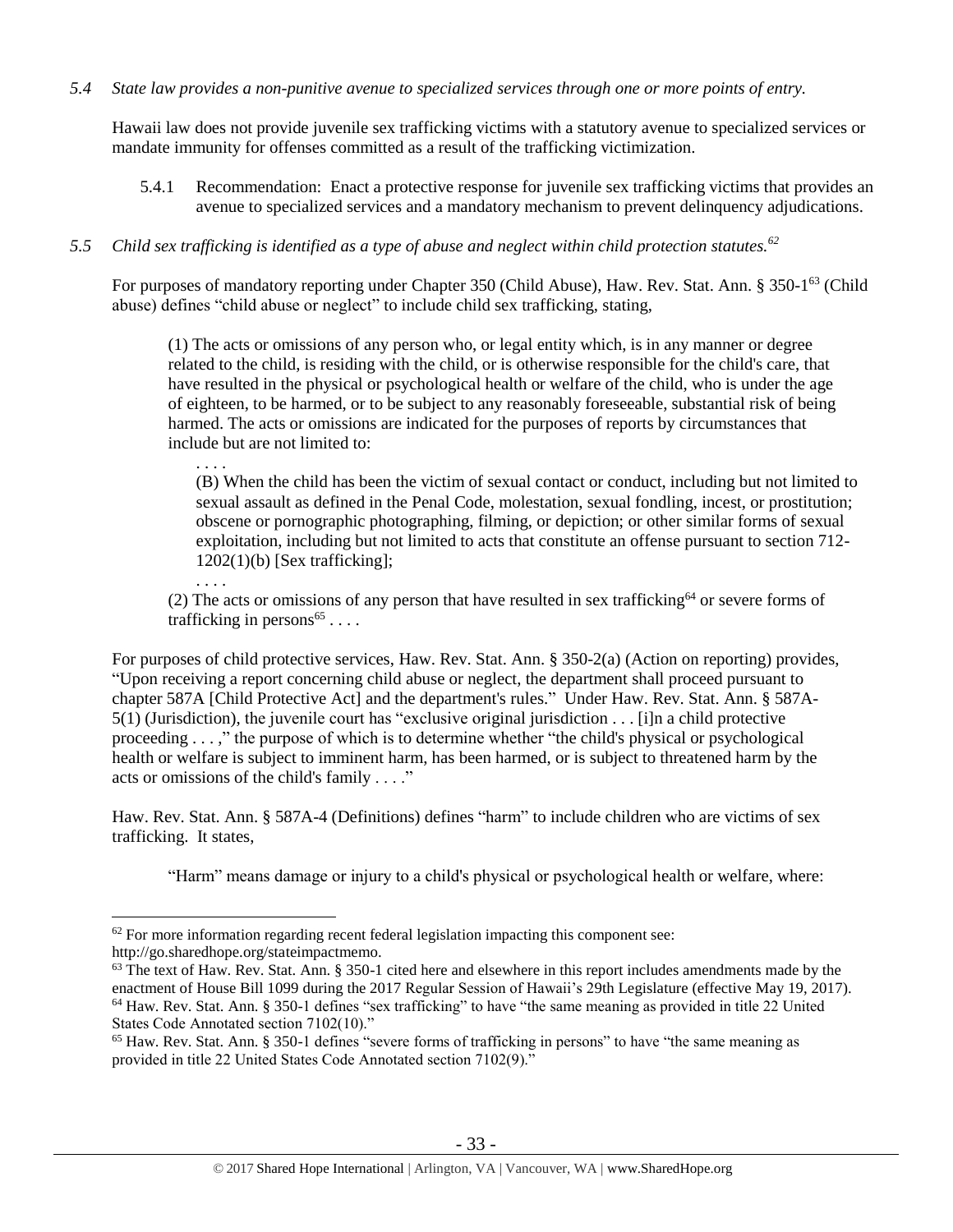- (1) The child exhibits evidence of injury, including, but not limited to:
	- (A) Substantial or multiple skin bruising;
	- (B) Substantial external or internal bleeding;
	- (C) Burn or burns;
	- (D) Malnutrition;
	- (E) Failure to thrive;
	- (F) Soft tissue swelling;
	- (G) Extreme pain;
	- (H) Extreme mental distress;
	- (I) Gross degradation;
	- (J) Poisoning;
	- (K) Fracture of any bone;
	- (L) Subdural hematoma; or
	- (M) Death;

(2) The child has been the victim of sexual contact or conduct, including sexual assault; sodomy; molestation; sexual fondling; incest; prostitution; obscene or pornographic photographing, filming, or depiction; or other similar forms of sexual exploitation, including but not limited to acts that constitute an offense pursuant to section 712-1202(1)(b) [Sex trafficking];.

(3) The child's psychological well-being has been injured as evidenced by a substantial impairment in the child's ability to function;

(4) The child is not provided in a timely manner with adequate food; clothing; shelter; supervision; or psychological, physical, or medical care;

(5) The child is provided with dangerous, harmful, or detrimental drugs as defined in section 712- 1240, except when a child's family administers drugs to the child as directed or prescribed by a practitioner as defined in section 712-1240;

. . . .

*5.6 The definition of "caregiver" or another related term in the child welfare statutes is not a barrier to a sex trafficked child accessing the protection of child welfare.*

The definition of caregiver or another related term does not constitute a barrier to a sex trafficked child accessing the protection of child welfare because the definition of "child abuse and neglect" includes "acts or omissions of any person that have resulted in sex trafficking or severe forms of trafficking in persons . . . . "<sup>66</sup> Haw. Rev. Stat. Ann. § 350-1<sup>67</sup> (Child abuse). The phrase "of any person" removes the caregiver requirement applicable in other abuse cases, which requires an act or omission by "any person who, or legal entity which, is in any manner or degree related to the child, is residing with the child, or is otherwise responsible for the child's care . . . ." Haw. Rev. Stat. Ann. § 350-1.

 $\overline{a}$ 

<sup>66</sup> *See supra* Component 5.5 for full discussion of the definition of "child abuse and neglect."

<sup>67</sup> *See supra* note [63.](#page-32-0)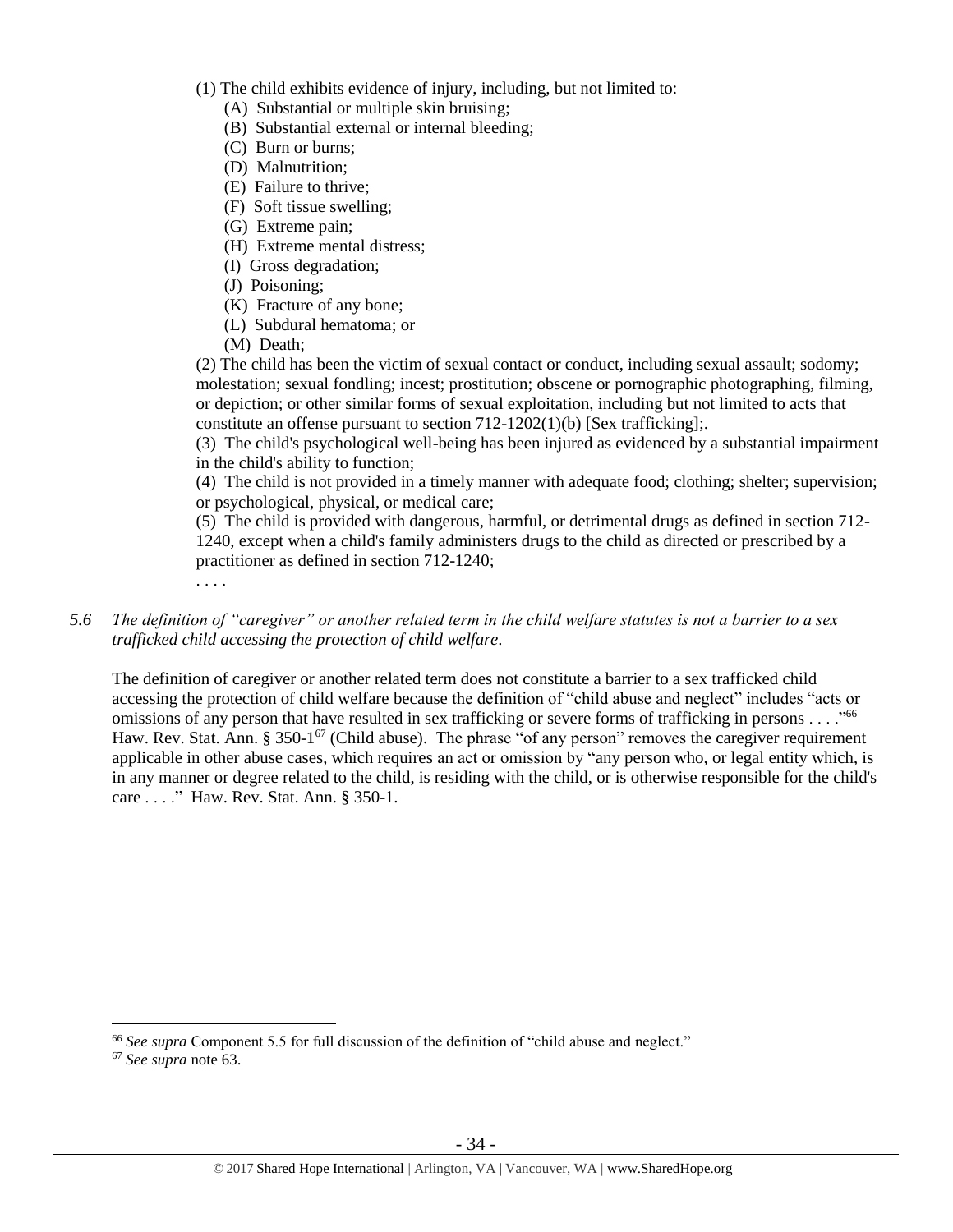*5.7 Crime victims' compensation is specifically available to a child victim of sex trafficking or commercial sexual exploitation of children (CSEC).* 68

Haw. Rev. Stat. Ann. § 712-1202 (Sex trafficking) is enumerated as a violent crime under Haw. Rev. Stat. Ann. § 351-32 (Violent crimes) which brings child sex trafficking victims within the definition of "victim" for purposes of crime victims compensation. Hawaii's Crime Victim Compensation Act (Haw. Rev. Stat. Ann. § 351-1 *et. seq.*) was enacted to provide compensation for victims of specified crimes. Haw. Rev. Stat. Ann. § 351-2 (Definitions) defines "victim" as including the following:

(1) A person who is injured or killed by any act or omission of any other person coming within the criminal jurisdiction of the State;

(2) Any resident of the State who is injured or killed in another state by an act or omission of another person, which act or omission is within the description of any of the crimes specified in [section 351-32](https://a.next.westlaw.com/Link/Document/FullText?findType=L&pubNum=1000522&cite=HISTS351-32&originatingDoc=N3C24DF804C5A11DDB03786E014444BA4&refType=LQ&originationContext=document&transitionType=DocumentItem&contextData=(sc.Search)) [Violent crimes]:

. . . .

 $\overline{a}$ 

However, ineligibility criteria under Haw. Rev. Stat. Ann. § 351-31(c) (Eligibility for compensation) may cause a child sex trafficking victim's compensation award to be reduced or denied. Haw. Rev. Stat. Ann. § 351-31(c) states,

In determining whether to make an order under this section, the commission may consider any circumstances it determines to be relevant, and the commission shall consider the behavior of the victim, and whether, because of provocation or otherwise, the victim bears any share of responsibility for the crime that caused the victim's injury or death and the commission shall reduce the amount of compensation in proportion to the amount of responsibility for the crime which caused the victim's injury or death; provided that if the proportion is greater than the responsibility of the person who committed the act or omission or, in the case of more than one person, the aggregate responsibility of such persons because of whom compensation is sought, the commission shall not award any compensation to the victim.

- 5.7.1 Recommendation: Amend Haw. Rev. Stat. Ann. § 351-31(c) (Eligibility for compensation) to exempt child sex trafficking victims from the ineligibility criteria that may cause a compensation award to be reduced or denied.
- *5.8 Victim-friendly procedures and protections are provided in the trial process for minors under 18.*

Several victim-friendly criminal justice procedures and protections are statutorily provided for minor victimwitnesses. Haw. Rev. Stat. Ann. § 621-28 (Accompaniment of children at judicial proceedings) states,

A child less than fourteen years of age, involved in a judicial proceeding, including a grand jury proceeding, shall have the right to be accompanied by a parent, a victim/witness counselor, or other adult designated by the court. The accompanying person may be placed side by side with the child at the discretion of the presiding judge or court officer; provided that this position does not interfere with the proceedings of the court. The accompanying person shall not communicate in any manner with the child unless directed by the presiding judge or court officer.

<sup>&</sup>lt;sup>68</sup> The analysis in this component is predicated upon the recommendation in 5.1 being simultaneously or previously enacted.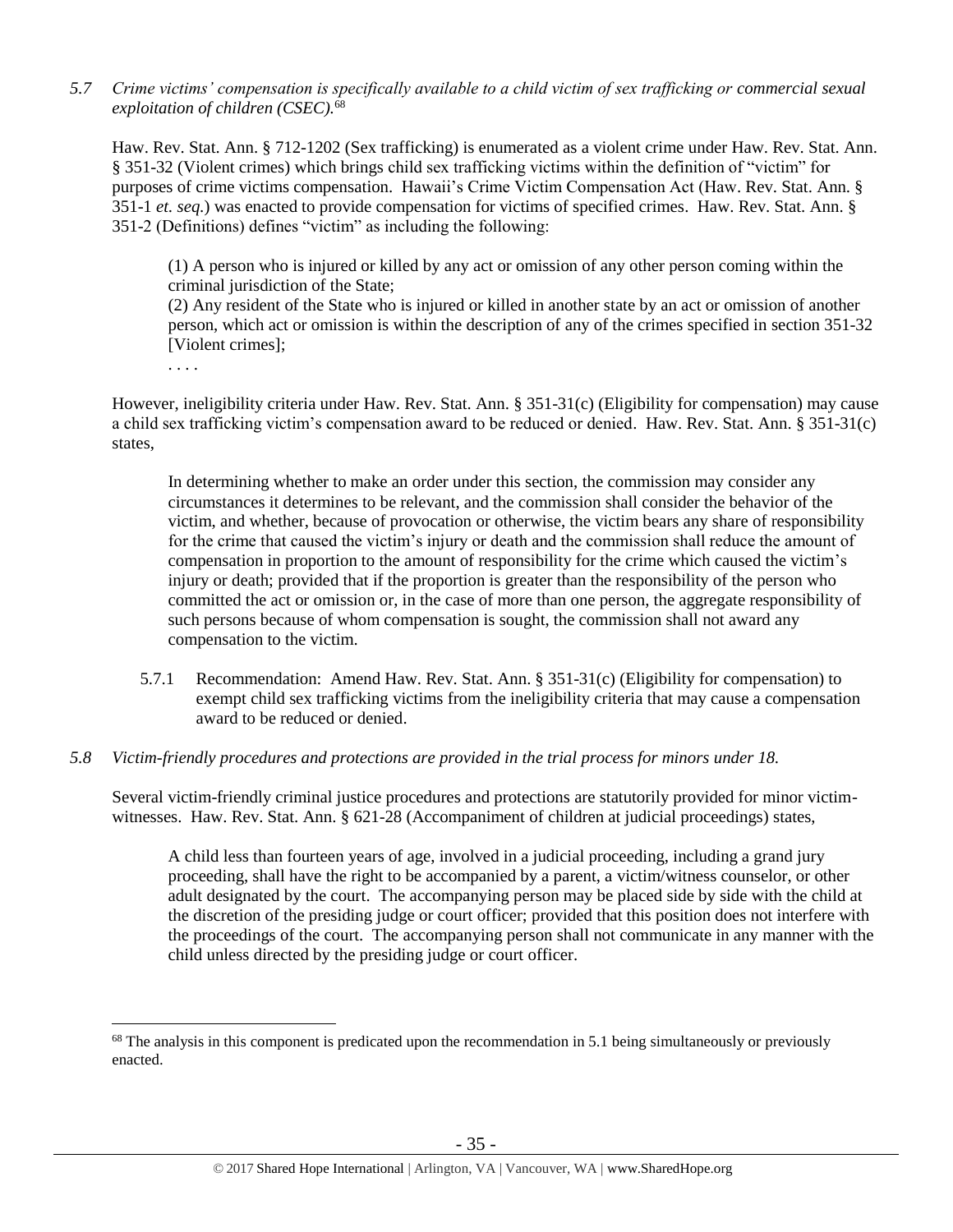In addition, the Hawaii Rules of Evidence (Haw. R. Evid.) include several provisions that afford children extra protections. Haw. R. Evid. 616 (Televised testimony of a child) provides,

In any prosecution of an abuse offense or sexual offense alleged to have been committed against a child less than eighteen years of age at the time of the testimony, the court may order that the testimony of the child be taken in a room other than the courtroom and be televised by two-way closed circuit video equipment to be viewed by the court, the accused, and the trier of fact, if the court finds that requiring the child to testify in the physical presence of the accused would likely result in serious emotional distress to the child and substantial impairment of the child's ability to communicate. During the entire course of such a procedure, the attorneys for the defendant and for the State shall have the right to be present with the child, and full direct and cross-examination shall be available as a matter of right.

Under Haw. Rev. Stat. Ann.§ 353-136 (Automated victim information and notification system special fund; authorization of payment) and § 353-137 (Automated victim information and notification system governance committee), the automated victim information and notification system is programmed to immediately to inform registered victims, families, or concerned community members about the status of an offender within the system.

The use of reputation or opinion evidence of the past sexual behavior of a victim of a sexual offense is limited. Under Haw. R. Evid. 412 (Sexual offense and sexual harassment cases; relevance of victim's past behavior), in criminal cases where the defendant is accused of a sexual offense, "reputation or opinion evidence of the past sexual behavior of an alleged victim of the sexual offense is not admissible to prove the character of the victim to show action in conformity therewith." Haw. R. Evid. 412(a). Furthermore, under Haw. R. Evid. 412(b),

Notwithstanding any other provision of law, in a criminal case in which a person is accused of a sexual offense, evidence of an alleged victim's past sexual behavior other than reputation or opinion evidence is not admissible to prove the character of the victim to show action in conformity therewith, unless the evidence is:

(1) Admitted in accordance with subsection  $(c)(1)$  and (2) and is constitutionally required to be admitted; or

(2) Admitted in accordance with subsection (c) and is evidence of:

(A) Past sexual behavior with persons other than the accused, offered by the accused upon the issue of whether the accused was or was not, with respect to the alleged victim, the source of semen or injury; or

(B) Past sexual behavior with the accused and is offered by the accused upon the issue of whether the alleged victim consented to the sexual behavior with respect to which sexual assault is alleged.

Somewhat more limited protections exist in civil cases under Haw. R. Evid. 412(d), which provides,

In any civil action alleging conduct which constitutes a sexual offense or sexual harassment, opinion evidence, reputation evidence, and evidence of specific instances of plaintiff's sexual conduct, or any of such evidence, is not admissible by the defendant to prove consent by the plaintiff or the absence of injury to the plaintiff, unless the injury alleged by the plaintiff is in the nature of loss of consortium.

Haw. R. Evid. 412(d)'s prohibition is not "applicable to evidence of the plaintiff's sexual conduct with the alleged perpetrator," and if the victim introduces evidence, including testimonial evidence, relating to the victim's own sexual conduct, "the defendant may cross-examine the witness who gives the testimony and offer relevant evidence limited specifically to the rebuttal of the evidence introduced by the plaintiff or given by the plaintiff." Haw. R. Evid. 412(e), (f). Notably, these protections in civil cases do not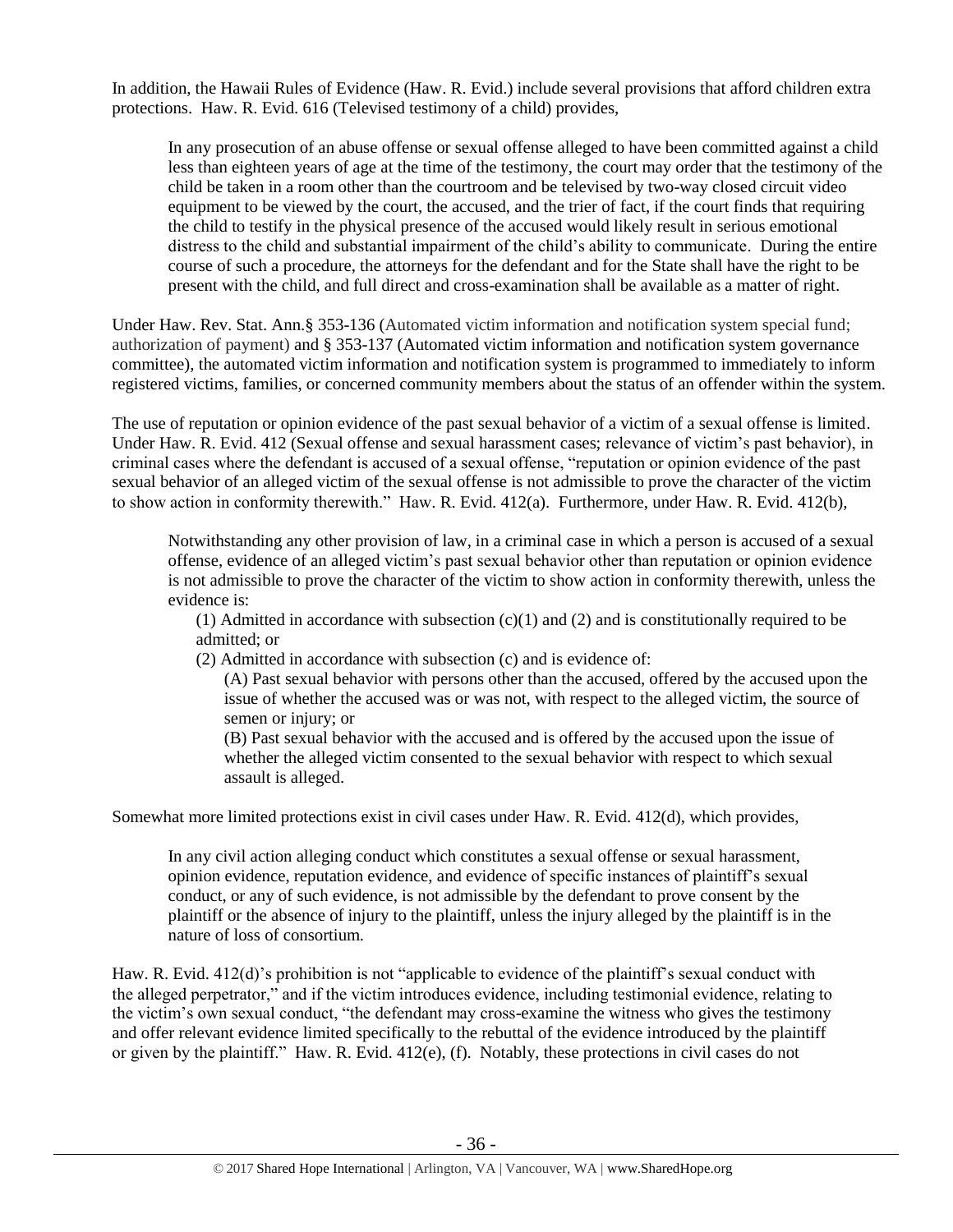extend to situations in which the defendant seeks to introduce evidence of the victim plaintiff's past sexual conduct to impeach the credibility of the victim-plaintiff. Haw. R. Evid.  $412(g)$ .

Additionally, pursuant to Haw. Rev. Stat. Ann. § 28-101(a) (Witness security and protection)

The attorney general shall establish a statewide witness program through which the attorney general may fund or provide for the security and protection of a government witness or a potential government witness in an official proceeding or investigation where the attorney general determines that an offense described in section 710-1071 (intimidating a witness), 710-1072 (tampering with a witness), or 710-1072.2 (retaliating against a witness) is likely to be committed or involves great public interest. The attorney general may also fund or provide for the security and protection of the immediate family of, or a person otherwise closely associated with, the witness or potential witness if the family or person may also be endangered. In determining whether the funds or security and protection are to be provided, the attorney general shall give greatest priority to official proceedings or investigations involving pending or potential organized crime, racketeering activity, promoting prostitution, sex trafficking, or career criminal prosecutions.

*5.9 Child sex trafficking victims may vacate delinquency adjudications and expunge related records for prostitution and other offenses arising from trafficking victimization, without a waiting period.*

Hawaii law does not provide a mechanism for minors to vacate delinquency adjudications or expunge related records for offenses arising from trafficking victimization.

Although Haw. Rev. Stat. Ann. § 712-1209.6 (Prostitution; motion to vacate conviction) allows victims of human trafficking to immediately petition the court for vacatur relief of prostitution-related offenses, the law applies only to convictions. Specifically, Haw. Rev. Stat. Ann. § 712-1209.6(1) provides,

A person convicted of committing the offense of prostitution under section 712-1200, loitering for the purpose of engaging in or advancing prostitution under section 712-1206, street solicitation of prostitution in designated areas under section 712-1207, or convicted of a lesser offense when originally charged with a violation of section 712-1200, 712-1206, or 712-1207, may file a motion to vacate the conviction if the defendant's participation in the offense was the result of the person having been a victim of:

(a) Sex trafficking under section 712-1202 or promoting prostitution under section 712-1203; or (b) A severe form of trafficking in persons as defined in title 22 United States Code section 7102(9)(A).

Pursuant to Haw. Rev. Stat. Ann. § 571-1 (Construction and purpose of chapter), "no adjudication by the court of the status of any child under this chapter [Family Courts] shall be deemed a conviction." Because Haw. Rev. Stat. Ann. § 712-1209.6 applies specifically to "convictions," a child sex trafficking victim would be unable to vacate a delinquency adjudication under this law.

Further, Haw. Rev. Stat. Ann. § 712-1209.6 applies only to violations of Hawaii's prostitution-related offenses, foreclosing the law's applicability to other offenses related to trafficking victimization. Additionally, Haw. Rev. Stat. Ann. § 712-1209.6 does not make record expungement automatic upon granting vacatur.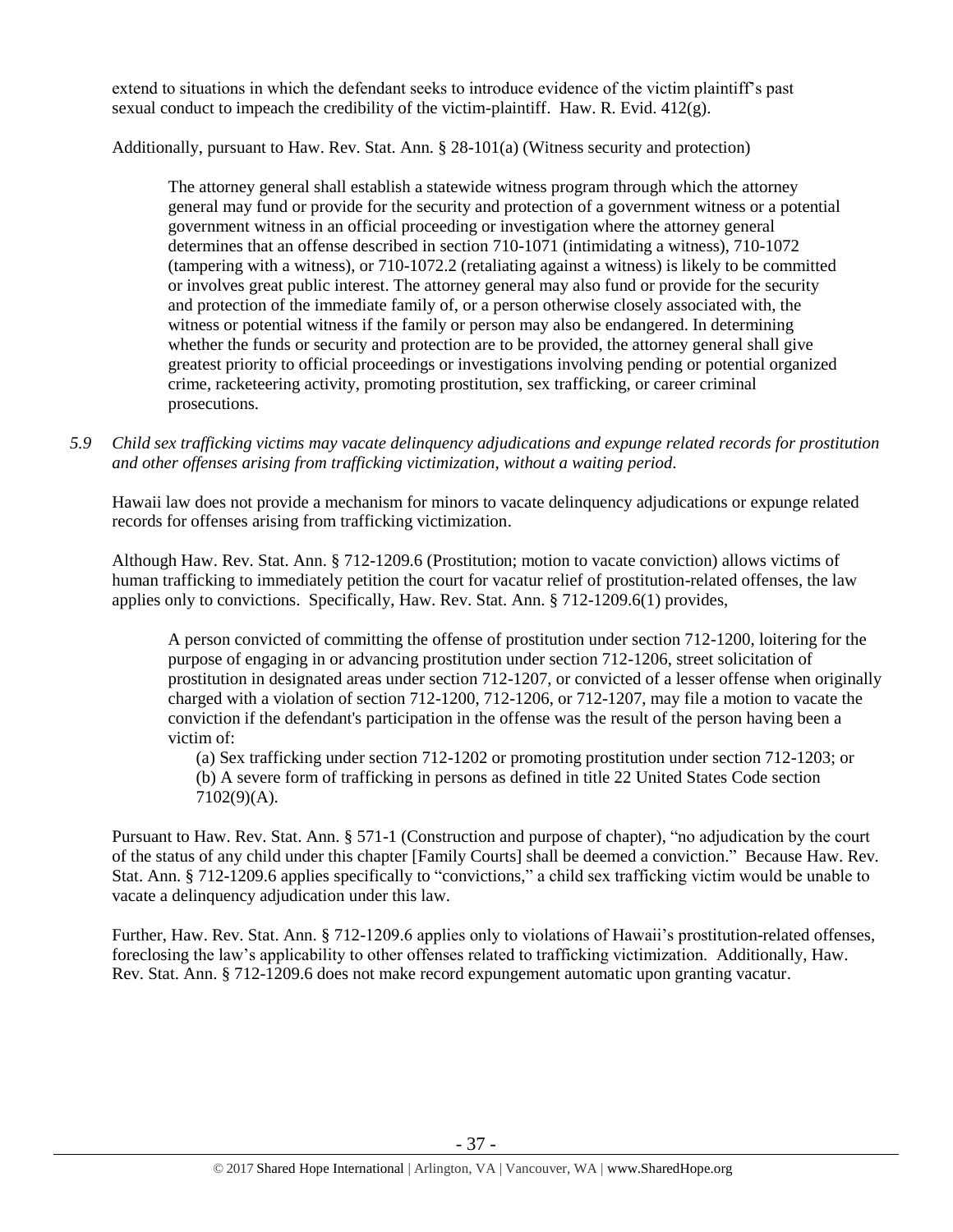Expungement is only available to minors who are arrested but not adjudicated delinquent. Haw. Rev. Stat. Ann. § 571-88 (Orders expunging juvenile arrest records) provides,

(a) The court may issue an order expunging a juvenile arrest record of a person upon written application by the person or, if the person is a minor, the minor's parent or guardian; provided the arrest was made pursuant to section 571-11(1) or (2) and the arrest record<sup>69</sup> meets the following criteria:

(1) The matter was not referred to the prosecuting attorney or the family court and:

(A) The person was not counseled and released by the police; or

(B) The person was counseled and released by the police and the person has become an adult; or

- (2) The matter was referred to the prosecuting attorney or family court and:
	- (A) The person was not adjudicated responsible by the court; or
	- (B) The matter was dismissed with prejudice.

. . . .

(b) Before issuing an order to expunge an arrest record of a matter that was never referred to the court, the court shall consult with the prosecuting attorney in the appropriate circuit.

- 5.9.1 Recommendation: Amend Haw. Rev. Stat. Ann. § 712-1209.6 (Prostitution; motion to vacate conviction) to allow child sex trafficking victims to vacate delinquency adjudications and expunge related records for prostitution and other offenses arising from trafficking victimization, without a waiting period.<sup>70</sup>
- *5.10 Victim restitution and civil remedies for victims of domestic minor sex trafficking or commercial sexual exploitation of children (CSEC) are authorized by law.*

Civil remedies are available under Chapter 663J (Liability for coercion into prostitution).<sup>71</sup> Haw. Rev. Stat. Ann. § 663J-3 (Cause of action for coercion into prostitution or sex trafficking) states,

An individual<sup>72</sup> has a cause of action against a person who:

(1) Coerced<sup>73</sup> the individual into prostitution<sup>74</sup> or to remain in prostitution, or subjected the individual to sex trafficking<sup>75</sup>;

(b) In the discretion of the court, two or more persons may be joined in one action under this chapter as defendants if those persons may be liable to at least one plaintiff.

<sup>73</sup> Haw. Rev. Stat. Ann. § 663J-2 (Definitions) defines "[c]oerce" as,

 $\overline{a}$  $69$  Haw. Rev. Stat. Ann. § 571-88(e) defines "arrest record" as "any record maintained by a county police department or the department of the attorney general under chapters 846 and 846D, relating to the arrest of the minor for a specific offense, including fingerprints taken during the arrest and maintained under section 846-2.5(b)."

 $70$  The recommendation in this component is predicated upon the recommendation in 5.1 being simultaneously or previously enacted.

<sup>71</sup> Pursuant to Haw. Rev. Stat. Ann. § 663J-1 (Title), "This chapter may be cited as the Sex Trafficking and Prostitution Coercion Liability Act."

<sup>72</sup> Pursuant to Haw. Rev. Stat. Ann. § 663J-6 (Joinder of Parties),

<sup>(</sup>a) In the discretion of the court, two or more individuals may join in one action under this chapter as plaintiffs if their respective actions involve a person who engages in promoting prostitution by coercion or subjecting the individuals to sex trafficking.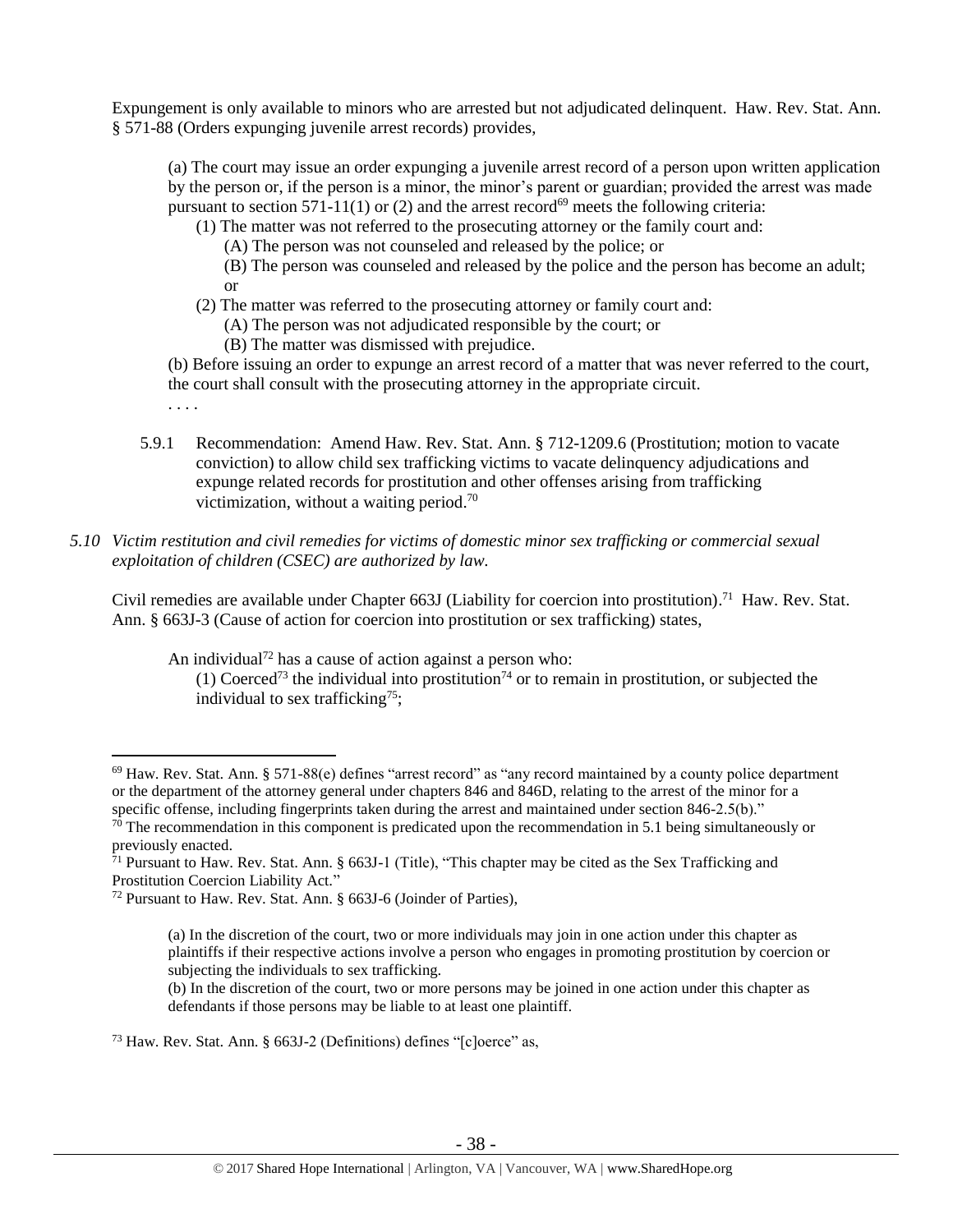(2) Used coercion to collect or receive any of the individual's earnings derived from prostitution or from being the subject of sex trafficking; or

(3) Hired, or attempted to hire the individual to engage in prostitution, when a reasonable person would believe that the individual was coerced into prostitution by another person or was being subjected to sex trafficking.

Damages are assessed pursuant to Haw. Rev. Stat. Ann. § 663J-5 (Damages), which states,

An individual entitled to bring an action under section 663J-3 may recover all of the following damages:

(1) Economic damages proximately caused by coercion into prostitution or being the subject of sex trafficking;

(2) Noneconomic damages proximately caused by coercion into prostitution or being the subject of sex trafficking;

(3) Exemplary damages;

 $\overline{a}$ 

(4) Reasonable attorney's fees; and

(5) Costs of suit, including reasonable expenses for expert testimony.

Pursuant to Haw. Rev. Stat. Ann. § 663J-9 (Other remedies preserved),

The remedies provided under this chapter do not restrict the right of any individual to bring an action under other law, including common law, to recover damages arising out of the use of the individual in prostitution, or subjecting the individual to sex trafficking, or the coercion incident to the individual being used in prostitution or sex trafficking; nor does this chapter limit or restrict the liability of any person under other law.

A civil remedy is also available under Haw. Rev. Stat. Ann. § 657-1.8(a)(2) (Civil action arising from sexual offenses; application; certificate of merit), which states in subsection (a), "A civil cause of action for the sexual abuse of a minor shall be based upon sexual acts that constituted or would have constituted a criminal offense under part V or VI of chapter 707."<sup>76</sup> Subsection (b) further provides,

A claim may also be brought under this subsection against a legal entity if:

(1) The person who committed the act of sexual abuse against the victim was employed by an institution, agency, firm, business, corporation, or other public or private legal entity that owed a duty of care to the victim; or

(2) The person who committed the act of sexual abuse and the victim were engaged in an activity over which the legal entity had a degree of responsibility or control. Damages against the legal

[T]o use or threaten to use any form of domination, restraint, or control for the purpose of causing an individual to engage in or remain in prostitution or to relinquish earnings derived from prostitution. Coercion exists if the totality of the circumstances establish the existence of domination, restraint, or control that would have the reasonably foreseeable effect of causing an individual to engage in or remain in prostitution or to relinquish earnings derived from prostitution.

<sup>74</sup> Pursuant to Haw. Rev. Stat. Ann. § 663J-2 (Definitions), "'Prostitution' has the same meaning as provided in section 712-1200."

<sup>75</sup> Pursuant to Haw. Rev. Stat. Ann. § 663J-2 (Definitions), "'Sex trafficking' has the same meaning as provided in section 712-1202."

<sup>76</sup> Offenses in part V or VI of chapter 707 include: Haw. Rev. Stat. Ann. § 707-733.6 (Continuous sexual assault of a minor under the age of fourteen years), § 707-750 (Promoting child abuse in the first degree), § 707-756 (Electronic enticement of a child in the first degree) and § 707-757 (Electronic enticement of a child in the second degree).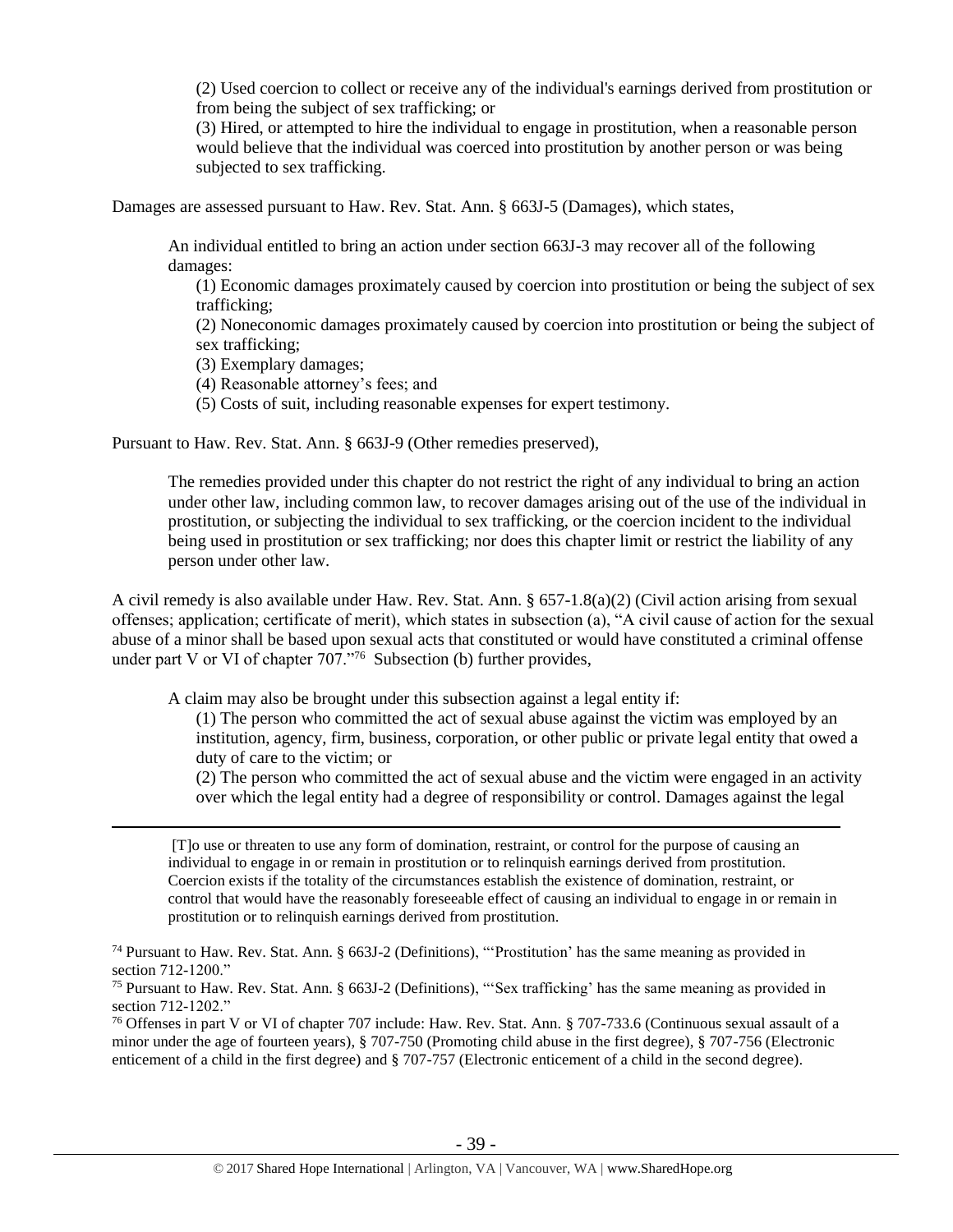entity shall be awarded under this subsection only if there is a finding of gross negligence on the part of the legal entity.

Pursuant to subsection (c),

A defendant against whom a civil action is commenced may recover attorney's fees if the court determines that a false accusation was made with no basis in fact and with malicious intent. A verdict in favor of the defendant shall not be the sole basis for a determination that an accusation had no basis in fact and was made with malicious intent. The court shall make an independent finding of an improper motive prior to awarding attorney's fees under this section.

Additionally, subsection (d) provides,

In any civil action filed pursuant to subsection (a) or (b), a certificate of merit shall be filed by the attorney for the plaintiff, and shall be sealed and remain confidential. The certificate of merit shall include a notarized statement by a:

- (1) Psychologist licensed pursuant to chapter 465;
- (2) Marriage and family therapist licensed pursuant to chapter 451J;
- (3) Mental health counselor licensed pursuant to chapter 453D; or

(4) Clinical social worker licensed pursuant to chapter 467E;

who is knowledgeable in the relevant facts and issues involved in the action, who is not a party to the action.

The notarized statement included in the certificate of merit shall set forth in reasonable detail the facts and opinions relied upon to conclude that there is a reasonable basis to believe that the plaintiff was subject to one or more acts that would result in an injury or condition specified in (a).

Pursuant to Haw. Rev. Stat. Ann. § 706-646<sup>77</sup> (Victim restitution),

. . . .

(2) The court shall order the defendant to make restitution for reasonable and verified losses suffered by the victim or victims as a result of the defendant's offense when requested by the victim. The court shall order restitution to be paid to the crime victim compensation commission in the event that the victim has been given an award for compensation under chapter 351. If the court orders payment of a fine in addition to restitution or a compensation fee, or both, the payment of restitution and compensation fee shall have priority over the payment of the fine, and payment of restitution shall have priority over payment of a compensation fee.

(3) In ordering restitution, the court shall not consider the defendant's financial ability to make restitution in determining the amount of restitution to order. The court, however, shall consider the defendant's financial ability to make restitution for the purpose of establishing the time and manner of payment. The court shall specify the time and manner in which restitution is to be paid. Restitution shall be a dollar amount that is sufficient to reimburse any victim fully for losses, including but not limited to:

(b) Medical expenses; and

(c) Funeral and burial expenses incurred as a result of the crime.

(4) In any criminal proceeding before any court, all money deposited by the defendant as bail and not declared forfeited shall be applies toward payment of any restitution, fines, or fees ordered by the court in the same case, consistent with the priorities in subsection (2).

 $\overline{a}$ 

. . . .

<sup>77</sup> *See supra* note [36.](#page-12-0)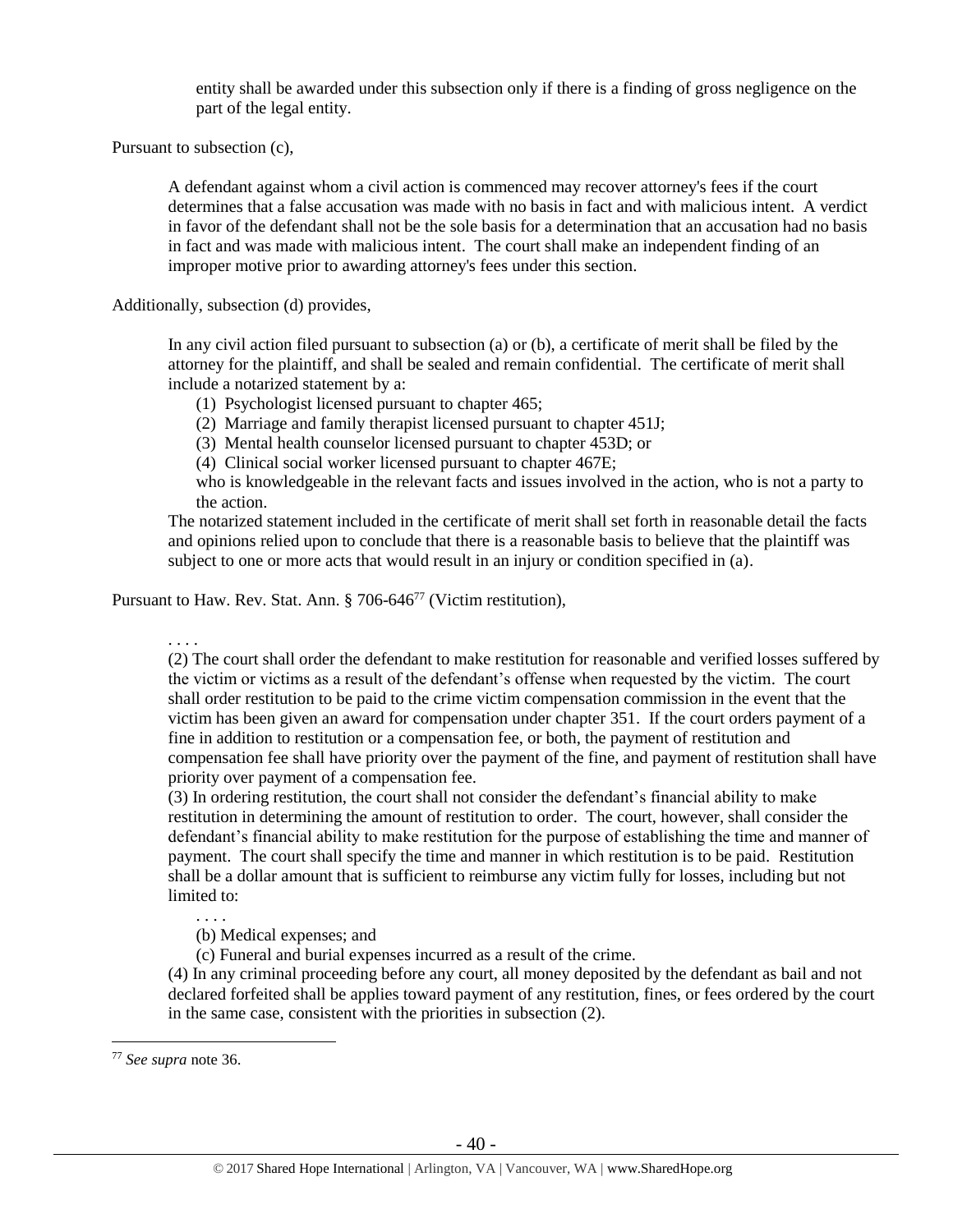(5) The restitution ordered shall not affect the right of a victim to recover under section 351-33 [Award for compensation] or in any manner provided by law; provided that any amount of restitution actually recovered by the victim under this section shall be deducted from any award under section 351-33.

Haw. Rev. Stat. Ann. § 706-651 (Payments by defendant; order of priority) provides,

When a defendant is ordered to make payments pursuant to chapters 351 [Crime Victim Compensation], 706 [Disposition of Convicted Defendants], 846F [Internet Crimes Against Children], and 853 [Criminal Procedure: Deferred Acceptance of Guilty Plea, Nolo Contendere Plea], or as otherwise provided by law, payments shall be made in the following order of priority:

(1) Restitution;

(2) Crime victims compensation fee;

(3) Probation services fee;

(4) Human trafficking victim services fee;

(5) Other fees, including but not limited to internet crimes against children fee and drug demand reduction assessment fee;

(6) DNA analysis monetary assessment; and

(7) Fines.

Furthermore, a person injured as a result of a travel agency or charter tour operator engaging in "promoting travel for prostitution" has a claim under Haw. Rev. Stat. Ann. § 468L-10 (Consumer right of action), which states the following:

Any person who suffers damage as a result of a violation of this chapter shall be entitled to injunctive relief restraining further violations, and may sue to recover damages in any circuit court of the State, and, if successful, shall recover three times the actual damages or \$1,000, whichever is greater. In any action brought under this chapter, the prevailing party shall be entitled to the recovery of costs of suit, including reasonable attorney's fees.

Additionally, under Haw. Rev. Stat. Ann. § 468L-8 (Restitution), "Any person who engages in an act or practice that violates any provision of this chapter or rules adopted pursuant hereto may be ordered by a court of proper jurisdiction to make restitution to all persons injured by the act or practice."

In addition, if the activities of a trafficker or facilitator of domestic minor sex trafficking are prohibited under Haw. Rev. Stat. Ann. Chapter 842 (Organized crime), the victim can sue the trafficker or facilitator to recover damages the victim has sustained under Haw. Rev. Stat. Ann. § 842-8(c) (Civil remedies), which reads in part, "[a]ny person injured in the person's business or property by reason of a violation of this chapter [Organized crime] may sue therefor in any appropriate court and shall recover the damages the person sustains and the cost of the suit, including a reasonable attorney's fee."

*5.11 Statutes of limitations for civil and criminal actions for child sex trafficking or commercial sexual exploitation of children (CSEC) offenses are eliminated or lengthened to allow prosecutors and victims a realistic opportunity to pursue criminal action and legal remedies.*

With regard to criminal prosecutions, Haw. Rev. Stat. Ann. § 701-108 (Time limitations) states,

. . . .

(2) Except as otherwise provided in this section, prosecutions for other offenses are subject to the following periods of limitation:

. . . .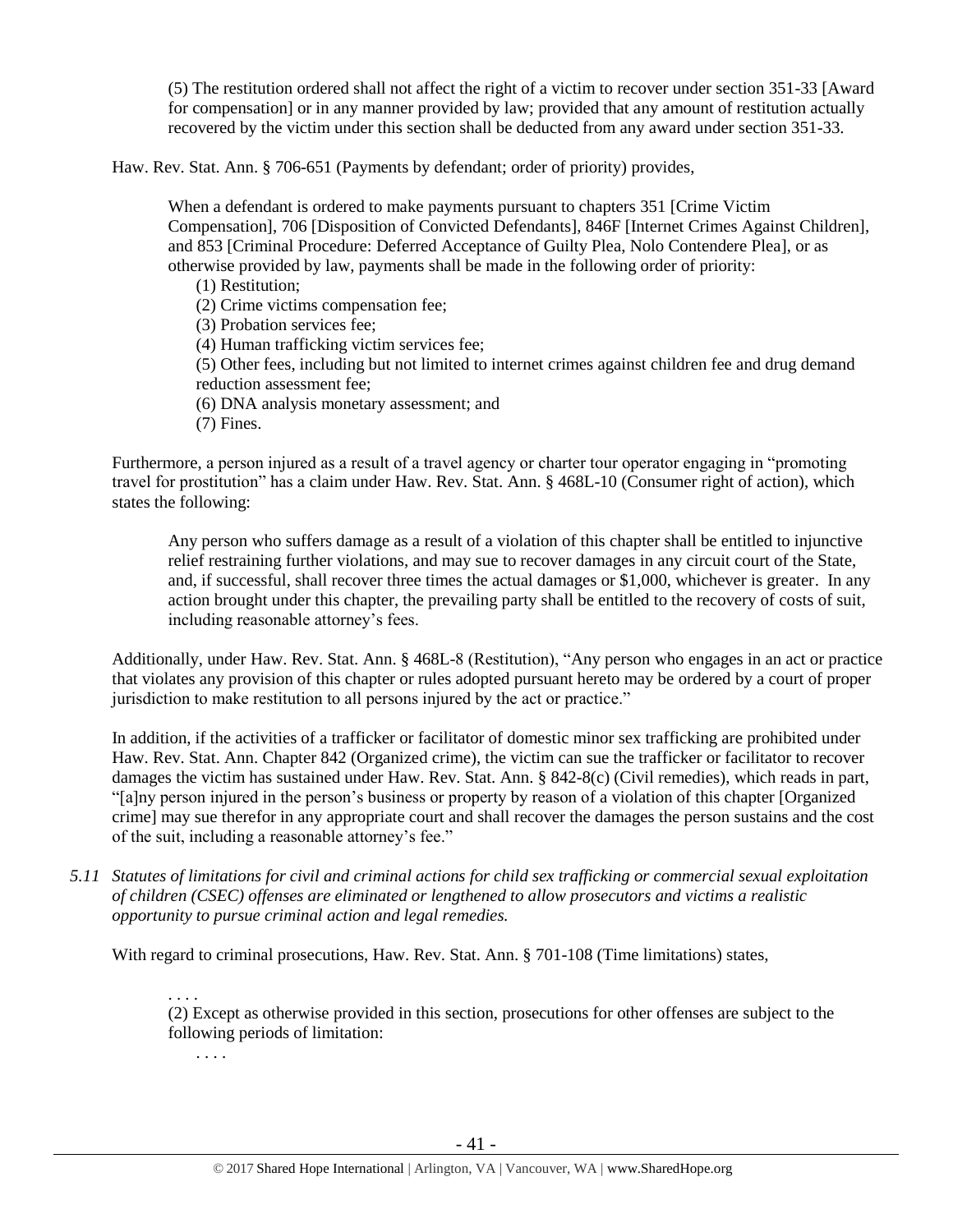(b) A prosecution for a class A felony must be commenced within six years after it is committed;

(c) A prosecution for any felony under part IX of chapter 708 [Computer crime] must be commenced within five years after it is committed;

(d) A prosecution for any other felony must be commenced within three years after it is committed;

(e) A prosecution for a misdemeanor or parking violation must be commenced within two years after it is committed; and

(f) A prosecution for a petty misdemeanor or a violation other than a parking violation must be commenced within one year after it is committed.

(6) The period of limitation does not run:

. . . .

(a) During any time when the accused is continuously absent from the State or has no reasonably ascertainable place of abode or work within the State, but in no case shall this provision extend the period of limitation by more than four years from the expiration of the period of limitation prescribed in subsection (2);

(b) During any time when a prosecution against the accused for the same conduct is pending in this State; or

(c) For any felony offense under chapter 707, part V [Sexual offenses] or VI [Child abuse], during any time when the victim is alive and under eighteen years of age.

Thus, the statute of limitations for sexual offenses against minors under Haw. Rev. Stat. Ann. Chapter 707, part VI [Child abuse] which includes the CSEC offenses under Haw. Rev. Stat. Ann. § 707-756 (Electronic enticement of a child in the first degree) and Haw. Rev. Stat. Ann. § 707-750(1) (Promoting child abuse in the first degree), is tolled as long as the victim is alive and less than 18 years old. Haw. Rev. Stat. Ann. § 701- 108(6)(c). Additionally, prosecutions for sexual assault in the first and second degree and continuous sexual assault of a minor under the age of fourteen years may be commenced any time. Haw. Rev. Stat. Ann. § 701- 108(1).

With regard to civil actions, Haw. Rev. Stat. Ann. § 657-1.8 (Civil action arising from sexual offenses; application; certificate of merit) provides,

(a) Notwithstanding any law to the contrary, no action for recovery of damages based on physical, psychological, or other injury or condition suffered by a minor arising from the sexual abuse of the minor by any person shall be commenced against the person who committed the act of sexual abuse more than:

(1) Eight years after the eighteenth birthday of the minor or the person who committed the act of sexual abuse attains the age of majority, whichever occurs later; or

(2) Three years after the date the minor discovers or reasonably should have discovered that psychological injury or illness occurring after the age of minor's eighteenth birthday was caused by the sexual abuse . . . .

(b) For a period of four years after April 24, 2012, a victim of child sexual abuse that occurred in this State may file a claim in a circuit court of this State against the person who committed the act of sexual abuse if the victim is barred from filing a claim against the victim's abuser due to the expiration of the applicable civil statute of limitations that was in effect prior to April 24, 2012.

Otherwise, pursuant to Haw. Rev. Stat. Ann. § 657-1(4) (Six years), "[p]ersonal actions of any nature whatsoever not specifically covered by the laws of the State" may be commenced within six years after the cause of action occurred. Under Haw. Rev. Stat. Ann. § 657-13 (Infancy, insanity, imprisonment), if any person "entitled to bring any action specified in this part," with certain exceptions, is under 18 or is incarcerated for a term less than life "at the time the cause of action accrued," that person is "at liberty to bring such actions within the respective times limited in this part, after the disability is removed or at any time while the disability exists." Haw. Rev. Stat. Ann. § 657-13(1), (3).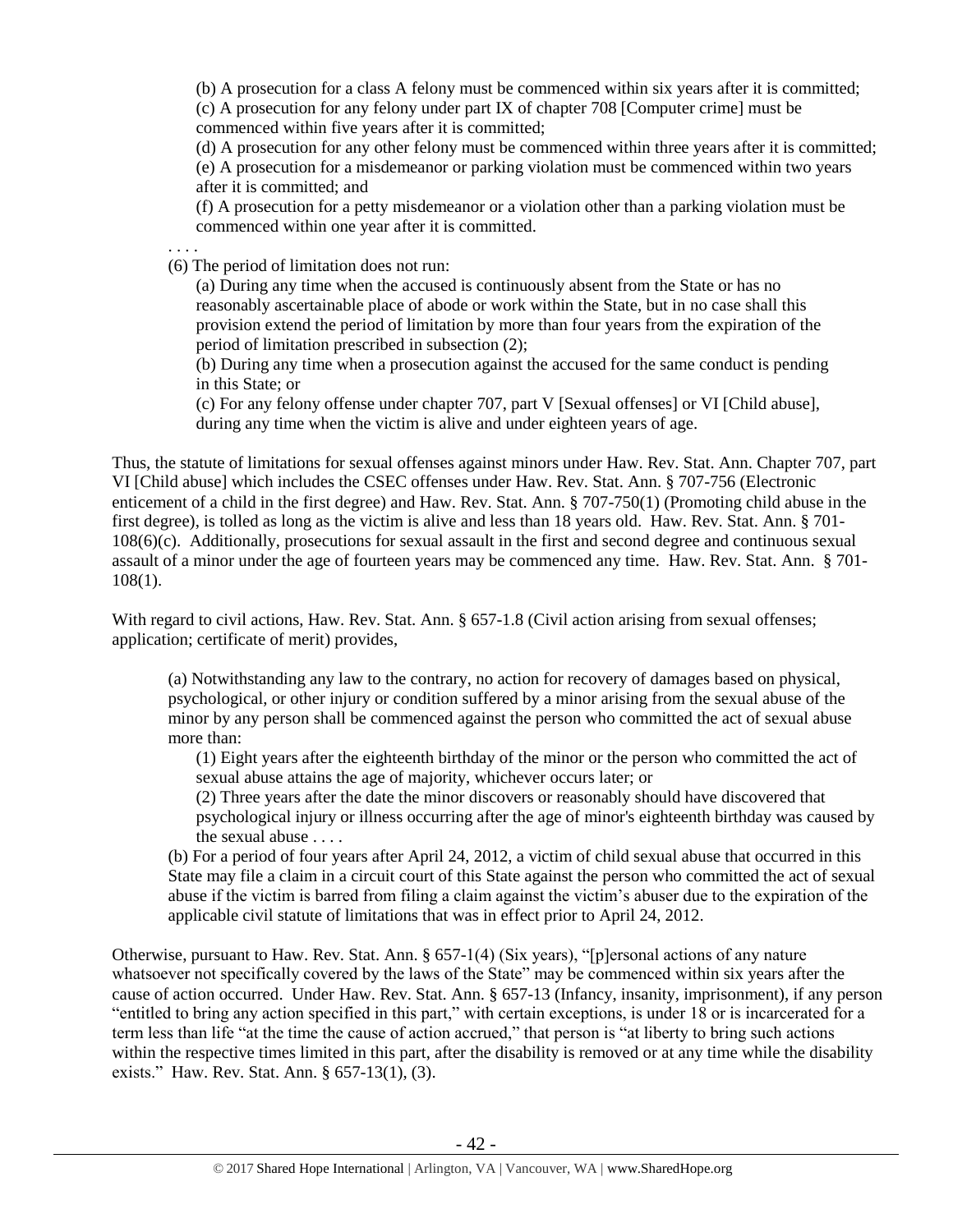The statute of limitations for a civil claim under Haw. Rev. Stat. § 663J-3 (Cause of action for coercion into prostitution or sex trafficking), is set forth in Haw. Rev. Stat. Ann. § 663J-7 (Statute of limitations) which states,

(a) A claim under this chapter may not be brought against a person more than six years after an act of promoting prostitution by coercion or sex trafficking by that person.

(b) The limitation period provided for in this chapter is tolled:

(1) During the minority of the individual who engages in prostitution; or (2) Any time there is a criminal offense investigation being actively conducted against the defendant by a governmental agency or there is a criminal offense charge, information, or indictment pending against the defendant.

5.11.1 Recommendation: Amend Haw. Rev. Stat. Ann. § 701-108 (Time limitations) to eliminate the statute of limitations for commencing criminal prosecutions related to domestic minor sex trafficking.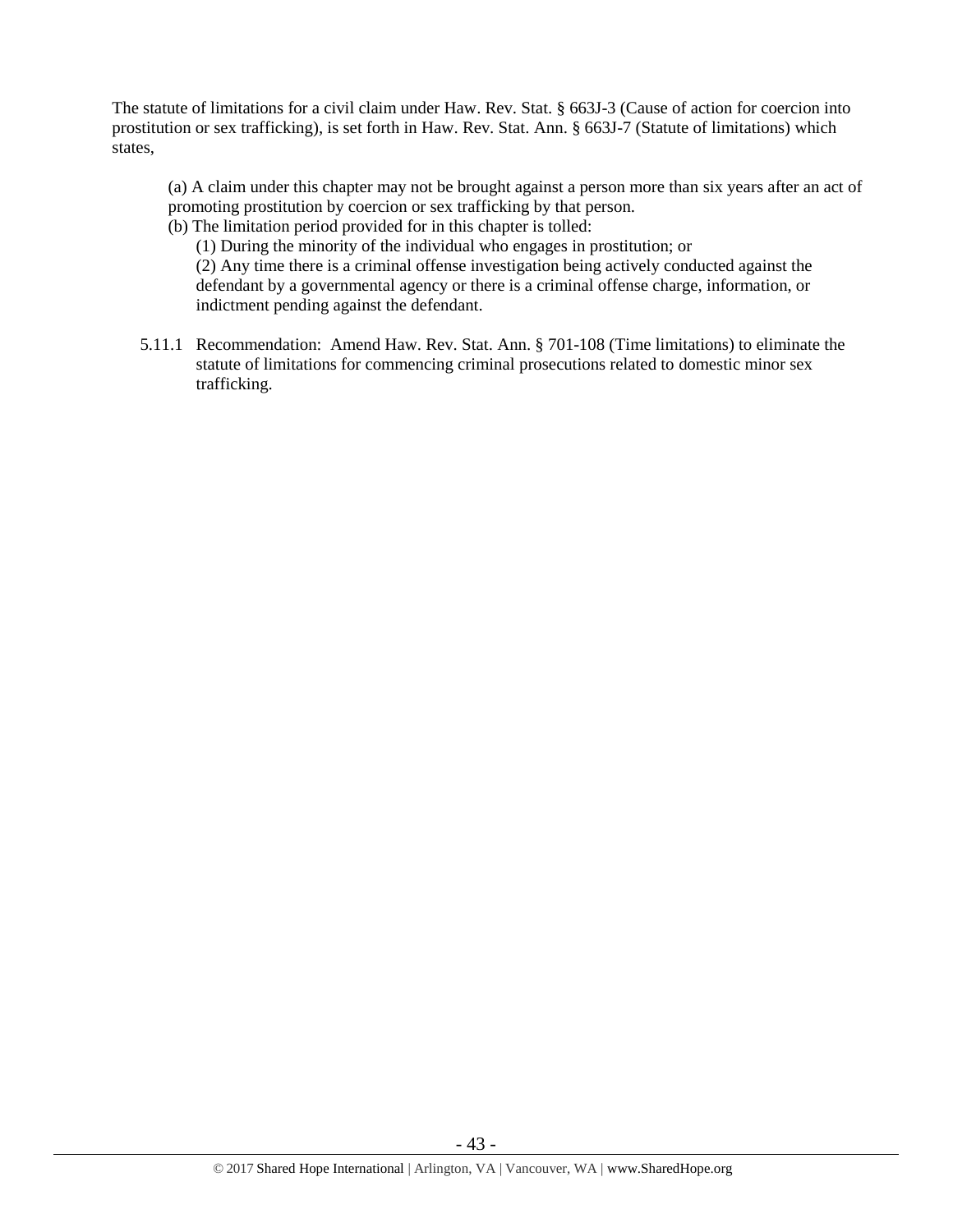#### **FRAMEWORK ISSUE 6: CRIMINAL JUSTICE TOOLS FOR INVESTIGATION AND PROSECUTIONS**

#### *Legal Components:*

- *6.1 Training on human trafficking and domestic minor sex trafficking for law enforcement is statutorily mandated or authorized.*
- *6.2 Single party consent to audiotaping is permitted in law enforcement investigations.*
- *6.3 Wiretapping is an available tool to investigate domestic minor sex trafficking and commercial sexual exploitation of children (CSEC).*
- *6.4 Using a law enforcement decoy posing as a minor to investigate buying or selling of commercial sex acts is not a defense to soliciting, purchasing, or selling sex with a minor.*

*\_\_\_\_\_\_\_\_\_\_\_\_\_\_\_\_\_\_\_\_\_\_\_\_\_\_\_\_\_\_\_\_\_\_\_\_\_\_\_\_\_\_\_\_\_\_\_\_\_\_\_\_\_\_\_\_\_\_\_\_\_\_\_\_\_\_\_\_\_\_\_\_\_\_\_\_\_\_\_\_\_\_\_\_\_\_\_\_\_\_\_\_\_\_*

- *6.5 Using the Internet or electronic communications to investigate buyers and traffickers is a permissible investigative technique.*
- *6.6 State law requires reporting of missing children and recovered missing children.*

#### *Legal Analysis:*

*6.1 Training on human trafficking and domestic minor sex trafficking for law enforcement is statutorily mandated or authorized.*

Training on domestic minor sex trafficking is not mandated or authorized by law. However, Haw. Rev. Stat. Ann. § 350-1.15 (Orientation and training) requires the Hawaii Department of Social Services to "offer periodic orientation and training to those responsible for making child abuse and neglect reports pursuant to 350-1.1 [Reports]."

- 6.1.1 Recommendation: Amend Haw. Rev. Stat. Ann. § 350-1.15 (Orientation and training) to require or authorize the Department of Social Services to provide training specifically addressing domestic minor sex trafficking.
- *6.2 Single party consent to audiotaping is permitted in law enforcement investigations.*

Single party consent to audiotaping is permissible in Hawaii. Under Haw. Rev. Stat. Ann. § 803-42(b)(4) (Interception, access, and disclosure of wire, oral, or electronic communications, use of pen register, trap and trace device, and mobile tracking device prohibited), it is not illegal "for a person acting under color of law to intercept a wire, oral, or electronic communication, when the person is a party to the communication or one of the parties to the communication has given prior consent to the interception." Additionally, pursuant to Haw. Rev. Stat. Ann. § 803-42(b)(3)(A),

It shall not be unlawful under this part for a person not acting under color of law to intercept a wire, oral, or electronic communication when the person is a party to the communication or when one of the parties to the communication has given prior consent to the interception unless the communication is intercepted for the purpose of committing any criminal or tortious act in violation of the Constitution or laws of the United States or of this State.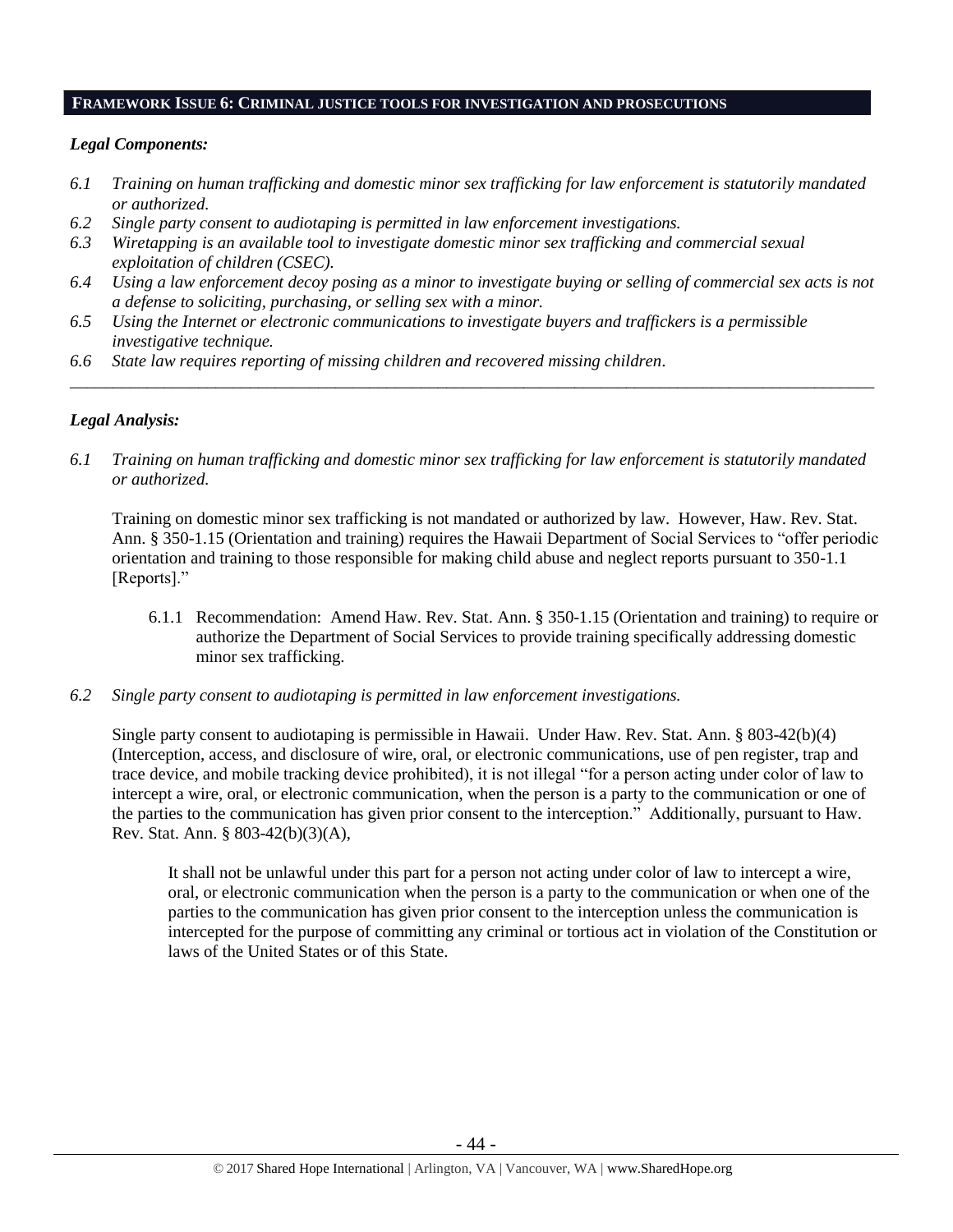*6.3 Wiretapping is an available tool to investigate domestic minor sex trafficking and commercial sexual exploitation of children (CSEC).* 

Hawaii law includes sex trafficking as a crime for which a wiretapping order may be issued. Under Haw. Rev. Stat. Ann. § 803-44 (Application for court order to intercept wire, oral, or electronic communications), certain persons, as set forth in the statute, can seek a court order for wiretapping for the following crimes:

- (1) Murder;
- (2) Kidnapping;
- (3) Labor trafficking in the first degree;
- (4) Labor trafficking in the second degree;

(5) Felony criminal property damage involving the danger of bodily injury as defined in section 707-700;

- (6) Distribution of dangerous, harmful, or detrimental drugs; or
- (7) Conspiracy to commit one or more of the above; or involving
- (8) Involvement in organized crime and any of the following felony offenses:
	- (A) Extortion;
	- (B) Bribery of a juror, witness, or police officer;
	- (C) Receiving stolen property;
	- (D) Gambling; and
	- (E) Money laundering; and
	- (F) Sex trafficking.
- 6.3.1 Recommendation: Amend Haw. Rev. Stat. Ann. § 803-44 (Application for court order to intercept wire, oral, or electronic communications) to specifically authorize the prosecuting attorney to seek a court order authorizing the use of wiretapping where the interception may provide evidence of CSEC offenses.
- *6.4 Using a law enforcement decoy posing as a minor to investigate buying or selling of commercial sex acts is not a defense to soliciting, purchasing, or selling sex with a minor.*

Under Haw. Rev. Stat. § 712-1209.1(4) (Solicitation of a minor for prostitution), a defendant is expressly prohibited from raising a defense as to the use of law enforcement decoy in an investigation into the commercial sexual exploitation of a minor. Haw. Rev. Stat. Ann. § 712-1209.1(4) (Solicitation of a minor for prostitution) states that

a person eighteen years of age or older commits the offense of solicitation of a minor for prostitution if the person intentionally, knowingly, or recklessly offers or agrees to pay a fee to a minor or to a member of a police department, a sheriff, or a law enforcement officer who represents that person's self as a minor to engage in sexual conduct.

*6.5 Using the Internet or electronic communications to investigate buyers and traffickers is a permissible investigative technique.*

Under Haw. Rev. Stat. Ann. § 707-756(1) (Electronic enticement of a child in the first degree),

Any person who, using a computer or any other electronic device:

(a) Intentionally or knowingly communicates:

. . . . (iii) With another person who represents that person to be under the age of eighteen years; (b) With the intent to promote or facilitate the commission of a felony: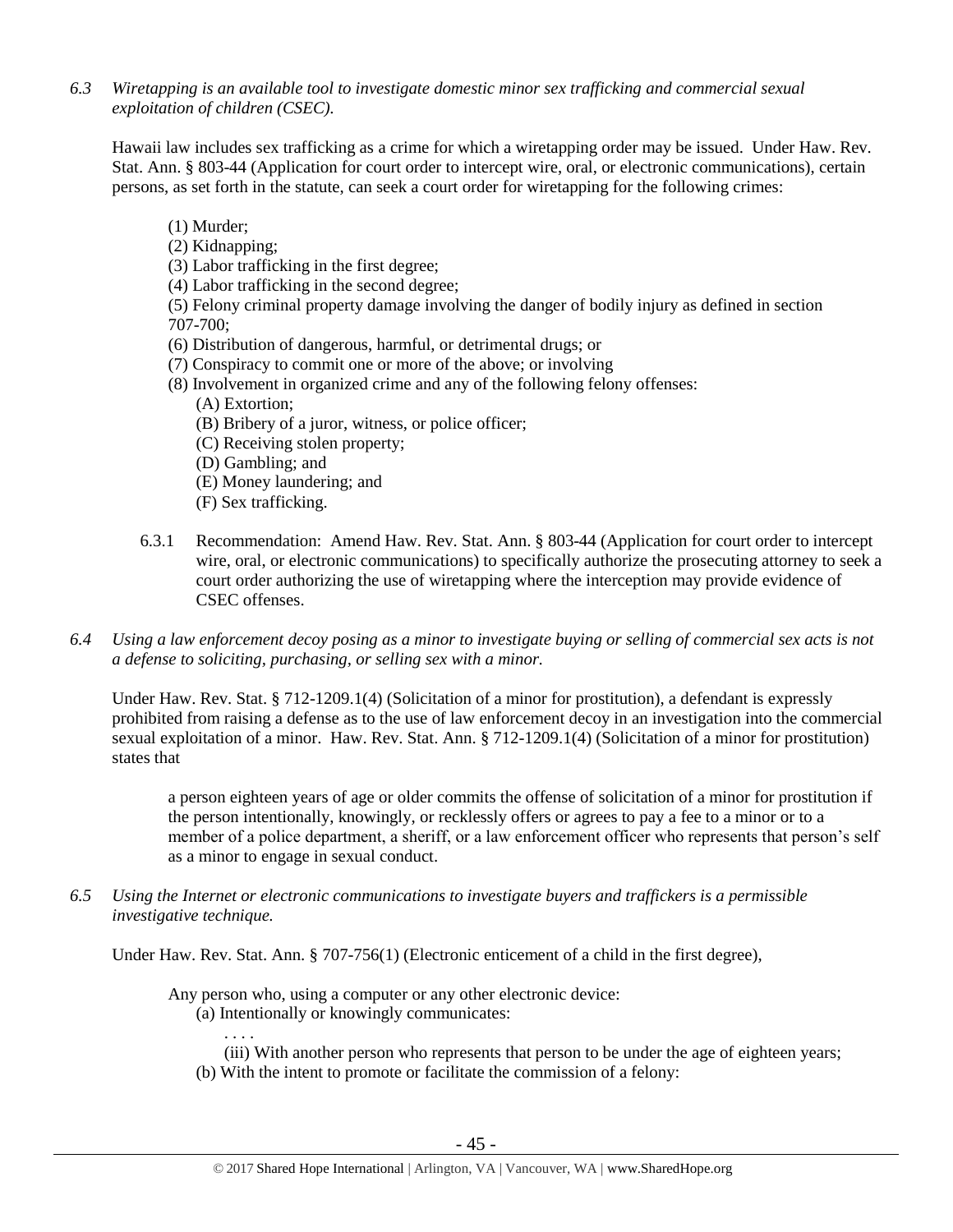. . . .

(ii) That is a class A felony; or

(iii) That is another covered offense as defined in section 846E-1 [Definitions], agrees to meet with the minor, or with another person who represents that person to be a minor under the age of eighteen years; and

(c) Intentionally or knowingly travels to the agreed upon meeting place at the agreed upon meeting time, is guilty of electronic enticement of a child in the first degree.

Haw. Rev. Stat. Ann. § 707-757 (Electronic enticement of a child in the second degree) and § 707-759 (Indecent electronic display to a child) also use the phrase "another person who represents that person to be under the age of eighteen years," which seems to indicate that decoys may be used.

#### *6.6 State law requires reporting of missing children and recovered missing children.*

Hawaii has established a Missing Child Center "to assist in the implementation of federal and state law relating to missing children." Haw. Rev. Stat. Ann. § 28-121(a). Haw. Rev. Stat. Ann. § 28-121 (Missing child center-Hawaii; programs) states in part,

. . . .

(b) The missing child center-Hawaii shall include programs to coordinate the efforts of state and county agencies with those of federal agencies in locating, recovering, and protecting missing children and to promote community awareness of the problem of missing children.

(c) The department of the attorney general shall employ, without regard to chapter 76, a coordinator and an assistant to the coordinator who shall coordinate existing public and private resources and further define and develop, to the extent of available resources, the most appropriate system for addressing the problem of missing children, which may include the following:

(1) A communication network among county and state law enforcement agencies and the National Crime Information Center in Washington, D.C.;

(2) A standardized reporting system in all counties developed in conjunction with law enforcement officials at all levels;

(3) Assistance in the establishment of trained search teams that can be activated in each county;

(4) Educational programs designed to prevent child abduction, enhance child safety, and raise

public awareness about ways to prevent child abduction, molestation, and sexual exploitation;

(5) A directory of resources to assist in locating missing children including names, addresses, and services provided by public and private organizations; and

(6) A statewide centralized, uniform, and computerized information database relating to familyrelated and nonfamily-related child abductions, as well as runaways and children who are unwanted by their parents.

Haw. Rev. Stat. Ann. § 577-27(a) (Missing children; reporting) requires a law enforcement agency receiving a police report that a child is missing, filed by a parent or guardian, to do the following:

(1) Immediately inform all on-duty law enforcement officers of the existence of the missing child report;

(2) Report pertinent information about the missing child to any other law enforcement agency having jurisdiction in the county; and

(3) Immediately transmit pertinent information on the missing child for inclusion within the state juvenile justice information system, and, if it appears that the juvenile has left the State or may leave the State, the National Crime Information Center system."